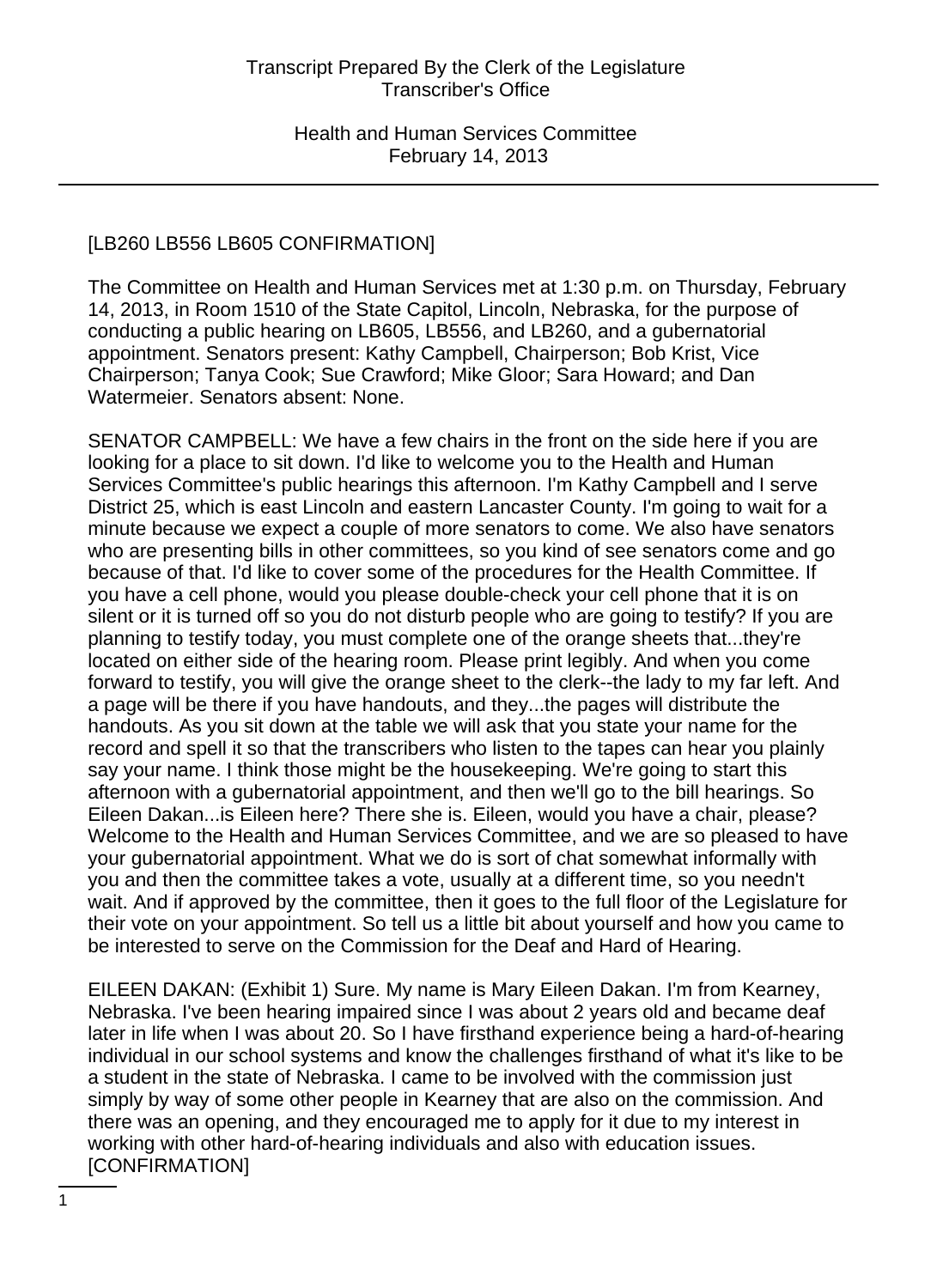SENATOR CAMPBELL: Excellent. What kind of issues are you most interested in when you sit on the commission, some challenges that you think should be addressed? [CONFIRMATION]

EILEEN DAKAN: I think that hearing loss is really an invisible disability. We oftentimes do not know when others around us have a hearing loss. But I am particularly interested in education and making sure that children with hearing loss or who are deaf get the services and the help that they need in the school system to be successful. [CONFIRMATION]

SENATOR CAMPBELL: Yes. And you've worked with children's groups, have you not? [CONFIRMATION]

EILEEN DAKAN: Yes, I have. Uh-huh. [CONFIRMATION]

SENATOR CAMPBELL: That's excellent. Questions from the senators? Senator Gloor. [CONFIRMATION]

SENATOR GLOOR: Thank you, Senator Campbell. Thank you for your interest in serving on the committee. Did you have your own special challenges when it came to education? I notice you have an impressive resume when it comes to your educational background. [CONFIRMATION]

EILEEN DAKAN: Uh-huh. [CONFIRMATION]

SENATOR GLOOR: Were you faced with special challenges yourself? [CONFIRMATION]

EILEEN DAKAN: I have. And I was very fortunate to have parents that would advocate for me to make sure that I was in the front of the classroom or that were able to pay for hearing aids and that sort of thing. I was also very fortunate that the college that I went to was able to purchase an FM system for my use both during my undergraduate years and during my master's study. And that made it much easier for me to continue my education. [CONFIRMATION]

SENATOR GLOOR: How does an FM system work? [CONFIRMATION]

EILEEN DAKAN: Well, I went to college in the '90s, so it's kind of a loop system. And I think nowadays you can actually loop rooms and many people have looped schoolrooms now and looped classrooms. But at that time, it works on FM rays, kind of like a loop I would wear around my neck so that if you were speaking, the sound would come directly to my hearing aids. So it was very, very helpful to me. [CONFIRMATION]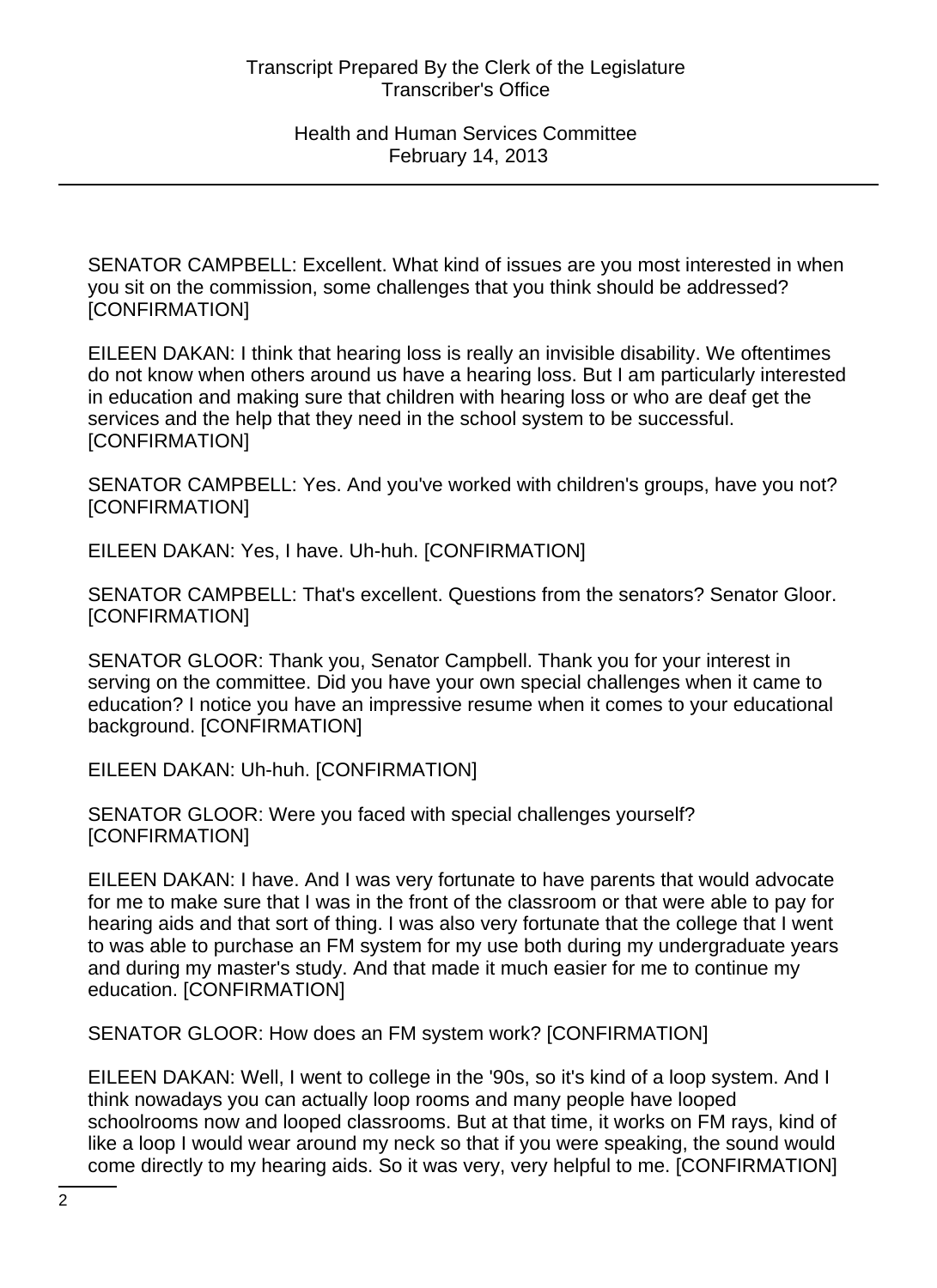# SENATOR GLOOR: Okay. [CONFIRMATION]

EILEEN DAKAN: So it was very, very helpful for me. [CONFIRMATION]

SENATOR GLOOR: Thank you. [CONFIRMATION]

EILEEN DAKAN: Uh-huh. [CONFIRMATION]

SENATOR CAMPBELL: I first became familiar with that technology in that a number of churches are looking at that technology to ensure that people who participate in the service can fully hear what is going on. [CONFIRMATION]

EILEEN DAKAN: Uh-huh. [CONFIRMATION]

SENATOR CAMPBELL: And so it's a very interesting technology. I don't know that we've ever looked at it for the Capitol in some of the hearing rooms, which might be really good. Any other questions from the senators this afternoon? Ms. Dakan, as I explained the process to you, we just really want to thank you for your willingness to serve on commissions. I think all the senators are always so impressed with the talents that we have in Nebraska all across the state. And it's just great to see people come forward because particularly when you don't live inside Lincoln and Omaha, it's harder at times to be at hearings. And so we know that's an extra effort from you and your family. So thank you very much, and I'm sure that our office or the legislative office will be in contact with you. I don't see any problems with your appointment by any stretch, but I'm sure you'll get a confirmation. So thank you for coming today. [CONFIRMATION]

EILEEN DAKAN: Thank you for having me. [CONFIRMATION]

SENATOR CRAWFORD: Thank you. [CONFIRMATION]

SENATOR CAMPBELL: Thank you. With that I'm going to ask as we start each of the bills, I need to know on LB605, which is Senator Pirsch's bill to provide Telehealth Behavioral Health Services Program, how many people are here to testify in favor of LB605? Okay. Okay. How many people are here to testify in opposition to LB605? All right. And in a neutral position? Okay. And I'll ask that before each of the bills. Right. Senator Pirsch, welcome to the Health Committee, I don't think you've been here yet this year. [CONFIRMATION]

SENATOR PIRSCH: You know, I don't think I have. [LB605]

SENATOR CAMPBELL: So welcome. Senator Pirsch's bill, as I indicated, would provide for Telehealth Behavioral Health Services Program. So, Senator, please open. [LB605]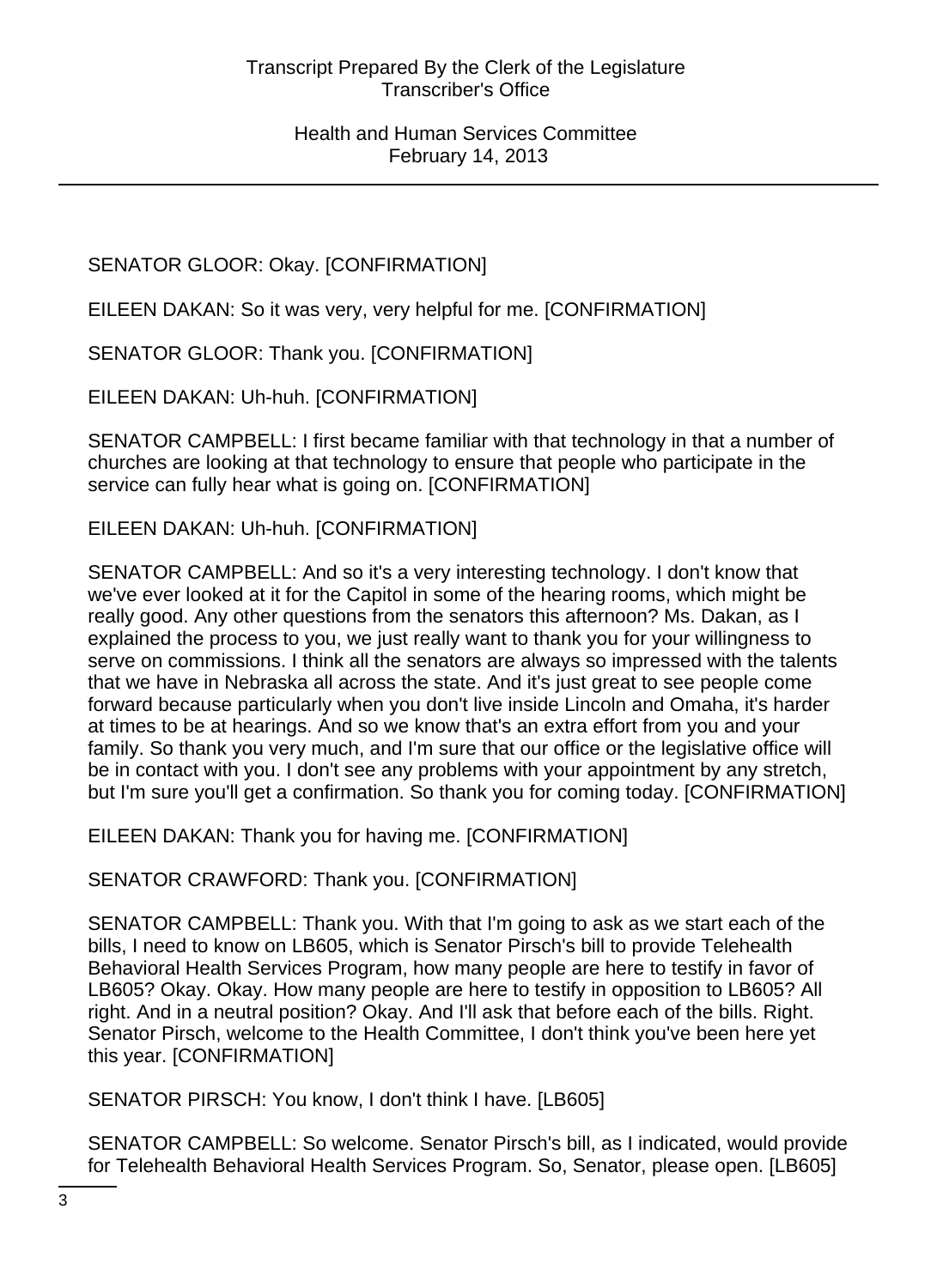Health and Human Services Committee February 14, 2013

SENATOR PIRSCH: (Exhibit 2) Thank you, Madam Chair Campbell and members of the Health and Human Services Committee. I'm State Senator Pete Pirsch. For the record, the last name is spelled P-i-r-s-c-h. And I am also the sponsor of LB605. I'm not going to go too in depth over something that I know that this committee gets. And that is behavioral health services for children in Nebraska is important, and that we need to ensure quality in this area. I think the committee also well understands the absolute need for expanding telehealth services in the state in general, so that we can achieve meaningful access. It's essential, absolutely, and this bill--LB605--is intended as a pilot. It's narrowly targeted in scope and it addresses the most needy of populations. LB605 will create a Behavioral Health Services Program...Telehealth Behavioral Health Services Program by January 1, 2015, in which the Department of Health and Human Services would contract with telehealth service providers to provide behavioral health services to at-risk youth in the juvenile justice system. Unfortunately, in some areas of the state and in all areas of the state at certain times, having services...health...mental health services...behavioral health services delivered personally by providers can require great lengths of time to fulfill and can needlessly cost great amounts of money, much to the detriment of children and families involved as well as to the state. And so that is the harm by which this bill seeks to address. In closing, I know that there's a great number of individuals and a great number of bills before the committee, and so I'll be brief. It's...I'm very open to helpful concepts or amendments this committee may have with respect to LB605, if any. And I know certainly one of which I had been contacted by the Physicians' Assistants in Nebraska, the...and I have an amendment that I would have distributed to add them as a type of service providers who would be eligible to participate in the program. So I know that there are other...there may be other concerns expressed. I'm very open to looking at funding sources and alternative funding sources as well. But I think in closing, it is imperative that we do advance the bill this year to ensure that the most neediest of populations in Nebraska have essential access to behavioral health services. So I thank you. I would answer any questions that you have at this time. [LB605]

# SENATOR CAMPBELL: Senator Krist. [LB605]

SENATOR KRIST: Thank you, Chair. Senator Pirsch, as I read through the text, you're asking for the pilot program to be established and then the report that you would wish to go back to would be the Judiciary Committee. Is there a reason why Judiciary as opposed to Health and Human Services? [LB605]

SENATOR PIRSCH: Well, and I must apologize. That I think was through Bill Drafting, I think that was an error. I would prefer to go back to this committee, of course, and I apologize for that oversight. It was something I meant to bring up with you. [LB605]

SENATOR KRIST: I just wondered. I mean, obviously we're talking YRTC, we're talking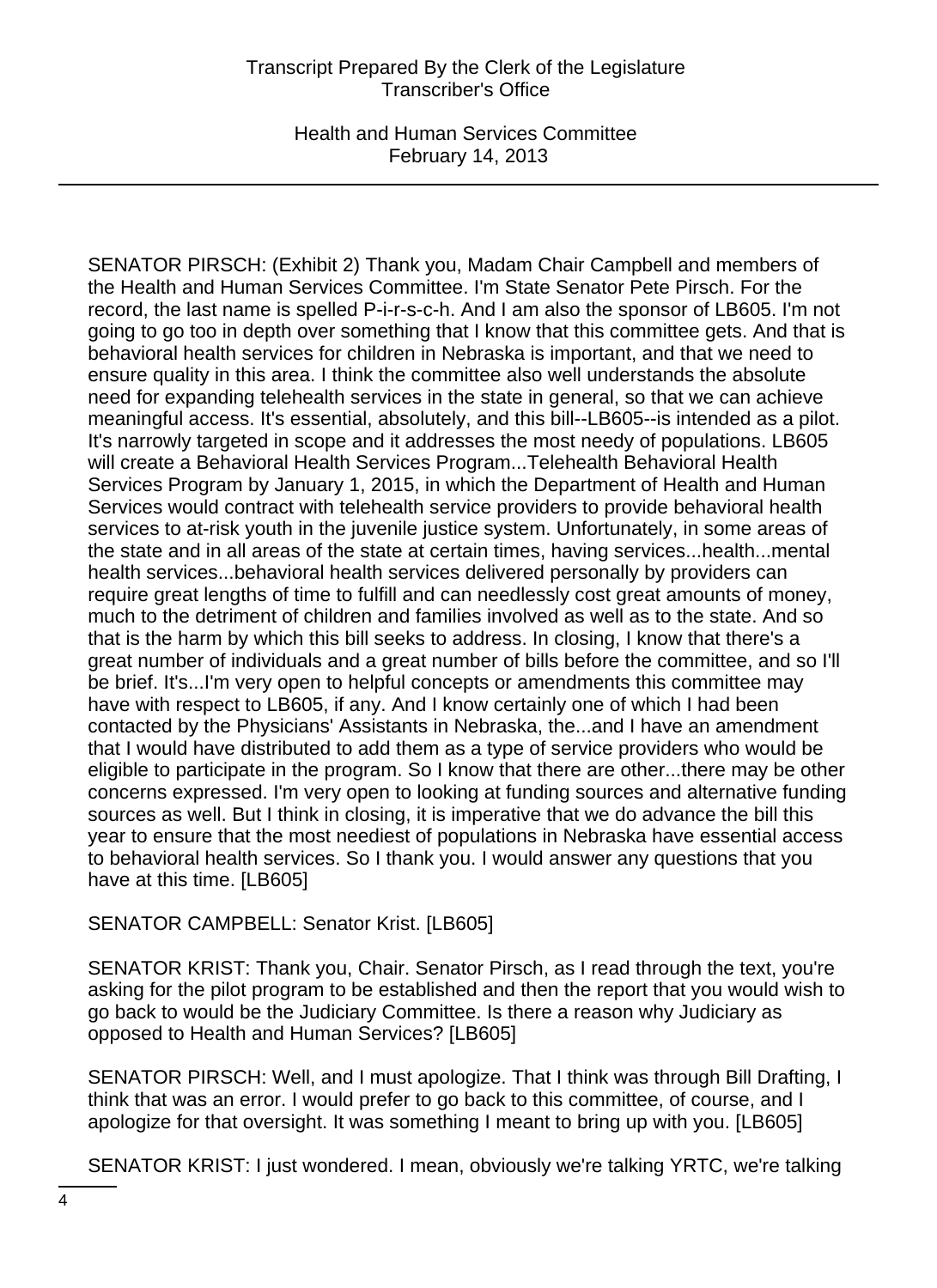Geneva, we're talking a lot of those facilities. But...so that's great. So you wouldn't be opposed to...I mean, obviously, we'd have to amend that to the Health and Human Services Committee. [LB605]

SENATOR PIRSCH: No. I'd absolutely insist that it came back. [LB605]

SENATOR KRIST: Okay. [LB605]

SENATOR PIRSCH: That is something that is, you know, obviously in need of amendment. [LB605]

SENATOR KRIST: Super. Thanks. [LB605]

SENATOR CAMPBELL: Senator Gloor. [LB605]

SENATOR GLOOR: Thank you, Senator Campbell. Thank you, Senator Pirsch. Can you talk to me or perhaps one of the testifiers that follows can about the funding through the Commission on Public Advocacy, your approach towards funding the pilot? [LB605]

SENATOR PIRSCH: Yes. And I would like to touch upon that. And again, that was an issue that I intended when I made the remark that I'm very open to the prerogative of this committee and flexible to the needs...and you're in a position to, I think, assess what is best in terms of funding sources. My thought in harnessing that particular entity was that to the extent that these services are implemented in the juvenile justice system, you know, they tend to represent on the back end those individuals who, you know, in past years may not have, you know...I think there's a clear correlation and tie between individuals who have behavioral health problems and later incarceration in our criminal justice system. I can personally attest to that as a prosecutor. And, you know, we had an individual who in the heaviest of rush hours in Omaha was standing on the side of the road and jumping in front of the cars and then...multiple times and just kind of rolling on the grass and laughing. And that caused a severe disruption to a number of individuals' lives. Brought him down to the correctional center and when he was there he...you know, threw some bodily fluid that he had put in a cup on several of the correctional officers which, you know, now that involves, you know, in terms of health considerations and shutting down, you know, the services of a number of correctional centers...so just one...I guess...it illustrates, obviously, this person had behavioral health problems. But it does illustrate how one person can personally add incredible expenses and be problematic not just to the public but actually cause a lot of cost to the criminal justice system. So the thought was, you know, if we can at a younger age--and many of these individuals who are in the juvenile justice system have severe behavioral health problems--if we can address those at a younger age more proactively, then we can prevent them from--my hope is--ever becoming involved in the criminal justice system. And to that end, kind of assuage the needs of the office of Public Advocacy to have that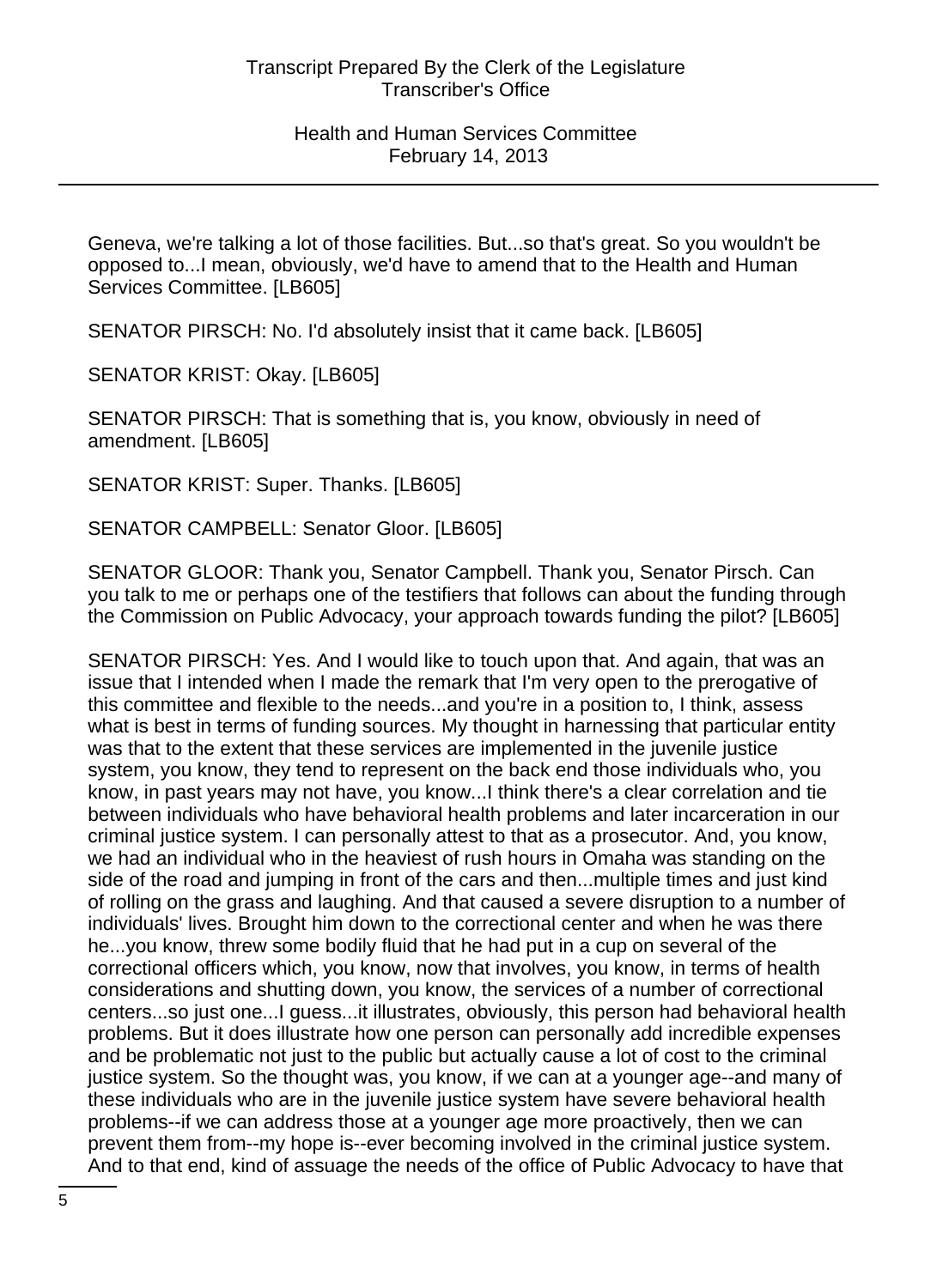level of funding. But I am, again, very open and not committed at all to that source of funding. [LB605]

SENATOR GLOOR: Okay. Thank you. [LB605]

SENATOR CAMPBELL: Any other questions? Thank you, Senator Pirsch. Will you be staying to close on your bill? [LB605]

SENATOR PIRSCH: I'm going to try. Unfortunately, I have four...I believe three or four other bills in another committee, but I will hopefully be here to close, yeah. [LB605]

SENATOR CAMPBELL: Okay. Okay. All right. Thank you very much. We will take the first proponent for LB605. And as that person is making their way up, let me explain. We do use the light system here in the committee. And we will start with five minutes and when it gets to yellow, that means you've used four minutes and you have one minute left. And when it goes to red we ask that you conclude your testimony. Today because of the large number of people in the hearing room, we will be very much watching when the red light...and I most likely will say your time is at end because we want to ensure that we can hear everyone who's come to speak today in a timely manner. Would you like to start your testimony and identify yourself, sir? [LB605]

JOSEPH KOHOUT: Absolutely. Absolutely. I hope that...the yellow light I do not believe will come on, Senator Campbell. So... [LB605]

SENATOR CAMPBELL: Oh, good. [LB605]

JOSEPH KOHOUT: Madam Chair, members of the Health and Human Services Committee, my name is Joe Kohout, K-o-h-o-u-t. I'm a registered lobbyist appearing today on behalf of the Nebraska Association of Regional Administrators, a coalition of the six behavioral health regional administrators across the state. I want to begin by saying we very much appreciate Senator Pirsch opening the door for this conversation about telehealth and behavioral health and a merger between the two concepts. We think these are great conversations and ones that need to begin. We certainly appreciate him bringing the bill forward. We spoke to Senator Pirsch last week about a couple of our thoughts on the bill. And first of all, it references the division being the lead contracting individual of the group to put this together. We obviously think--you'll hear a little bit more about thus under LB556 later is--the Professional Partners program would be the ideal sort of way to implement this. And that is run individually by the six regions. And I'd be...we'll get into that in some more detail under LB556 in a few minutes. But additionally...so we think we would be a better option. We've expressed that to Senator Pirsch as well. And second, the other concern that regional administrators had was the funding source. And Senator Gloor, you raised that concern. Obviously we think that that's not the best use of that money. We think the General Fund dollars would probably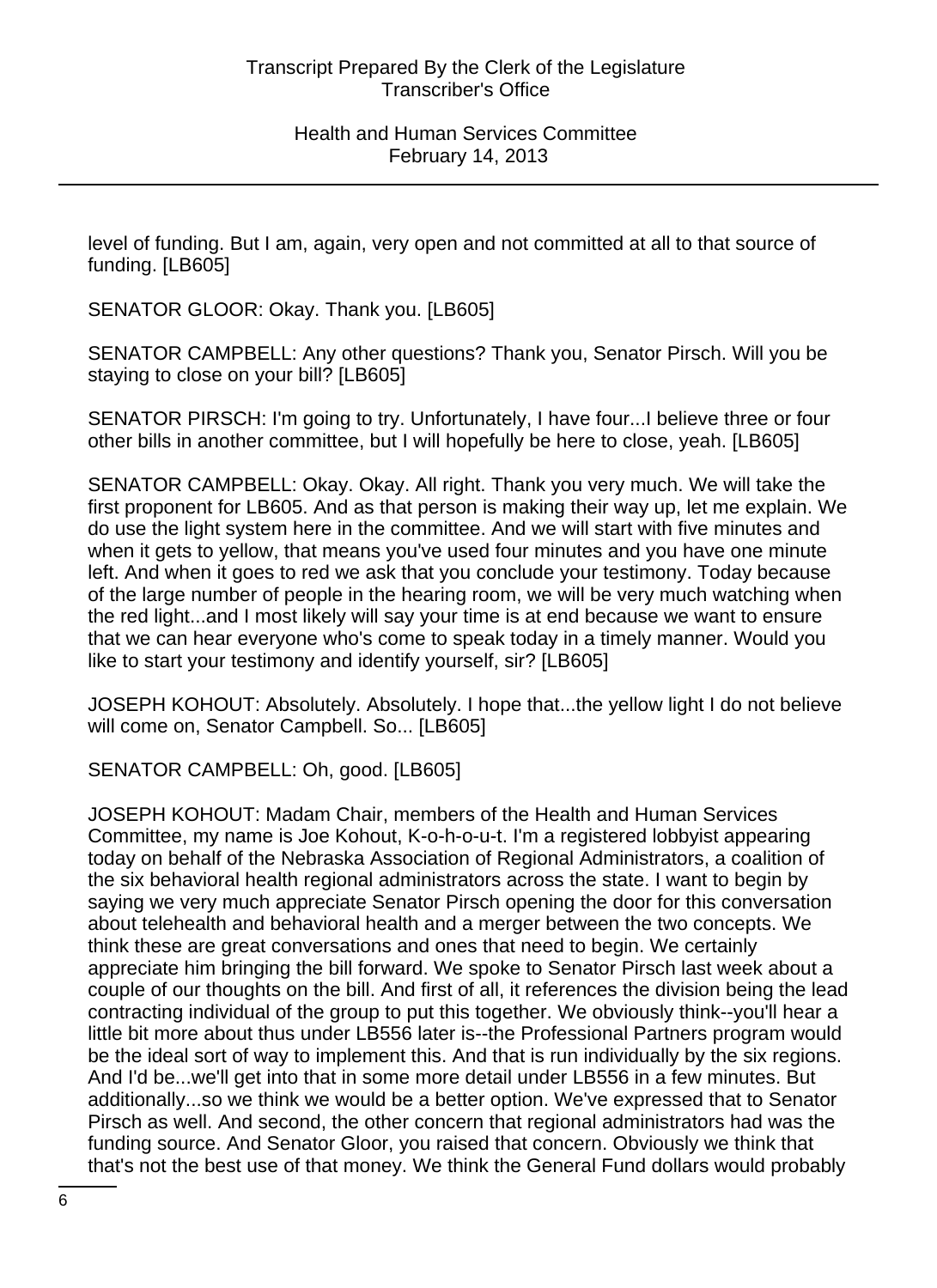be the best way to go about that. But those are the two thoughts that we had as we looked at this. But we certainly appreciate Senator Pirsch introducing the bill and bringing it forward. But at the same time, we do...and we appreciate the ongoing conversation that he wants to have about changes to the bill. So we look forward to those conversations. [LB605]

SENATOR CAMPBELL: Are there any questions? Thank you for your testimony today. [LB605]

JOSEPH KOHOUT: Thank you. [LB605]

SENATOR CAMPBELL: Our next proponent to LB605. I thought I'd seen another hand over here. Okay, we will go to opponents, those who oppose LB605. Okay. Is there anyone...oh, I'm sorry sir. You can go right ahead and start. [LB605]

JAMES MOWBRAY: Good afternoon, committee. My name is Jim Mowbray, and I'm the chief counsel for the Nebraska Commission on Public Advocacy. I've not had the pleasure of testifying before Health and Human Services. My time is usually spent in front of the Judiciary, so it's a pleasure to be someplace else. I support, certainly, the bill or the concept of LB605. Of course I'm here to oppose the funding source since it apparently would come out of our cash fund. A couple of reasons that I oppose it: one, I don't think it's really consistent with what the purpose of the fund is and that is for us to provide property tax relief for individual taxpayers in counties where they've had serious crimes have occurred where we will come in and defend them at no cost. The problem arises...and I was looking at the fiscal note as to, yeah, we have had a fortune of having more income or more revenue, I should say, over the years than we've had in expenses or operating expenses. And I take credit for that, actually. But because we've had a balance in the cash fund over the years--in fact, over the last four years a little over a \$1 million the Legislature has taken from that for different programs--over the last...a little over the last year, \$460,000 has been taken from our cash fund for different programs. The other program that we now finally...which I anticipated would occur and that is that the revenues decreased almost 11 percent over the last four years. That's due to filings have gone down consistently. And I think it's for two reasons: one, people are driving slower because of the cost of gas, and secondly, because of the cost of gas are driving less. And most of our filing fees come from traffic offenses. So our actual revenue is down 11 percent over the last four years. When we prepared our budget--we had to make an amendment to our budget--but it shows that we have reached the point where our operating expenses are now going to exceed the revenue. And so although they're talking about it at the end of or in June of 2012 there was \$1.5 million, as I said, about \$460,000 has been taken from that. But in addition to that, it now appears that at the end of fiscal year '13 we'll be down to \$886,000, at the end of fiscal year '14 down to \$800,000, and at the end of year '15 we'll be down to \$710,000. So we're actually now using more money than we're taking in. And so if any money came out of the fund, it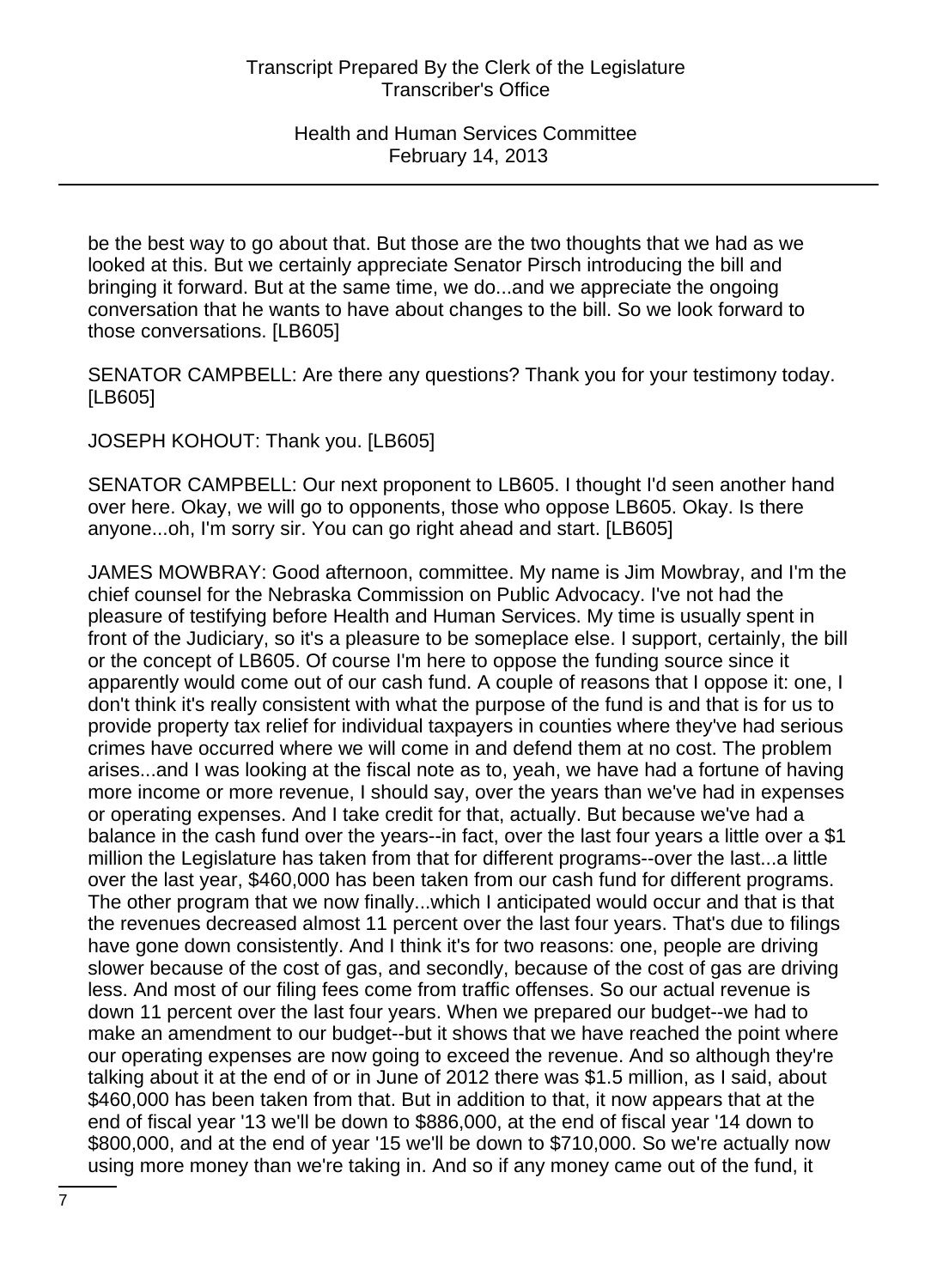would be...basically make it impossible for us to continue to do what we are doing and that's to provide indigent defense on serious criminal cases at no cost to the counties. We just finished a case up in Valley County that would have saved them approximately \$200,000 in legal fees and expenses. So it certainly benefits the counties for having us available. And if our funds keep getting taken, we won't be able to continue to do our job. [LB605]

SENATOR CAMPBELL: Other questions? Senator Krist. [LB605]

SENATOR KRIST: I agree with you. It's not the right pot of money to be dipping into for the program, and I think it's something we need to look at in terms of alternatives, particularly when there are medical necessity for some of these...the telehealth, telecommunication. So I'm with you. [LB605]

JAMES MOWBRAY: Okay. [LB605]

SENATOR KRIST: We'll look...I'm sure we'll look at different options. But thank you for coming. [LB605]

JAMES MOWBRAY: I would appreciate it. [LB605]

SENATOR KRIST: Yeah. Thanks for coming. [LB605]

SENATOR CAMPBELL: Mr. Mowbray, you neglected to spell your name. [LB605]

JAMES MOWBRAY: I did. M-o-w-b-r-a-y. [LB605]

SENATOR CAMPBELL: Thank you very much. [LB605]

JAMES MOWBRAY: You're welcome. I'm sorry. [LB605]

SENATOR CAMPBELL: That's quite all right. Seeing no other questions, thanks for coming and your testimony today. [LB605]

JAMES MOWBRAY: Thank you. [LB605]

SENATOR CAMPBELL: The next person in opposition to LB605? All right, Senator Pirsch, I think we're back to you. Did Senator Pirsch leave? [LB605]

SENATOR KRIST: Neutral. Neutral. Neutral. [LB605]

SENATOR CAMPBELL: Pardon? [LB605]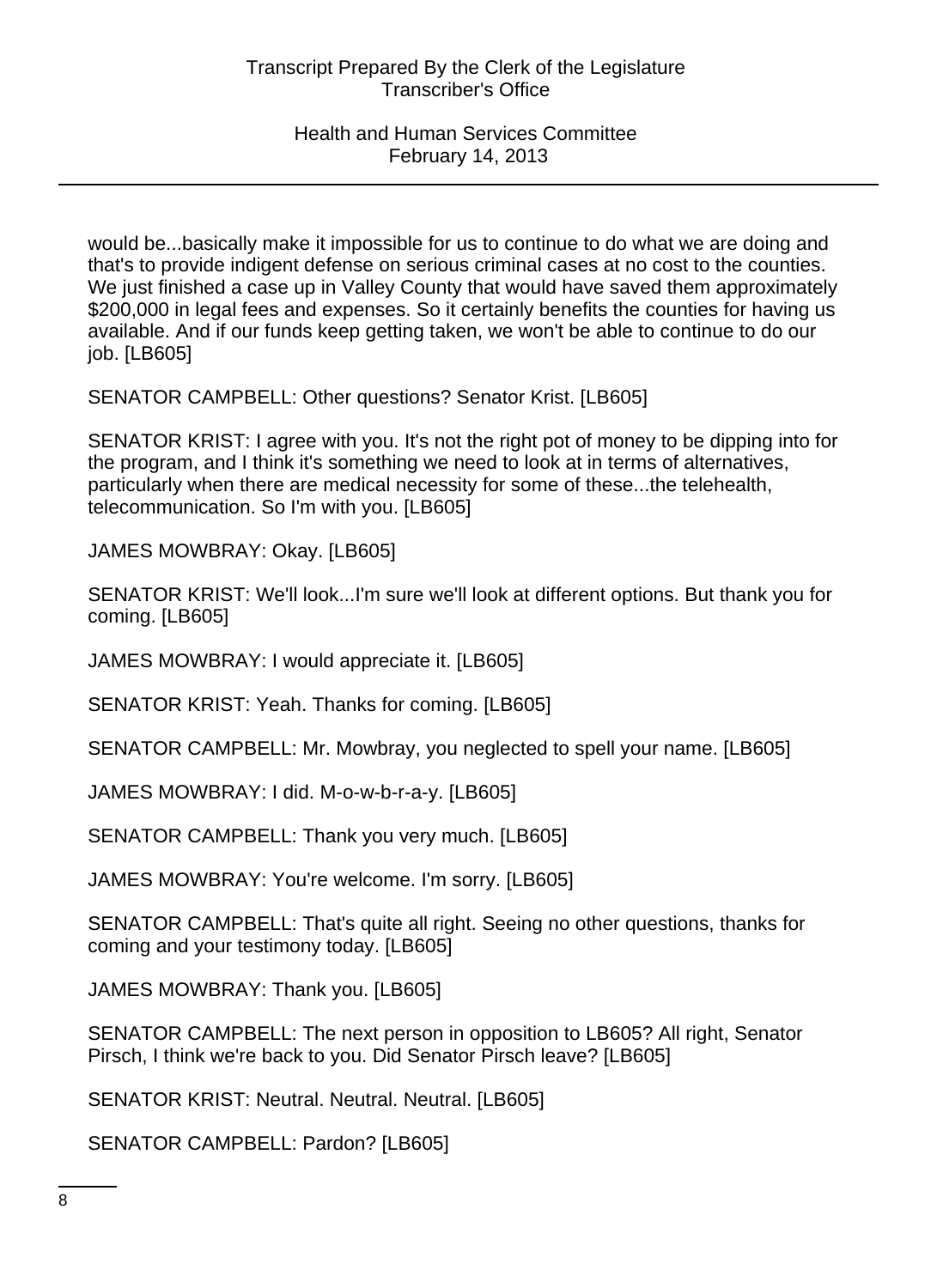### SENATOR KRIST: Neutral. [LB605]

SENATOR CAMPBELL: Oh, thank you. Are there any neutral testifiers? Senator Pirsch...did Senator Pirsch leave? [LB605]

SENATOR KRIST: He left. [LB605]

SENATOR CAMPBELL: Okay. Then that...he would waive his closing. That means that we will move to the next bill on our list, is LB556. Can I see a show of hands of those who are planning to testify in favor of LB556? Can you count? One, two, three, four, five, six. Okay. And those who wish to testify in opposition? One, two, three, four, five, six. Six. And those in a neutral position? Two, okay. All right. Senator McGill, I think we're all ready to start. This bill, LB556, would provide for telehealth services for children, change the medical assistance program, and provide duties for the Department of Health and Human Services. (See also Exhibits 3, 4, 5) [LB556]

SENATOR McGILL: Thank you. [LB556]

SENATOR CAMPBELL: Welcome once again and please feel free to start. [LB556]

SENATOR McGILL: Thank you, Senator Campbell, members of the committee. I'm here today to introduce LB...or, goodness, I don't even know my own numbers, LB556, a bill regarding the behavioral health of Nebraska's children. I do ask for your patience as this is a much longer opening than I would normally have, but I want to be very thorough with this particular bill because I have a number of amendments that I'll be discussing during this opening. I don't think I need to tell anybody on this committee that this is the most important issue for me as a legislator. I was deeply, deeply moved by the safe haven parents because in so many ways we all know safe haven parents and their children. They are my best friend whose stepson was kicked out of preschool for throwing chairs and taking his belt off and whipping other kids at recess. They're my family members who struggle to get their own children the right behavioral health services. They're my sister's best friend from junior high who tried to commit suicide and, thank God, she told my sister so she could call the squad and pump her stomach. We all know people that we love who have suffered because they haven't been able to get the right behavioral health services. Some struggle because they're in denial of their need or they don't know who to turn to. And for others, it's because they've tried and they've been hit by brick wall after brick wall. Young or old, it has been my mantra since safe haven that mental health screenings and checkups should be as common and normal and routine as physical health checkups. This interim I followed up on an issue that I felt I'd left hanging while we dealt with the foster care crisis and that is how do we help our schools serve children with behavioral health problems. From Omaha to Scottsbluff, every district struggles to serve the complex needs of children and also provide quality education to all students. Teachers and principals have been forced to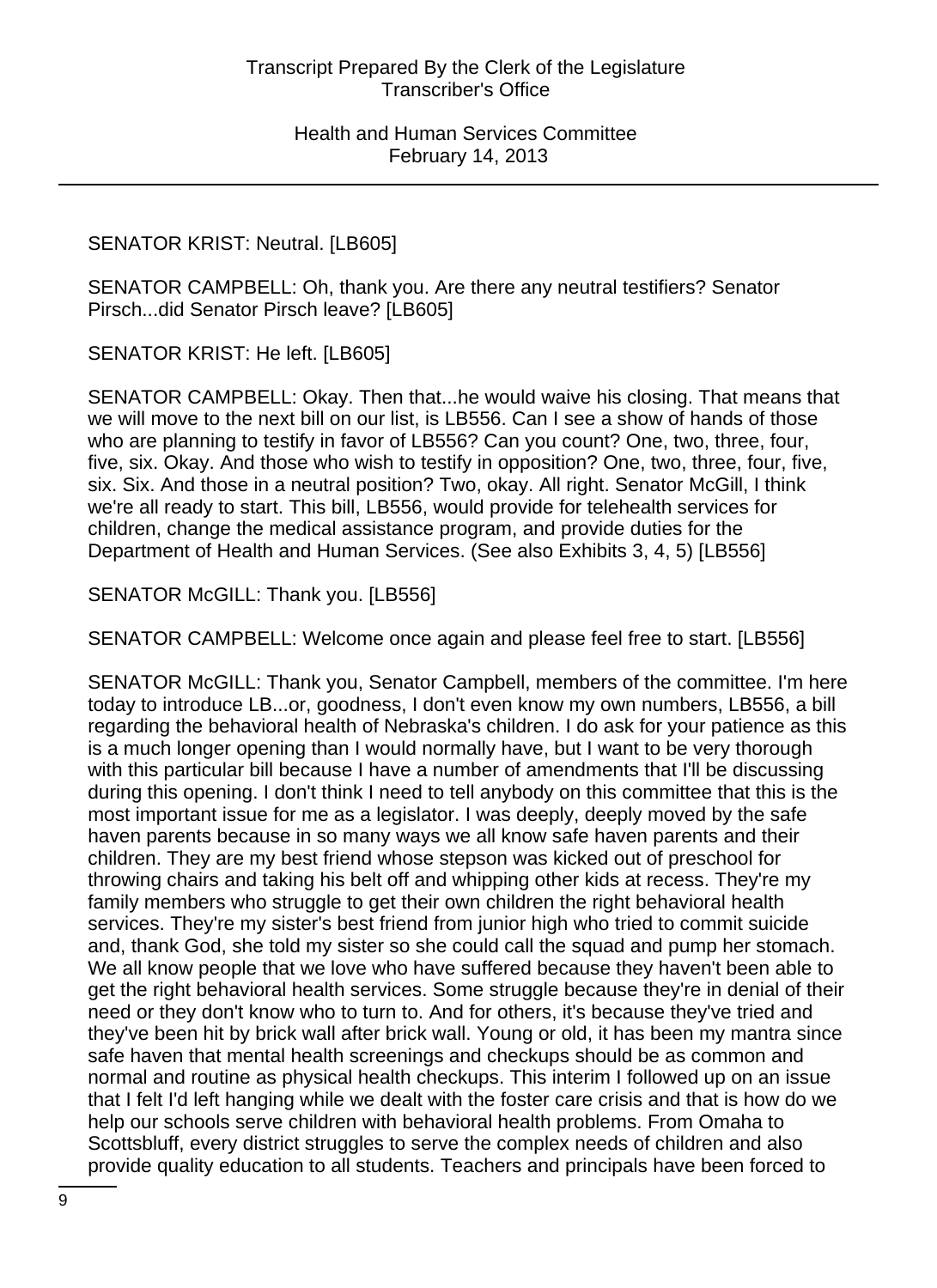Health and Human Services Committee February 14, 2013

become social workers, and all students suffer. My original intent was to work with teachers, parents, social workers, all kinds of stakeholders to craft legislation for next year, for 2014; but in light of juvenile justice reform that we have going on through Senator Ashford's bill, and through the national debate over gun violence and the causes of that violence, I felt that now was the time to work on this and to get a bill in place. My staff and I surveyed our stakeholders and included those provisions that we thought would make the biggest impact in the green copy of this bill. Because we originally anticipated this would be something for next year, the bill itself was not as fine-tuned as I would have liked, and I've been very lucky to have received an outpouring of input, and I will be drafting amendments accordingly. I didn't bring those amendments yet because we wanted to continue to incorporate feedback; but in this introduction, like I said, it's a little longer than normal, yet I want to go through many of the concerns I've heard and the things that I am contemplating. There was a lot of misinformation going around once my bill was introduced as to what it did and what it didn't do, and I do ask that the folks who are here to testify either for or against my bill pay very close attention to my introduction and my explanation of the different sections of the bill, because I think I have altered it in a way that people will certainly be less opposed to and maybe take away their opposition altogether. So I please ask that people listen and then testify based on my opening here today and my intentions with the bill moving forward. I do feel this is a step in the right direction through the expansion of community-based assistance, increased access to behavioral healthcare via telehealth, and increased awareness through regular behavioral health screenings. I'm going to go through the bill in an order which tells a narrative, as opposed to section numerical order. So I will start with Section 3 of the bill which creates an implementation and development team in each behavioral health region to implement the provisions of the bill and make further recommendations regarding children's behavioral healthcare in Nebraska. This team is not required to report to the Legislature, but yet make their findings public. My hope is that the work we have started through my office with kind of building a community-meeting sort of format will grow into something larger and statewide through this implementation and development team. Section 2 provides that telemedicine will be provided in physicians' offices and schools. While not explicitly in the green copy of this bill, it is also possible that telemedicine could be used to provide patients almost anywhere as...or provide services to patients anywhere as long as there is an Internet connection and privacy can be ensured for the patient. The intent is that the location is convenient for the parents and the child. Telemedicine services can be used for the purpose of treatment of the child or for the physician to consult with a behavioral health professional. Both consultations and ongoing treatment can be provided telehealth under this bill. The telehealth services are intended to make information and services available to parents. Some parents have expressed concern that this bill aims to circumvent parental authority and judgment. I want to clarify that that is not the intent. This bill does not change the requirement that parents must consent to all medical treatment. Parents have also expressed concerns that physicians, schools, children, and parents would be required to participate in telehealth,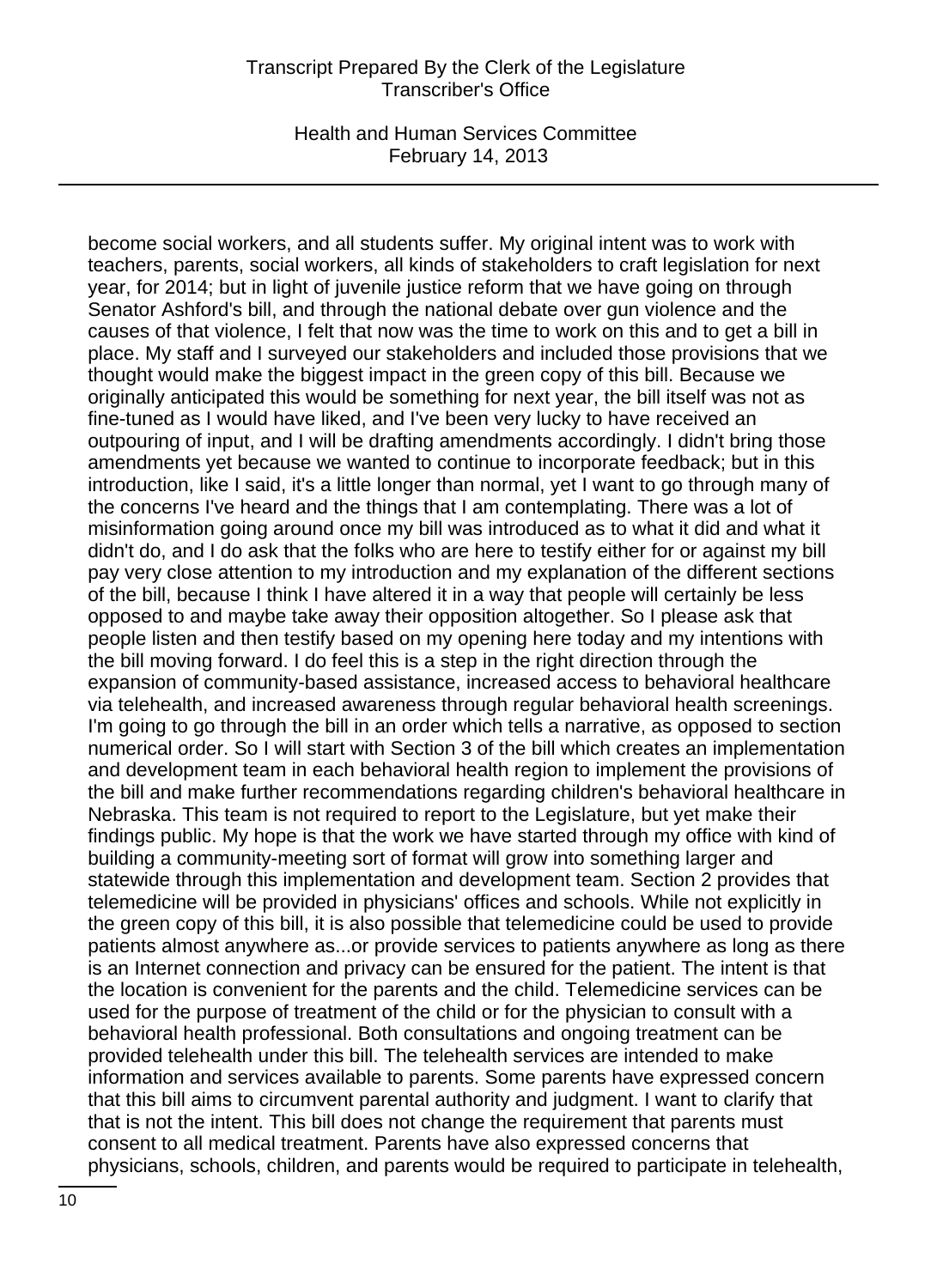Health and Human Services Committee February 14, 2013

and the reality is the services will be made available to these parties and does not require participation in any way. The University of Nebraska Medical Center has proposed a telehealth pilot project instead of the statewide initiative outlined in the bill draft. UNMC experts are here to testify today, and they will discuss this proposal further. I think a pilot project is the way to go; and I plan to include a mechanism to, of course, evaluate the effectiveness of that pilot. And so we would pick an urban area and a rural area, test out how it goes. I think that makes a lot of sense and the committee would agree. Section 6 provides that transmission costs or wireless Internet communication costs shall be covered by Medicaid. State law already specifies that HHS pay these costs. Even so, my understanding is that current Medicaid regulations do not cover these costs as they should. The bill also provides in Section 5 that health consultations shall be recovered by...be covered by Medicaid. These services are not currently covered. Private insurance does cover telehealth services, and the physicians that I have worked with do not think that any changes in law are necessary for the services in this bill to be covered by private insurance. Section 6 of the bill also changes the required mode of telehealth transmission per Medicaid regulations. Currently, telehealth is administered over a T1 line, a kind of landline that Qwest owns. These connections are used because of the federal requirements for medical confidentiality. My bill specifies that a wireless connection in compliance with federal standards shall be paid for by Medicaid. These wireless connections are less expensive and more efficient than the antiquated T1 connections. Current Medicaid regulation also requires that an individual trained in telehealth be present at the sending and receiving telehealth service site. This regulation exists because the current telehealth equipment and connection requires special training to operate. The bill would eliminate the need for a person trained in telehealth to be present at the receiving site and this would enable the patient to be served virtually anywhere. Current Medicaid requirements state that there must be no comparable service available within 30 miles of the patient's home in order for telehealth service costs to be covered. This bill removes this requirement so that access to telehealth services can be made available at locations most convenient for the child and family. Section 7 is arguably the most controversial section of the bill, and we're making major changes to this; so, particularly opponents should listen to my testimony right now. This part of the bill specifies that behavioral health screenings are to be part of childhood physicals. For Medicaid recipients this would be offered at the required yearly physical, and for non-Medicaid recipients this would be offered at the kindergarten and 7th grade physicals. I intend to amend these provisions to make the behavioral health screenings something offered to parents at the time of the physical and not mandatory, except as otherwise provided by federal law for Medicaid recipients, and that already happens for those folks. Both parents and physicians support this change. I also intend to amend this provision so that the results of a mental health screening may only be shared with a school as part of the child's physical with the expressed consent of the parent. I added an additional requirement for a physical to take place as a child enters 9th grade, but I also intend to remove this requirement as both parents and physicians feel that it would put too much of a burden, that they could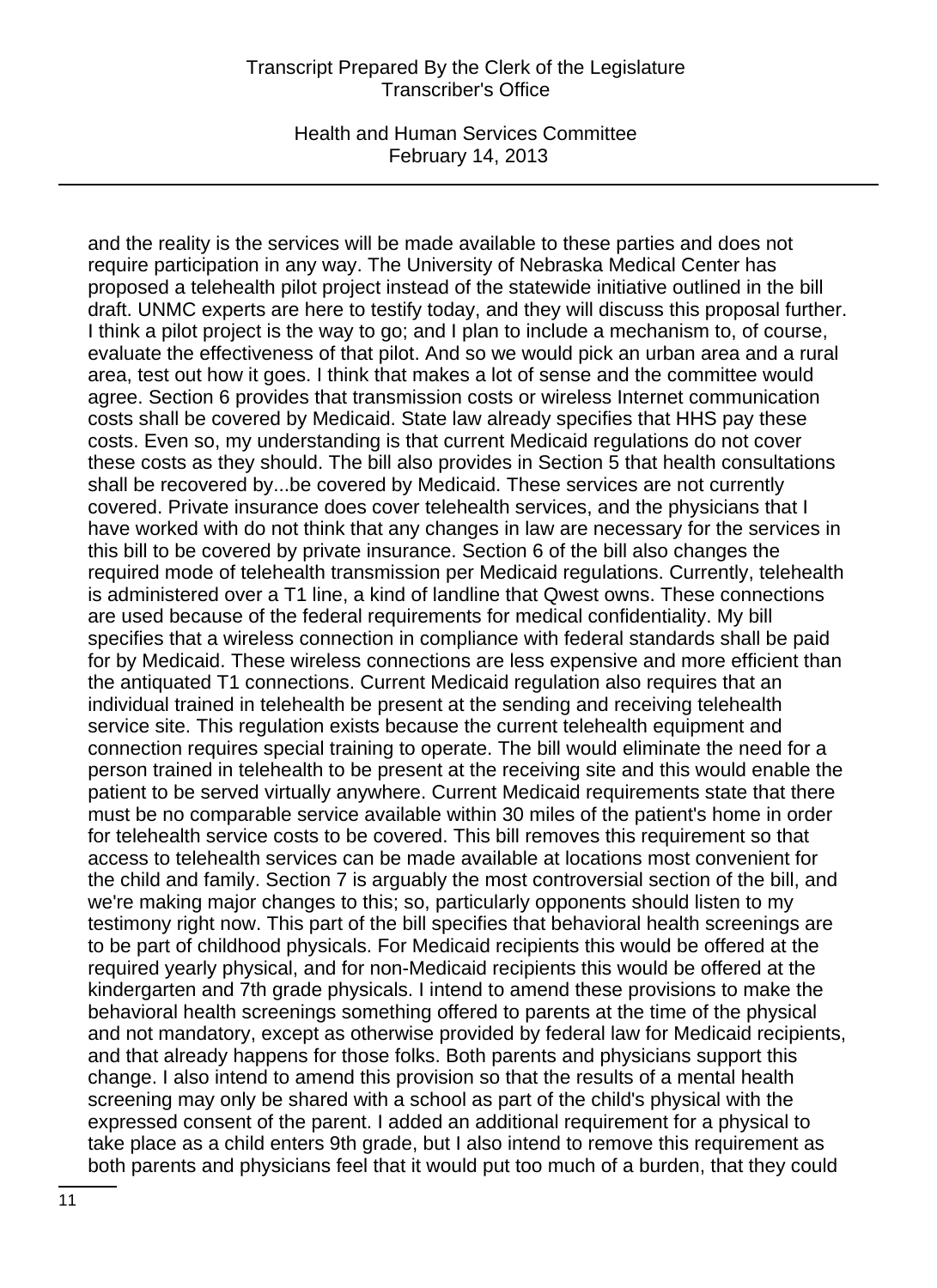Health and Human Services Committee February 14, 2013

not accommodate, on the system. Section 4 of the bill provides that training on the administration of behavioral health screenings will be provided to physicians. HHS is the agency charged with the task under the current draft of the bill; but UNMC has constructed a plan for this training, and I plan to amend my bill to reflect this. And finally, Section 1(c) expands community services within the behavioral health regions. We all know that the heart of this problem is largely in access to the proper services in the variety areas of our state. The intent of this provision is to expand the Professional Partners Program. The regions estimate that they will need to double their capacity in order to meet the current need, and that goes to show how dreadfully insufficient our services are right now that there are that many kids out there that need support that they're not able to get to. While the language in the bill is vague about an appropriation, it is my intention to substitute it with a particular dollar amount, as we did in LB603 in 2009. I'm also considering an additional provision to specify the Professional Partners Program will reimburse behavioral health providers at Medicaid rates, since they currently reimburse at lower rates and some providers are not willing to provide services because of this. Otherwise, we just got the fiscal note from HHS this morning. I think about half of it deals with those 9th graders that I originally wanted to have screened. And when you take that part out, the fiscal note will go down significantly. And I haven't had a chance to fully digest the rest of it since we just got it this morning. Obviously, I'm very passionate about this. I'm looking forward to hearing the testimony today to figure out other ways to possibly amend the bill so we can come back with something really solid that I think will make a true impact for our families, our children, our teachers, our schools in the state. Thank you. [LB556]

SENATOR CAMPBELL: Thank you, Senator McGill. Senator Krist. [LB556]

SENATOR KRIST: Given the number on the bill, I'm assuming that you dropped it in the hopper a couple of weeks into the session. [LB556]

SENATOR McGILL: Yeah. [LB556]

SENATOR KRIST: Do you remember what date you put it in? [LB556]

SENATOR McGILL: I put this in on the tenth day. [LB556]

SENATOR KRIST: Okay. And you just now are hearing from the department about a fiscal note or did you tell them...? [LB556]

SENATOR McGILL: It was this morning. In fact, the original fiscal note was drafted last night without HHS's information in it, and it was this morning, from what I understood ...that they updated the fiscal note to reflect them. [LB556]

SENATOR KRIST: Did they tell you why they were so delinquent or...? [LB556]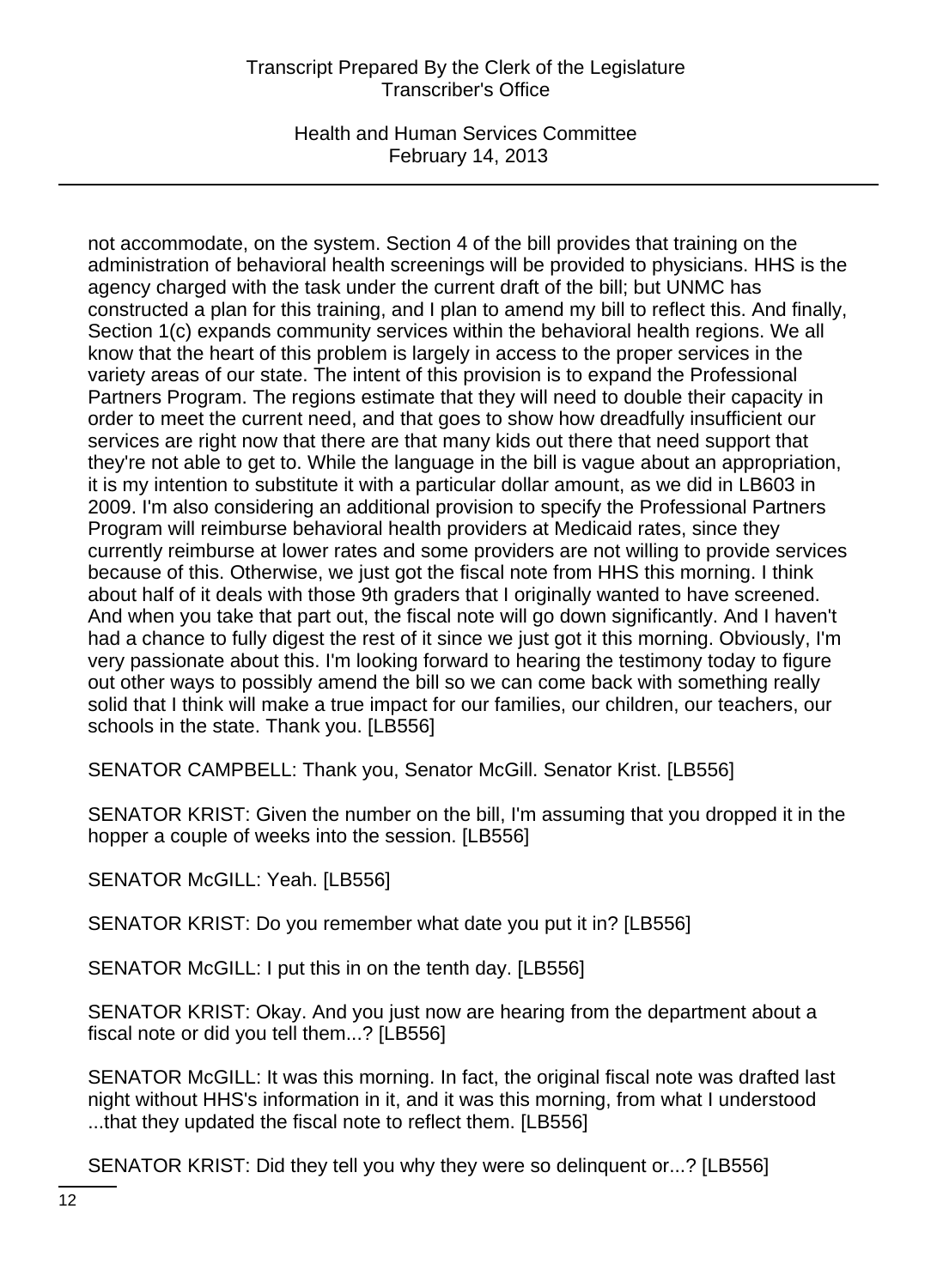SENATOR McGILL: I have no idea, sir. [LB556]

SENATOR KRIST: Thank you. [LB556]

SENATOR CAMPBELL: Any other questions? Senator Gloor. [LB556]

SENATOR GLOOR: Thank you, Senator Campbell. Thank you, Senator McGill. This is more of a statement to maybe reassure some of the folks who are concerned about the parental consent. But as you know, I've worked on student health issues, Senator Nordquist has worked on student health issues,... [LB556]

SENATOR McGILL: Uh-huh. [LB556]

SENATOR GLOOR: ...including a behavioral health component of school clinics, and parental consent has always been part of what's been talked about...has been very successful. Not all parents give consent, but at least in the program I'm aware of in Grand Island, I believe it was over 80 percent of the parents did sign the consent forms. [LB556]

SENATOR McGILL: Hmm. [LB556]

SENATOR GLOOR: And for those who did not, it was honored and adhered to. It has never been a problem in the programs that I know of. So I think your move in parental consent is an appropriate one, and I think a majority of students will benefit and a majority of parents who are concerned need not worry. Their children won't be drug into it. [LB556]

SENATOR McGILL: Uh-huh. [LB556]

SENATOR GLOOR: I do wonder, though, about the expense associated with having to have somebody to help with the T1 lines and the communication piece on both ends, because it would seem to me that when these services are needed the most, which won't be on a scheduled basis, you'll be trapped in the scenario of being limited with the technologists available to provide the services those hours when they're most needed. Have you thought through that? Has that been discussed? [LB556]

SENATOR McGILL: Well, that's where we're getting rid of the T1 line and not... [LB556]

SENATOR GLOOR: And going to... [LB556]

SENATOR McGILL: ...requiring that anymore, so then you wouldn't need the person on the receiving end. [LB556]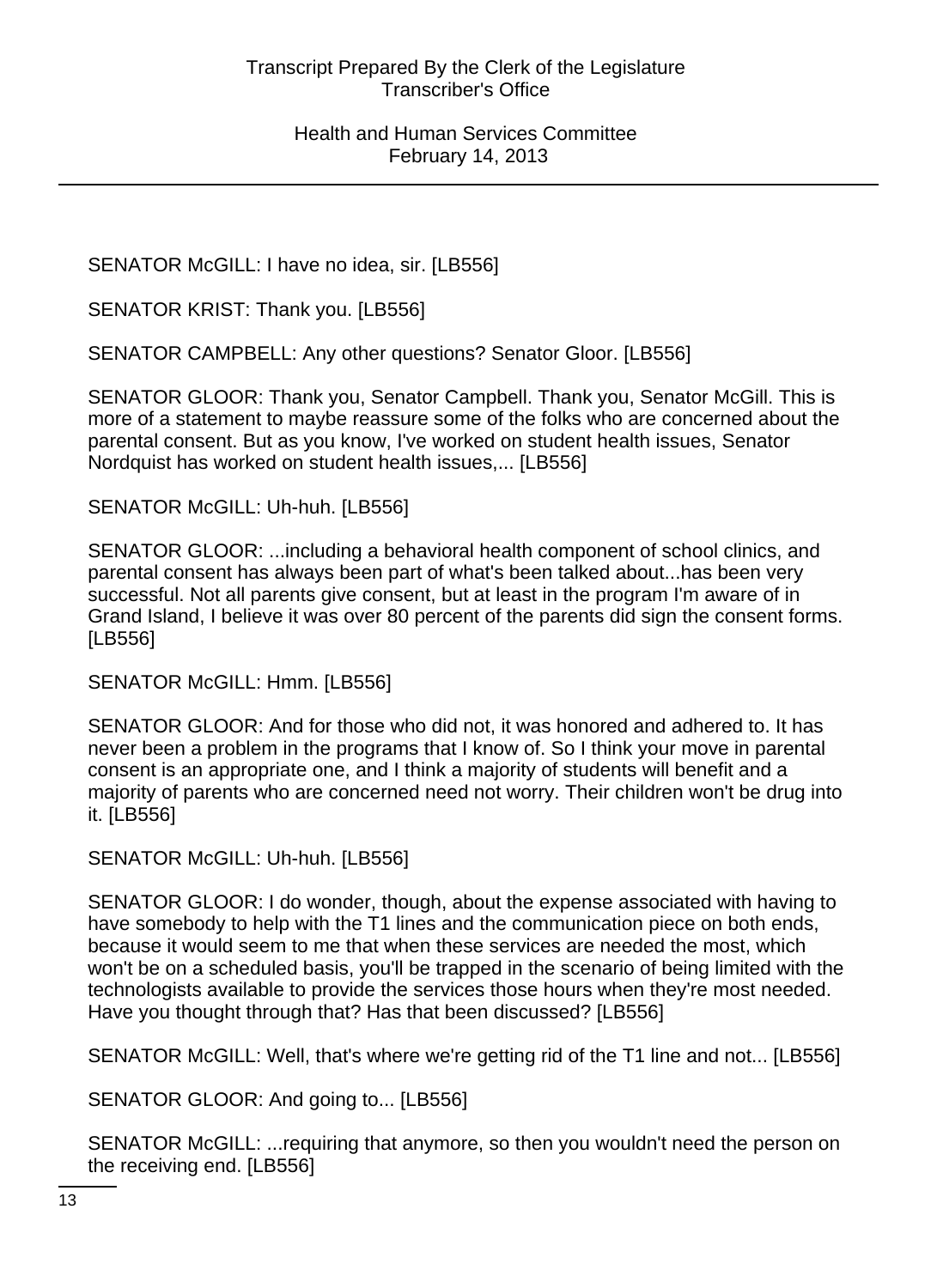SENATOR GLOOR: So just on the one... [LB556]

SENATOR McGILL: Yeah, so you would only have it on the one end. And honestly, I think the UNMC folks will be able to answer questions about the logistics of... [LB556]

SENATOR GLOOR: Good. Okay. [LB556]

SENATOR McGILL: ...how that works for them. I know I've...it's been a steep learning curve for me, but I know they can talk very specifically about that. [LB556]

SENATOR GLOOR: Yeah, and I apologize. You did say that you had eliminated the T1... [LB556]

SENATOR McGILL: Yeah. [LB556]

SENATOR GLOOR: ...and were going to a wireless link. So thank you. [LB556]

SENATOR McGILL: Uh-huh. [LB556]

SENATOR CAMPBELL: Senator McGill, I know that some of the regions have used telehealth for adult services... [LB556]

SENATOR McGILL: Uh-huh. [LB556]

SENATOR CAMPBELL: ...so I'm assuming that the regions may testify in how they use it for adults. [LB556]

SENATOR McGILL: I hope they will. [LB556]

SENATOR CAMPBELL: So it's not like we haven't done this. [LB556]

SENATOR McGILL: I know they're going to talk about Professional Partners and I hope they can address that a little bit too. I guess I didn't think about having them talk about that, but that would be great. [LB556]

SENATOR CAMPBELL: It's okay. It's just that we have used it and have. [LB556]

SENATOR McGILL: Uh-huh. [LB556]

SENATOR CAMPBELL: Because I had a long conversation with one of the regional people at a conference and they were quite pleased with it and felt that it served the clients very well. [LB556]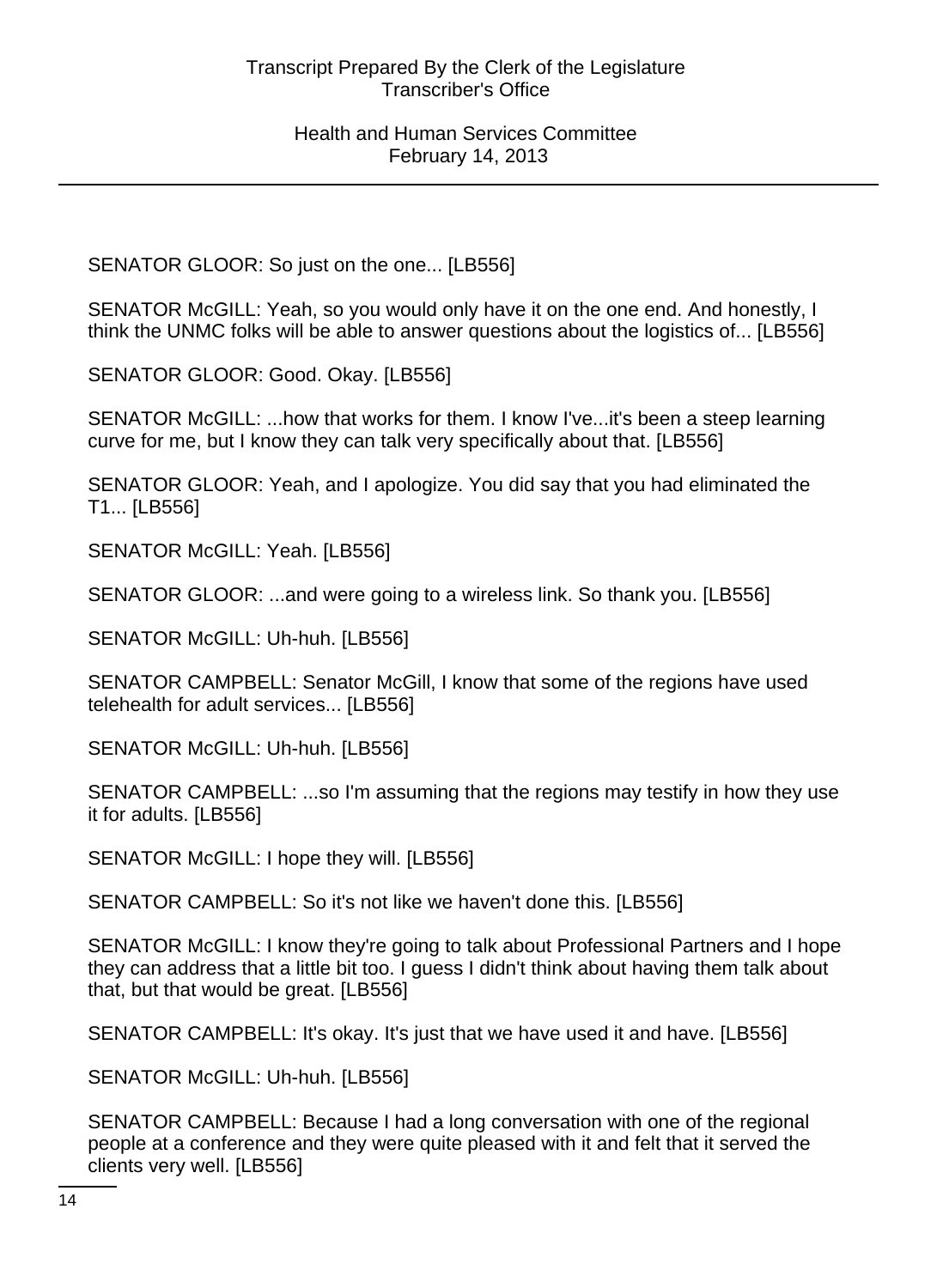SENATOR McGILL: I think it can be very useful in a lot of areas of our state,... [LB556]

SENATOR CAMPBELL: Uh-huh. [LB556]

SENATOR McGILL: ...including in Omaha and Lincoln, if you don't have the correct professional right there to get on that line and talk to someone at UNMC or wherever. [LB556]

SENATOR CAMPBELL: Right. Because we're all getting so used to being able to use Skype to communicate with people. [LB556]

SENATOR McGILL: (Laugh) Yep. And it's so much more secure too. [LB556]

SENATOR CAMPBELL: Than it used to be. [LB556]

SENATOR McGILL: Yeah. [LB556]

SENATOR CAMPBELL: Any other questions for Senator McGill? Oh, sorry, Senator Crawford. [LB556]

SENATOR CRAWFORD: That's all right. Thank you, Senator Campbell, and thank you, Senator McGill. I'm just trying to picture what this looks like at the school. [LB556]

SENATOR McGILL: Uh-huh. [LB556]

SENATOR CRAWFORD: So are you envisioning capabilities at most schools or...? [LB556]

SENATOR McGILL: Yeah, I mean...and I would envision it would be in their nurses' offices, which are already private locations. You know, I know there were concerns about HIPAA, but we have school nurses and we have that space in a school. And really, the schools are what's accessible for so many families. You know, I think moving school-based health centers are a great move in the right direction for the school districts that are big enough to accommodate that sort of thing. But, you know, our schools are so overburdened. I know there are teachers in the audience now that can contest...or, you know, provide testimony on that as well that that needs to be one of the locations that, you know, through the consent of a parent, you know, that maybe these services can be provided and consultations can take place. And again, I think that would all be part of this pilot project too. So we'll be in the process of drafting legislation on exactly what that pilot project should look like in terms of what it looks like in a school or in a physician's office and the BHECN trainings that take place for physicians, you know,... [LB556]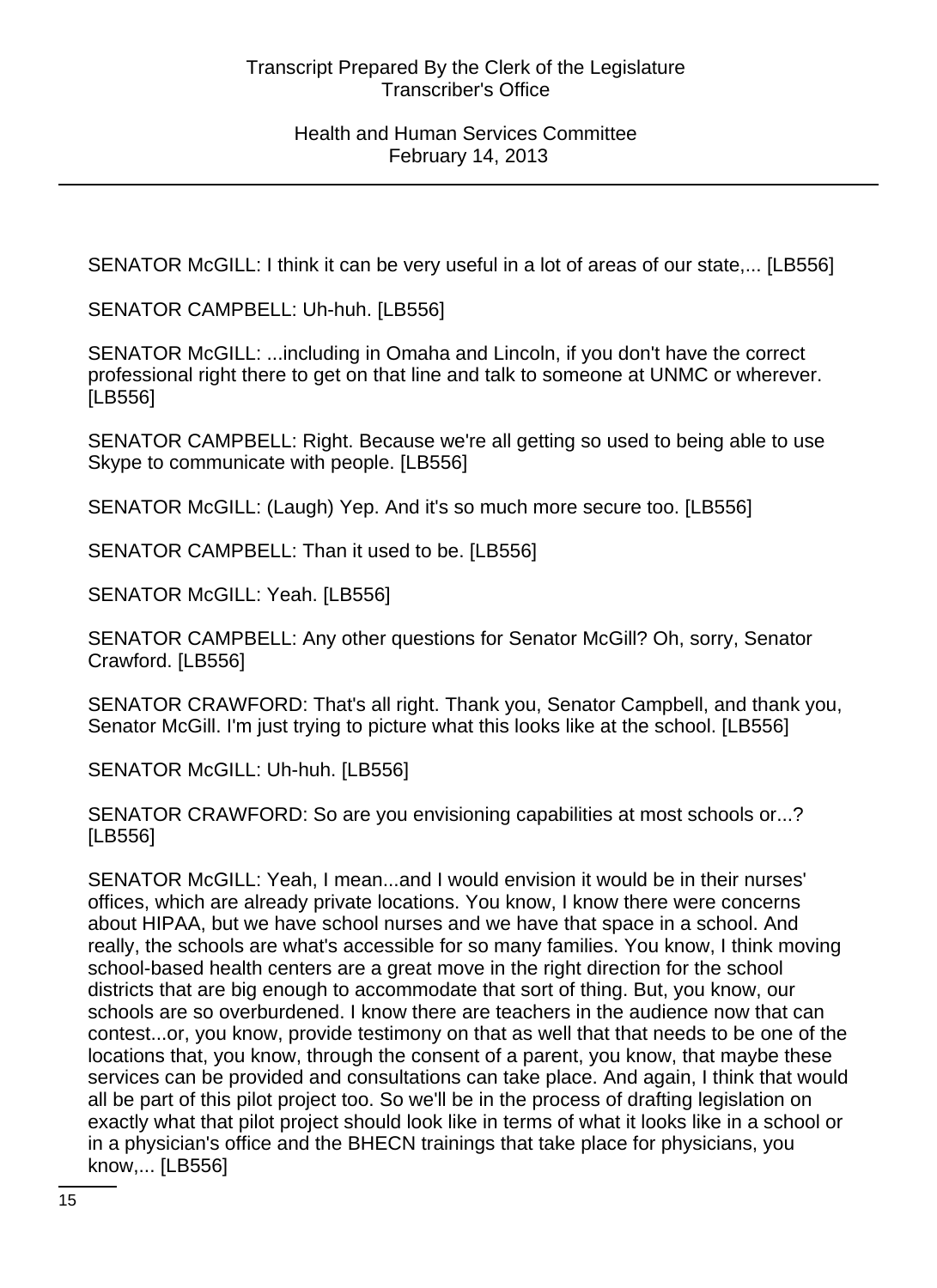# SENATOR CRAWFORD: Uh-huh. [LB556]

SENATOR McGILL: ...who aren't mental health experts but how do they help, how do we help them understand the implications and use this technology to get their clients help. [LB556]

SENATOR CRAWFORD: So that's included as well, so schools as well as other facilities. [LB556]

SENATOR McGILL: Yeah, and we haven't drafted anything in particular yet,... [LB556]

SENATOR CRAWFORD: Right. [LB556]

SENATOR McGILL: ...which is why we're here, to help work all that out. [LB556]

SENATOR CRAWFORD: Get the conversation started. That's right. [LB556]

SENATOR McGILL: Uh-huh. [LB556]

SENATOR CRAWFORD: Thank you. [LB556]

SENATOR CAMPBELL: Any other questions? Thank you, Senator McGill. I'm assuming that you're staying because you have the next bill. [LB556]

SENATOR McGILL: Yes, I will. [LB556]

SENATOR CAMPBELL: Okay. Our first proponent for LB556. Good afternoon. [LB556]

CHRIS KRATOCHVIL: (Exhibits 6 and 7) Good afternoon. My name is Chris Kratochvil, K-r-a-t-o-c-h-v-i-l, and I'm the associate vice chancellor for clinical research at the University of Nebraska Medical Center. I'm a child and adolescent psychiatrist, a professor of psychiatry and pediatrics at the University of Nebraska Medical Center, and a clinical professor of psychiatry at Creighton University Medical Center. I have served as a member of Council of the American Academy of Child and Adolescent Psychiatry, which is their national board of directors. I've also served two terms as president of the Nebraska Council of the American Academy of Child and Adolescent Psychiatry. I present today as a private citizen. Doctors Rice, Evans, Liu, and I have been asked by Senator McGill to testify today at this hearing of LB556, and we welcome the opportunity. We thank Senator McGill, and we thank all the members of this committee for this opportunity. There are five brief points I'd like to make today. One, mental illness is common. National surveys have identified that 13 percent of youths 8 to 15 years of age live with mental illness severe enough to cause significant impairment in their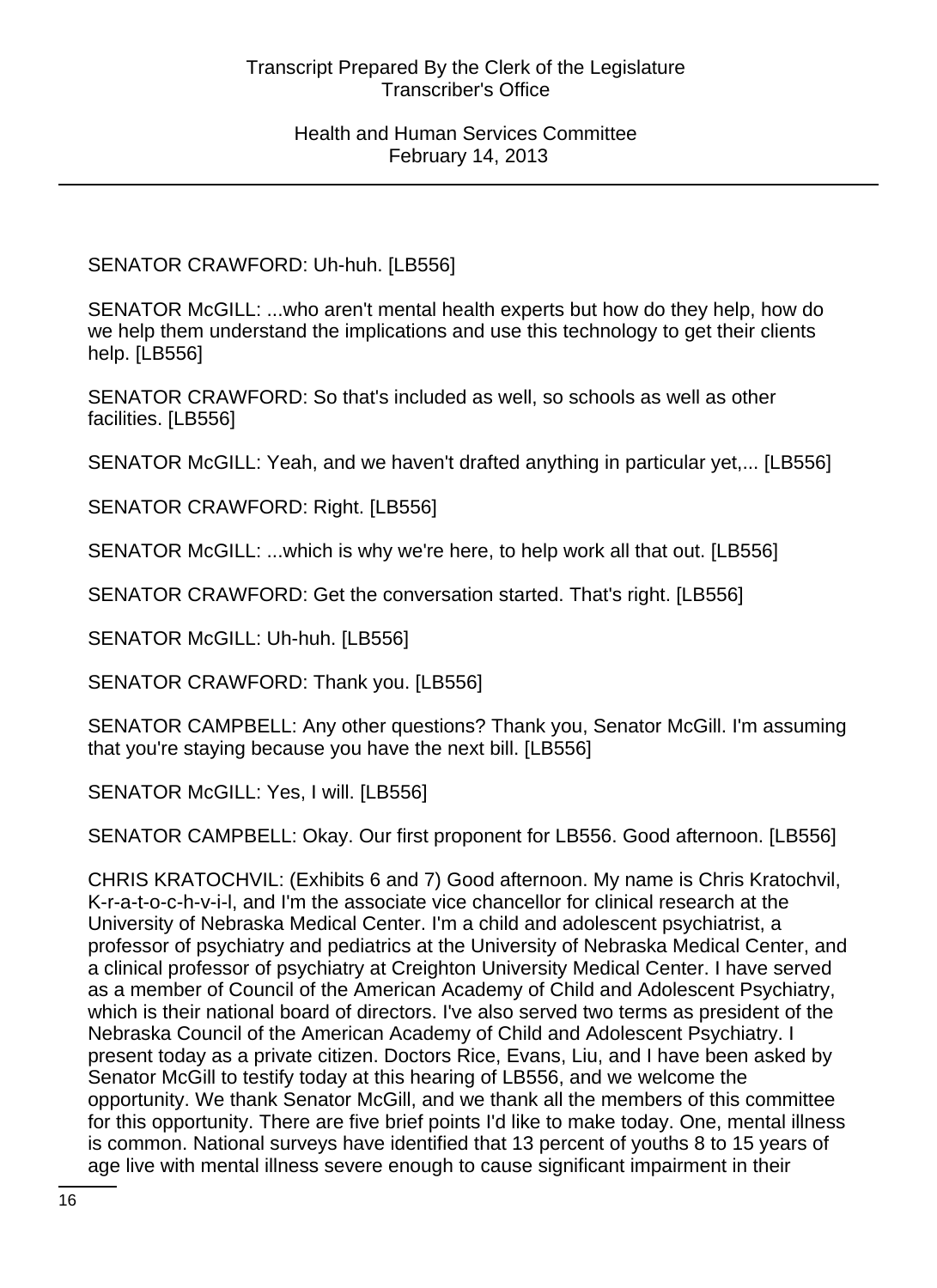Health and Human Services Committee February 14, 2013

functioning day to day. That number increases to 21 percent for youth 13 to 18 years of age. Half of all lifetime cases of mental illness begin by age 14, three-fourths of them by 24 years of age. The hope is that through early identification and intervention we can limit the impact of these disorders and improve the long-term outcomes of these youth. Two, mental illnesses are not adequately diagnosed and treated. Unfortunately, despite effective treatments being available, nearly 80 percent of youth with mental illness do not receive treatment. That's a national figure. Unidentified and untreated mental illness significantly impacts functioning. Examples include the fact that approximately half of the students 14 years of age and older that have mental illness drop out of high school; 90 percent of those who die by suicide have mental illness; and 70 percent of the youth in the juvenile justice system have mental illness. Number three...or four, there's a significant shortage of behavioral health providers in Nebraska for child mental health. Not only are current numbers of clinician resources inadequate for the state, but approximately three-fourths of our state's behavioral health work force live and work in the Omaha and Lincoln area, significantly limiting treatment availability for many of Nebraska's children and adolescents. Five, LB556 has the potential to help address this through statewide behavioral health resource development, providing support to local healthcare providers and the families that they serve in their own communities. Children's mental health disorders are real, they are common, and they cause significant impairment for the children throughout the state of Nebraska. Children are too often not identified, not treated, due in part to a lack of access to health professionals with mental health training, and that's why I testify today in support of LB556. In addition to my own written comments, I'd like to submit those written comments regarding telehealth on behalf of Michael Rice, who's unable to be here today. I'd also like to introduce Dr. Joe Evans, and then Dr. Howard Liu for additional testimony. [LB556]

SENATOR CAMPBELL: Are there any questions? Senator Gloor. [LB556]

SENATOR GLOOR: Thank you, Senator Campbell. And, Dr. Kradoechvil (phonetically), I'm sorry if I didn't get... [LB556]

CHRIS KRATOCHVIL: Kratavil (phonetically), that's okay. [LB556]

SENATOR GLOOR: Kratavil (phonetically), thank you. Here's one of the big questions for me on this, because I agree with you. From what I know, there is a significant shortage of behavioral health specialists of all kinds in the state. If there's already a shortage of behavioral health providers, it's hard to get appointments. How does this program do anything other than exacerbate the problem? I can't take that call now, I'm already busy with patients, seemed to be a common answer when the phone rings. So that's the question. [LB556]

CHRIS KRATOCHVIL: No, it's actually a very good question because I think we realize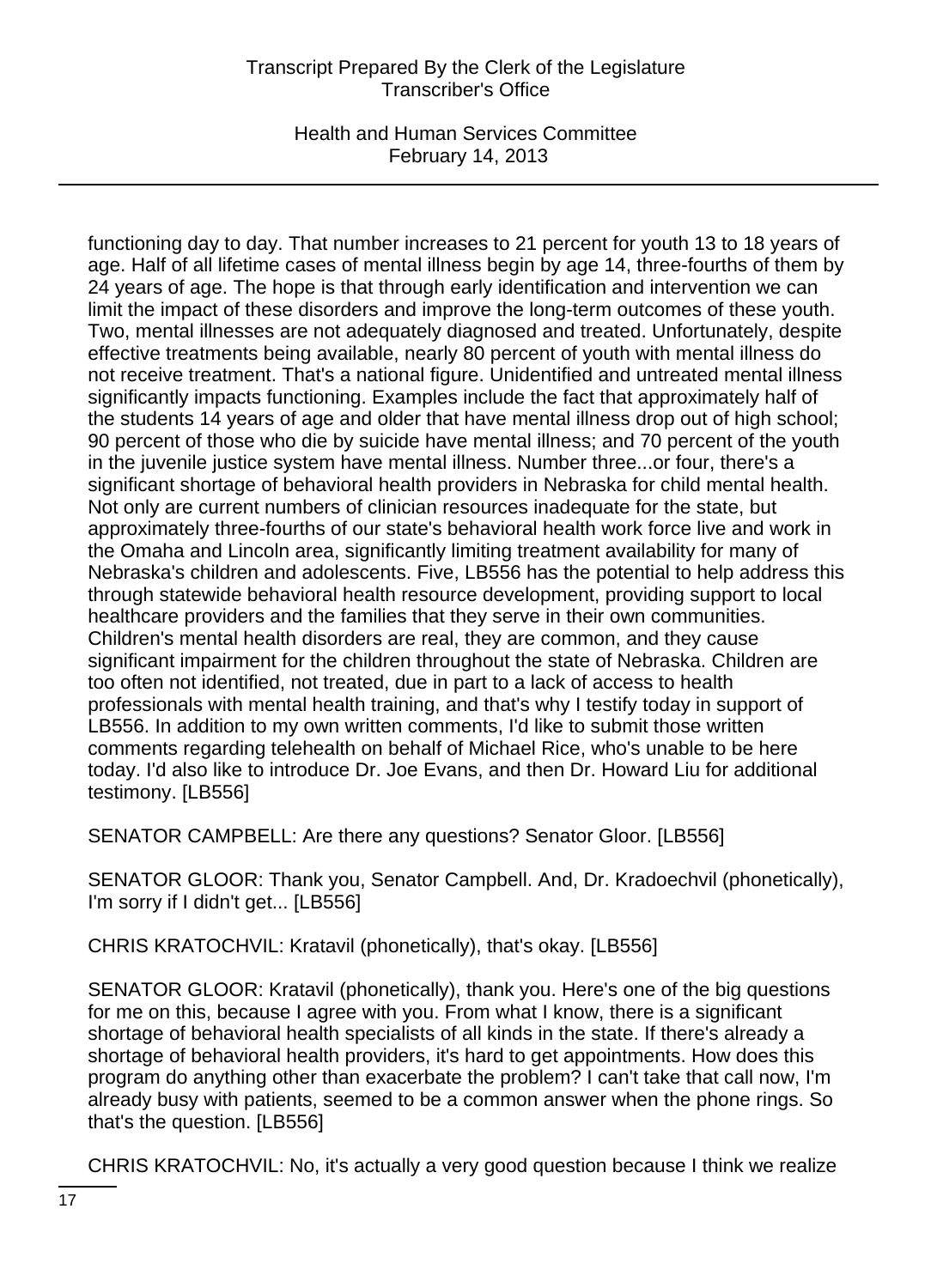Health and Human Services Committee February 14, 2013

that nationwide this is a significant issue we struggle with. So I think the key thing is how can we optimize the availability of the specialists we have. And one piece of this bill is what you'll hear proposed later, is screening training for primary care clinicians. So how can we partner with the primary care clinicians that work with the families, that work in the communities, to help them to screen and know what are some early steps that they can take to intervene; because I think there are many things that we can do to resource the primary care providers to be able to identify and intervene at an earlier stage. The American Academy of Pediatrics, for example, in 2010 came out in strong support for screening intervention at a primary care level, so I think one of the issues is training the primary care providers in how they can intervene, and then the mental health providers can be backup and really leveraging their availability for the children throughout the state. [LB556]

SENATOR GLOOR: But the challenge there is that the primary care providers are in no better shape in terms of availability than the behavioral health specialists. I mean whether it's nurse practitioners, PAs, primary care physicians, I like the concept behind the program; but I'm trying to point out, we have a shortage of care providers in this state. [LB556]

CHRIS KRATOCHVIL: Absolutely. [LB556]

SENATOR GLOOR: And increasing availability is a great idea, but if we have a limited number of providers of that service, we're still trapped in a staffing shortage or a trained professional shortage predicament. Maybe that's more commentary than it is question, but it's a predicament for us in a number of ways. [LB556]

CHRIS KRATOCHVIL: Absolutely. So I think at a minimum, if we can use our scarce resource and provide it throughout the state and prioritize for the children who don't just live in those urban communities, I think that in and of itself will be useful. But also I think by developing the relationship and the collaboration with primary care providers, there's a lot that they can do that they can at least do some of the earlier interventions and have the mental health professionals address the more significant issues. [LB556]

SENATOR GLOOR: Okay. Thank you. [LB556]

CHRIS KRATOCHVIL: Certainly. [LB556]

SENATOR CAMPBELL: Other questions? Doctor, I would have to say also that this continues the step, and Senator McGill alluded to it, but continues the step of BHECN that we saw in the LB603 package in terms of being able to reach out to the rural part of Nebraska. [LB556]

CHRIS KRATOCHVIL: Exactly, and you'll hear more discussion of that by the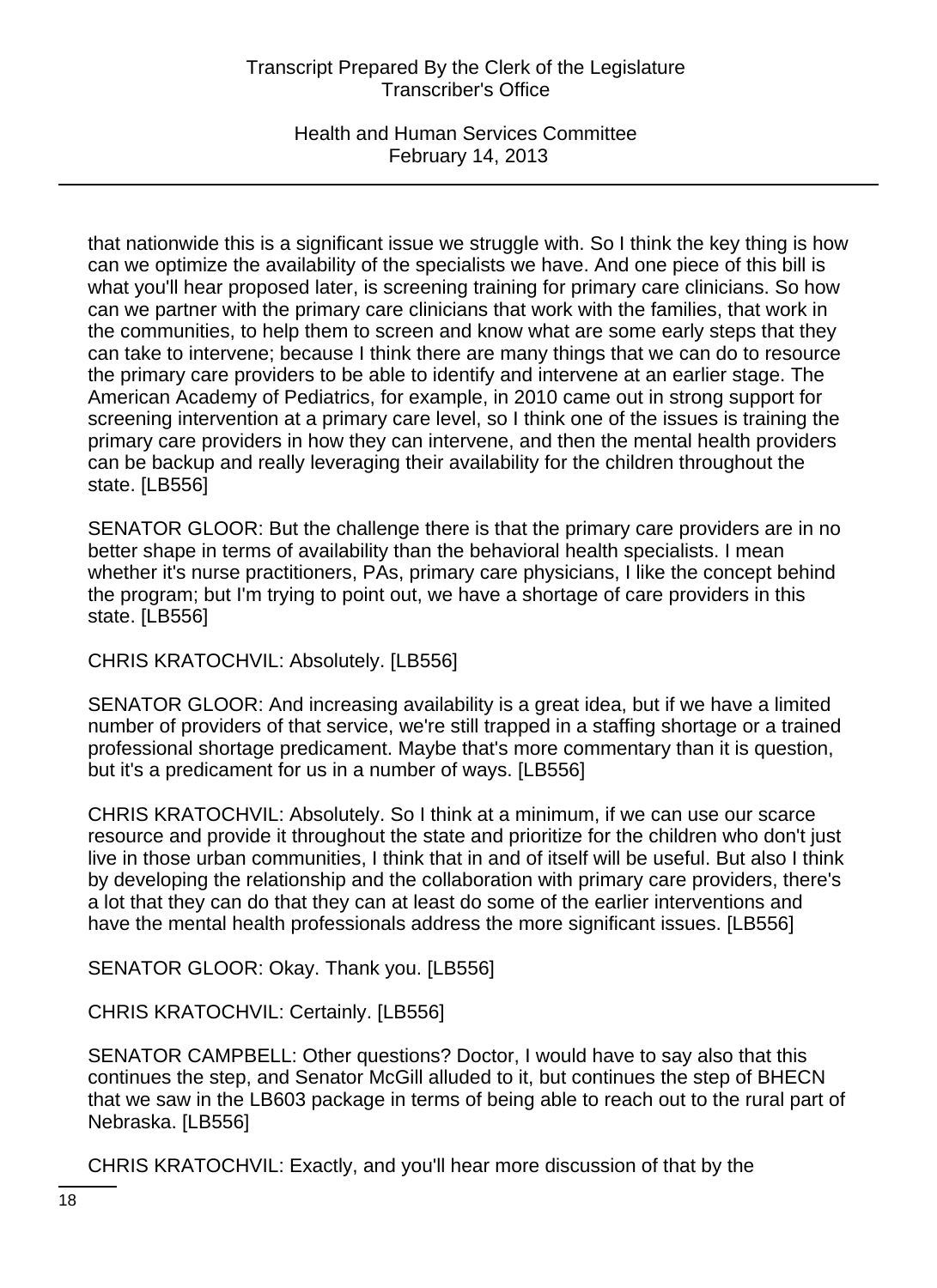subsequent presenters. [LB556]

SENATOR CAMPBELL: Thank you, Doctor. I'm assuming that then the other two physicians are going next. [LB556]

CHRIS KRATOCHVIL: Yes, if Dr. Evans and then Dr. Liu could present, I think that might be a nice segue. [LB556]

SENATOR CAMPBELL: Okay. That would be fine. Dr. Evans. [LB556]

CHRIS KRATOCHVIL: Thank you very much. [LB556]

SENATOR CAMPBELL: Uh-huh. Thank you, Doctor. Good afternoon. [LB556]

JOSEPH EVANS: (Exhibit 8) Good afternoon. My name is Dr. Joe Evans, E-v-a-n-s, and I am the director of psychology at the University of Nebraska Medical Center; and I'm involved in training of child-adolescent psychology interns to become behavioral health providers in Nebraska. Thanks to members of the Health and Human Services Committee for the opportunity to provide input about child adolescent behavioral health issues in the state and the need for improving access for children, adults, and adolescents and families. I'm speaking in support of LB556 today and it's important to note that I am not testifying in my capacity as an employee or representative of the University of Nebraska Medical Center, but because of the lack of service availability for children and adolescents in our state. As noted in earlier testimony, there is currently a significant shortage and maldistribution of child-adolescent providers. Let me just give you some figures on that. In our state, we have six counties that have a child-adolescent psychiatrist in them, and two of those are in Douglas and Lancaster. So that's 4 counties out of our remaining 89 counties that have child adolescent psychiatrists in them. We have only 23 counties that have a child clinical psychologist practicing in their boundaries. So you are correct, there are definitely shortages in that area. Eighty-eight of our counties have been designated as health...mental health profession shortage areas because of the lack of mental health professionals in those counties. In response to this, the American Academy of Pediatrics and the Maternal and Child Health Bureau of the HRSA at the national level have emphasized early diagnosis and treatment using what's called the medical home model. And in this approach the integration of behavioral health personnel into primary care practices basically improves, through the collaboration of primary...in the primary health setting, the services to families and children. We've been trying to implement a program like this at the University of Nebraska Medical Center since 1998, and the reason for that is because the first place that a parent takes a child with a potential problem is not to a mental health professional; it's to their family physician. We've obtained funds from the federal level to create what we call an integrated behavioral healthcare model. And to go back to Senator Gloor's point, what we found is that physicians can be 15 to 20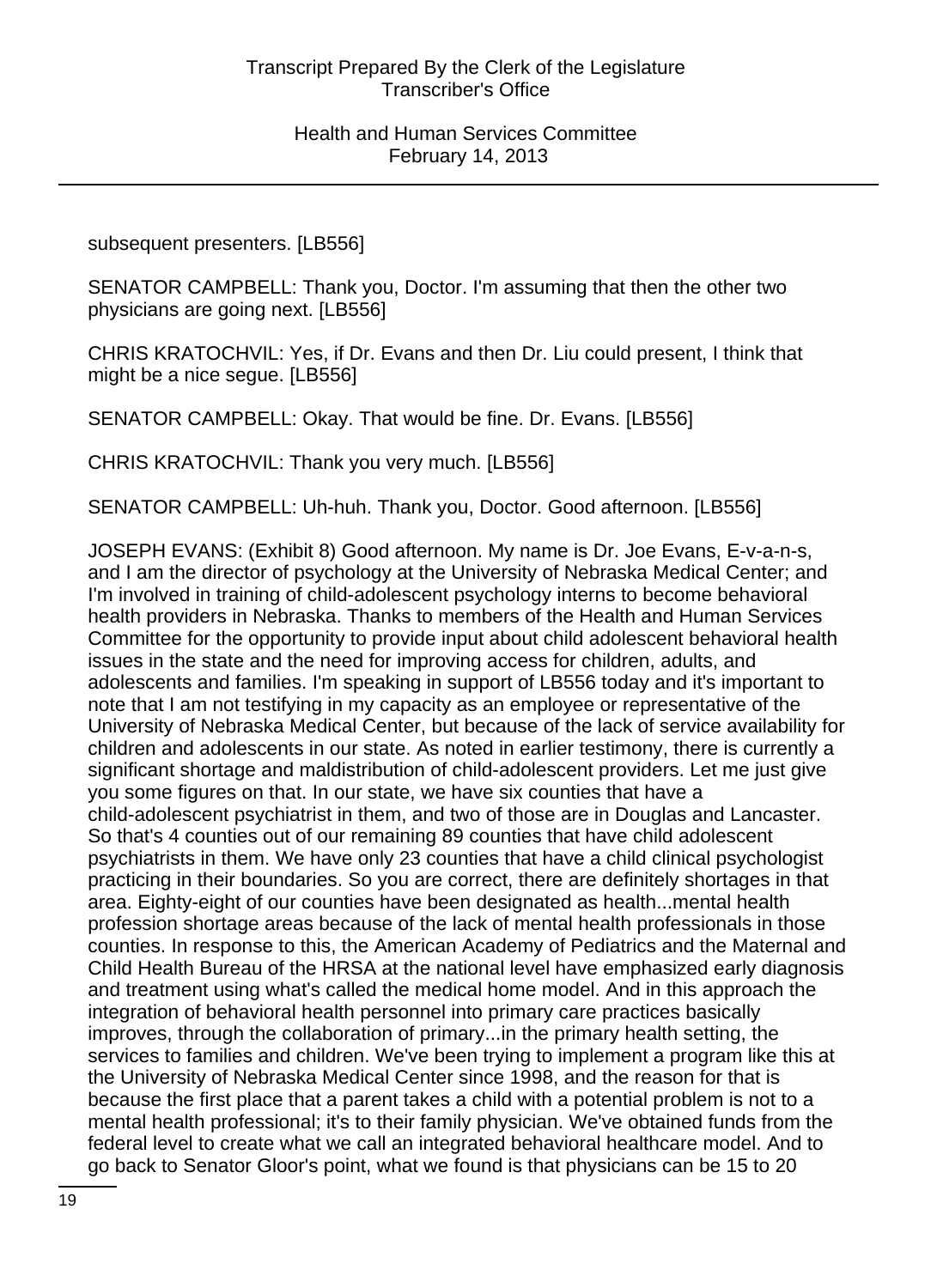Health and Human Services Committee February 14, 2013

percent more effective in terms of seeing more patients if they have a behavioral health professional within their practice, because usually the amount of time spent is literally double for a behavioral health case than it is for your typical well-child or acute care cases. We've specialized turning learning into a model that's grown into 17 rural and 13 urban sites across the state, including Hastings, Kearney, Columbus, Grand Island, Fremont, Chadron, Plattsmouth, Gordon, Crawford, Beatrice, Rushville, North Platte, Wahoo, and Crete, all across the state. A review of cumulative data shows that we've been able to serve patients from over 250 Nebraska towns in these 17 clinics. And despite these promising developments, many areas of the state still remain underserved areas, both in rural and inner city areas. We support legislation that will support mental health service delivery in the child's medical home through integrated efforts of primary care physicians and on-site behavioral health providers. However, when a behavioral health provider is not available on-site or when there are more serious problems, there needs to be ready access, immediate access, and our approach to this would basically require that there be a hot line available 24 hours a day for access. So this is not something that would be on a scheduled type of basis. Access to child psychiatry, clinical psychology, psychiatric nursing, developmental and behavioral pediatrics is an avenue that will increase availability of consultation as well as eventually, if necessary, treatment from a remote site. To the degree possible, behavioral health services will be provided in the medical home by the child's physician and integrated health professional. When problems are too serious, however, or treatment has proven to be ineffective, referral can be made by the physician and the practice to the consultative services, potentially through the Medical Center. We support collecting of data to evaluate the overall quality of services being provided, in terms of cost-effectiveness in particular; screening, number of behavioral disorders that are identified and treated at the local level, and those. The question is then how much referral we need for external placement. So in summary, integrated care with backup from a telehealth system has great promise for the future in providing accessibility to mental health services for children in our state. [LB556]

SENATOR CAMPBELL: Thank you, Dr. Evans. And I appreciate you watching the light. [LB556]

JOSEPH EVANS: Yeah. [LB556]

SENATOR CAMPBELL: I could see you doing that, so thank you very much. [LB556]

JOSEPH EVANS: The little guy went off on me. [LB556]

SENATOR CAMPBELL: Yeah, it goes fast, it really does. Questions? Senator Gloor, you have a question? [LB556]

JOSEPH EVANS: Certainly. [LB556]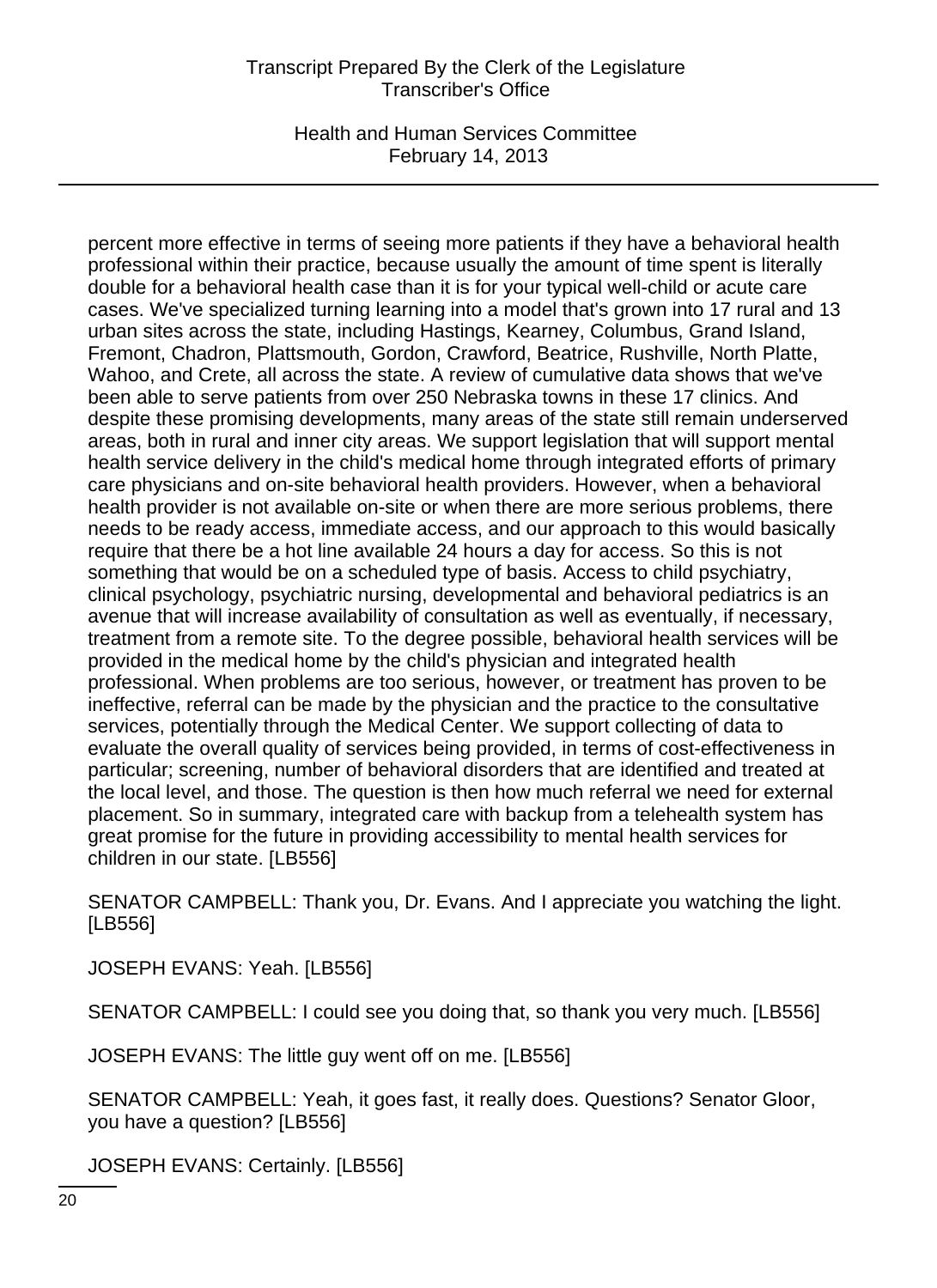Health and Human Services Committee February 14, 2013

SENATOR GLOOR: Thank you, Senator Campbell. Thank you, Dr. Evans. One of the challenges with telehealth has always been the issue of the provider that is first contacted, who then picks up the phone and makes the call to connect with a therapist or the specialist, whoever, at the other end. Payers will only pay for one visit. They won't pay for the...where the call is being made and the phone call being contacted with the consultant. How has that been dealt with so far or how is it, would you see, going to be dealt with through this particular program? [LB556]

JOSEPH EVANS: Well, theoretically, we would see that screening could be done on referral from schools or from parents or from the physicians themselves and done right within the practice, and we have yet to establish the specific instruments to be used. But based upon that then the physician, behavioral health provider, in consort, would decide can we deal with this at the local level or does this need to be passed up the line. At that point then a call would be made to the...through the consultation line back to, let's say, the Medical Center or eventually we'd like to see this decentralized in each of the regions around the state so they would have their own access to either psychiatric nursing or child psychiatry or psychology. But as a first step out, we would propose this be done in a pilot and find out if, you know, what the feasibility is and what the costs would entail. We've had families coming from Emmet, Nebraska, all the way down to our clinic in Columbus. And we asked the family, why did you come this far? They said, because it's 100 miles closer than going to Omaha. But they know they need the service and they know they have to travel to get it. But in terms of the actual...hopefully, eventually we'd be able to actually bill Medicaid or Medicare for that or private insurance to handle that. [LB556]

SENATOR GLOOR: Sure. Well, and that's why I understand the pilot. There are dollars available to address that. But in terms of sustainability of the program, sooner or later you have to come to grips with who gets paid, of the call station... [LB556]

JOSEPH EVANS: And this has been done in other states. In Iowa there's a service out of the University of Iowa that does exactly this type of approach, and it...we've been using some telehealth over the years to actually see patients and have been able to successfully bill Medicaid for those. [LB556]

SENATOR GLOOR: I think it would be far easier with behavioral health than it would be with more acute care. And I've been away from this for a while, but I know one of the hang-ups was it would seem common sense that perhaps you would share some of the dollars both ways that get paid by the third-party payer. But then that falls afoul of bill splitting (laugh)... [LB556]

JOSEPH EVANS: Can't do that. [LB556]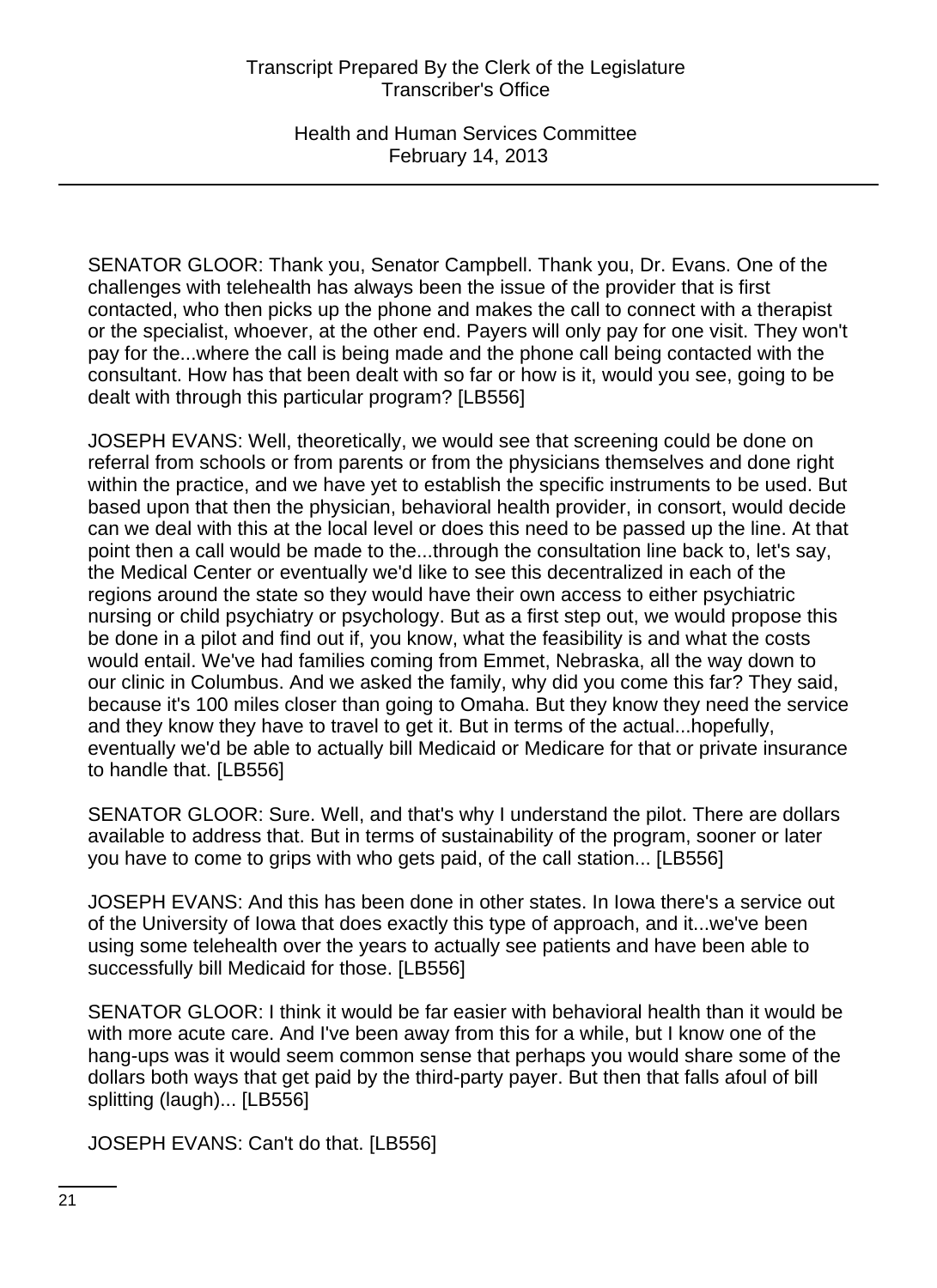SENATOR GLOOR: ...yeah, and you can't do that. So...but on the other hand, having been away from it for a while, maybe that's been looked at a little differently in recent years. [LB556]

JOSEPH EVANS: With the new technology, too, I think it's important to note that we have technology now, software, for example, something called Adobe Connect or video that doesn't require...really, you can probably train somebody up in two to three hours on doing this. So it doesn't really require having someone there to man the fort at the sending in. So a physician could, for example, come in, say here's the exam room, here's the set, push the button, and be able to talk without really having a whole lot of extra expense for the practice. [LB556]

SENATOR GLOOR: Good information. Thank you. [LB556]

JOSEPH EVANS: Okay. [LB556]

SENATOR CAMPBELL: I'm going to give an unabashed commercial here and that is that Senator Gloor and I developed a legislative resolution in terms of trying to bring healthcare providers across the state in many fields to talk about what innovations we could put together to ensure access and effective and good care. And so we certainly hope that people will be able to present creative ideas and we'll be looking at certainly these ideas to also bring to bear when we bring people together. [LB556]

JOSEPH EVANS: Terrific. [LB556]

SENATOR CAMPBELL: So we'll let you know when that is. [LB556]

JOSEPH EVANS: Okay. [LB556]

SENATOR CAMPBELL: Any other questions? Sorry, Senator Krist. [LB556]

SENATOR KRIST: Just...you remind me of the bill splitting. Went through an experience that I don't wish on anyone, but in an emergency room or in an ICU, three doctors surrounding a bed, four nurses surrounding a bed, and the doctor who was in charge of the entire triage, if you will, or I know I'm using...not using the right words, but seems to me like the hospital got to charge us for all of those doctors and nurses. So if it can work in that environment, one would think that if I were a doctor I could have my patient in my office and call you and facilitate this and I could charge for a combination. I don't know. But it is an interesting dilemma, although I know hospitals are doing it right now, I mean, and they're charging for the entire facility, the entire relationship. That's your bailiwick, but I'm just saying I think... [LB556]

SENATOR GLOOR: I'll educate. It's fee splitting. I used the wrong terminology. [LB556]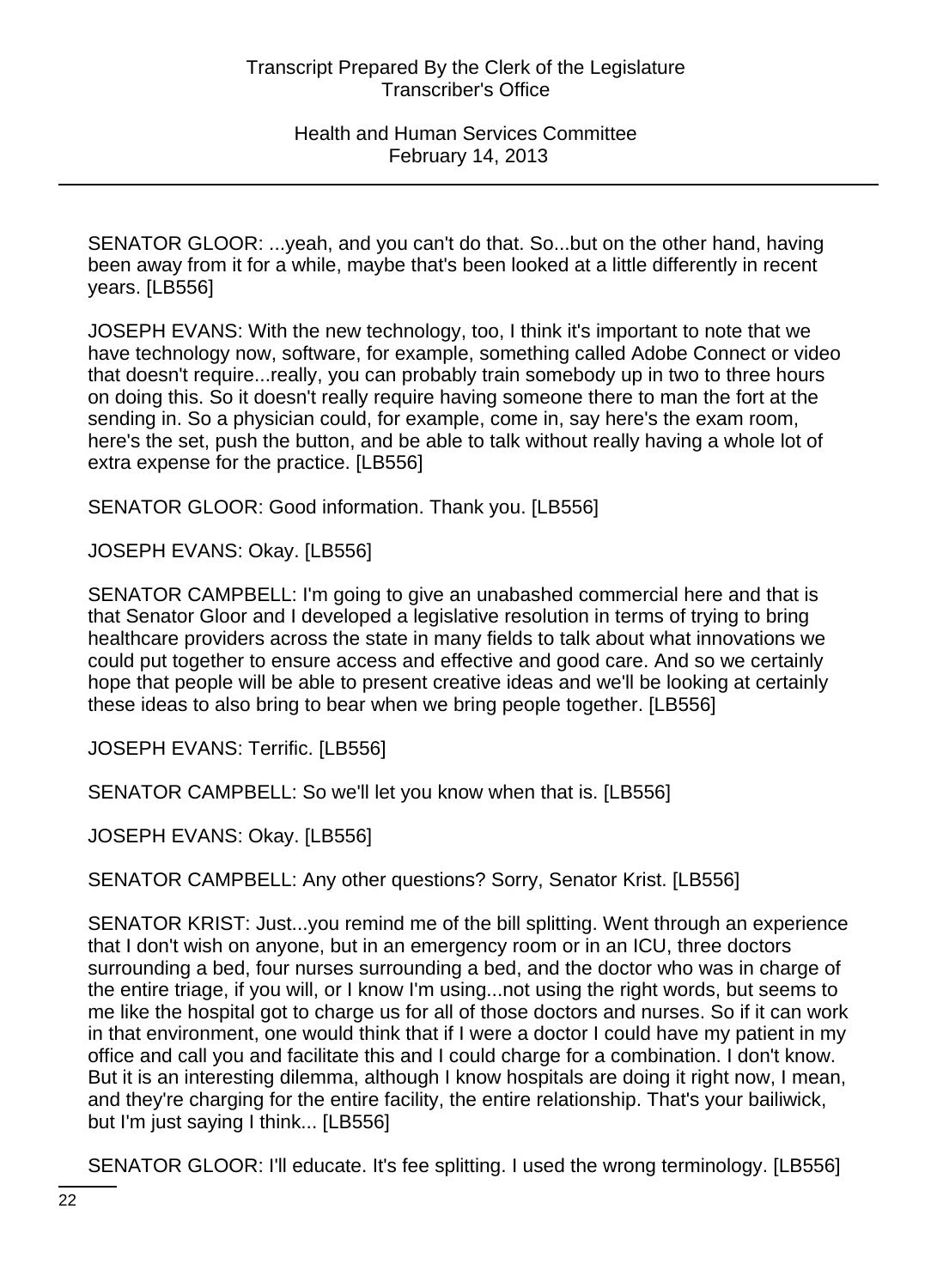JOSEPH EVANS: Yeah. [LB556]

SENATOR KRIST: Fee splitting. [LB556]

SENATOR GLOOR: Fee splitting, yeah. [LB556]

JOSEPH EVANS: Can't...well, our hope would be eventually the physician would be able to simply say, okay, next week you've got an appointment here or tomorrow you've got an appointment, come on back, secretary will take you to the back room, turn on the set, and there wouldn't be any need...necessary charge at the front end, more at the receiving end. But I think most physicians would be in favor of this in order to get better services for their clientele. And again, part of this is also demonstrating that this can be done cost-efficiently for them, which frees up their time. [LB556]

SENATOR KRIST: Thank you, Doctor. [LB556]

SENATOR CAMPBELL: Thank...oh, Senator Crawford. [LB556]

SENATOR CRAWFORD: Thank you, Senator Campbell. And thank you. Do you...did any of these models include a school component? [LB556]

JOSEPH EVANS: We worked very closely with schools in terms of trying to follow up on visits. So, for example, if the family comes in, we don't work with schools unless the parents give us that permission. So if a school comes...excuse me, if a parent comes in and says, you know, my son is having difficulty at school, and you say, is it okay if we go to the school and do some observation. If that's the case, we may make some recommendations to the parent and the school at the same time, again, all with parent permission. [LB556]

SENATOR CRAWFORD: But the screening and diagnosis, all that work was happening in the clinic... [LB556]

JOSEPH EVANS: Right now that's...yeah. [LB556]

SENATOR CRAWFORD: ...or somewhere else, the (inaudible). [LB556]

JOSEPH EVANS: Right now we're doing the majority of that in the clinic because of parental permission requirements. [LB556]

SENATOR CRAWFORD: Okay. Thank you very much. [LB556]

SENATOR CAMPBELL: Thank you, Doctor. I think we'll follow the suggestion and go on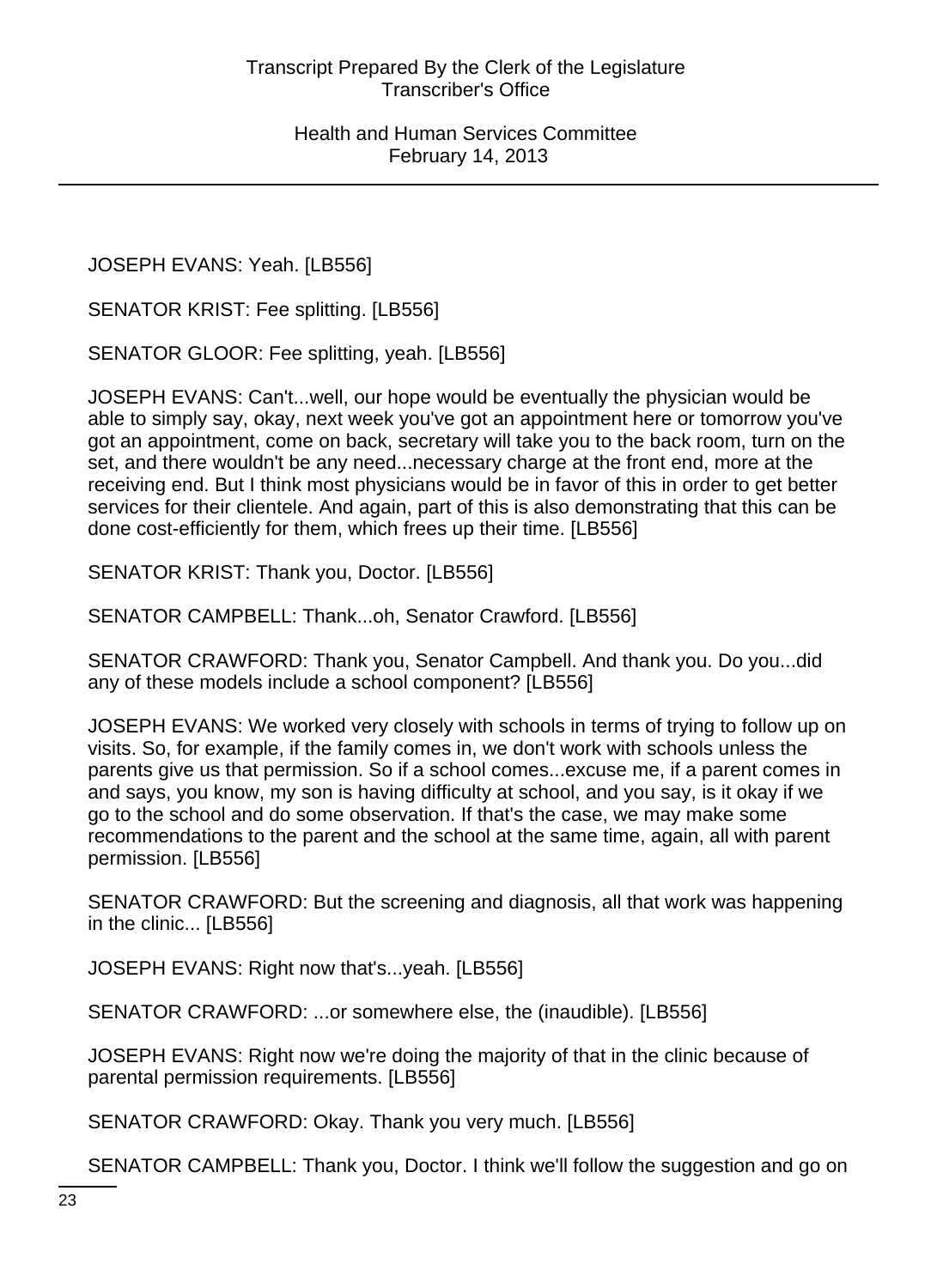with Dr. Liu. Good afternoon. [LB556]

HOWARD LIU: (Exhibit 9) Good afternoon. My name is Dr. Howard, last name L-i-u, pronounced Loo (phonetically). Thanks to members of the Health and Human Services Committee for this opportunity. I'm giving testimony as a private citizen and a child and adolescent psychiatrist, not as a representative of the University of Nebraska Medical Center. I am the medical director of the Behavioral Health Education Center of Nebraska, an LB603-funded interprofessional training center for mental health and substance abuse topics for primary care providers and behavioral health providers across the state. I'm here today speaking in support of LB556. In 2012, BHECN trained more than 1,000 providers, which included also law enforcement officers, consumers, and many other stakeholders in evidence-based behavioral health topics. One of BHECN's jobs is to conduct visits with communities across Nebraska and ask about training needs. From Albion to St. Paul to North Platte, the lack of access to specialists in child and adolescent mental health has forced primary care to be the front-line providers for depression, anxiety, ADHD, and other mental health disorders. And as a result, one of the most consistent requests that we receive at BHECN from primary care is for training in child and adolescent behavioral health topics. LB556, in our opinion, is an amazing opportunity to meet child mental health training needs for primary care across Nebraska. Section 4 of LB556 states, "It is the intent of the Legislature that behavioral health screenings be part of childhood physicals." It also calls for "training for health care professionals on providing child behavioral health screenings." In my opinion, this training should include not only a discussion on screening but also how to interpret the screening results, particularly if they're positive, and then take care of identified children and adolescents. In my experience, primary care providers will feel anxious if they do not get this training due to the long wait time to see a child behavioral health specialist. BHECN could provide training to primary care providers in each region on screening and management of child behavioral health disorders. My suggestion would be a blend of the intensive REACH trainings, which involve something like 12 to 15 hours of training as well as multiple follow-up calls, that BHECN previously conducted, as well as more flexible training offering on-line and interactive activities in the clinics themselves. Participants would learn how to diagnose and manage common mental illness, such as childhood anxiety, substance abuse, uncomplicated ADHD, and mild to moderate depression while recognizing the need to triage and refer more severe illness, such as pediatric bipolar disorder, etcetera. The impact of this training would be measured by surveying the confidence level and practice pattern of the providers before and after the course. If LB556 is successful, family physicians, pediatricians, nurse practitioners, and physician assistants will know that they have the skills to manage or triage anything that they identify in this behavioral health screening process. And parents will feel confident that their children are receiving the best care when they need it the most. I thank you very much. I'll be happy to take any questions. [LB556]

SENATOR CAMPBELL: Questions? Questions? Dr. Liu,... [LB556]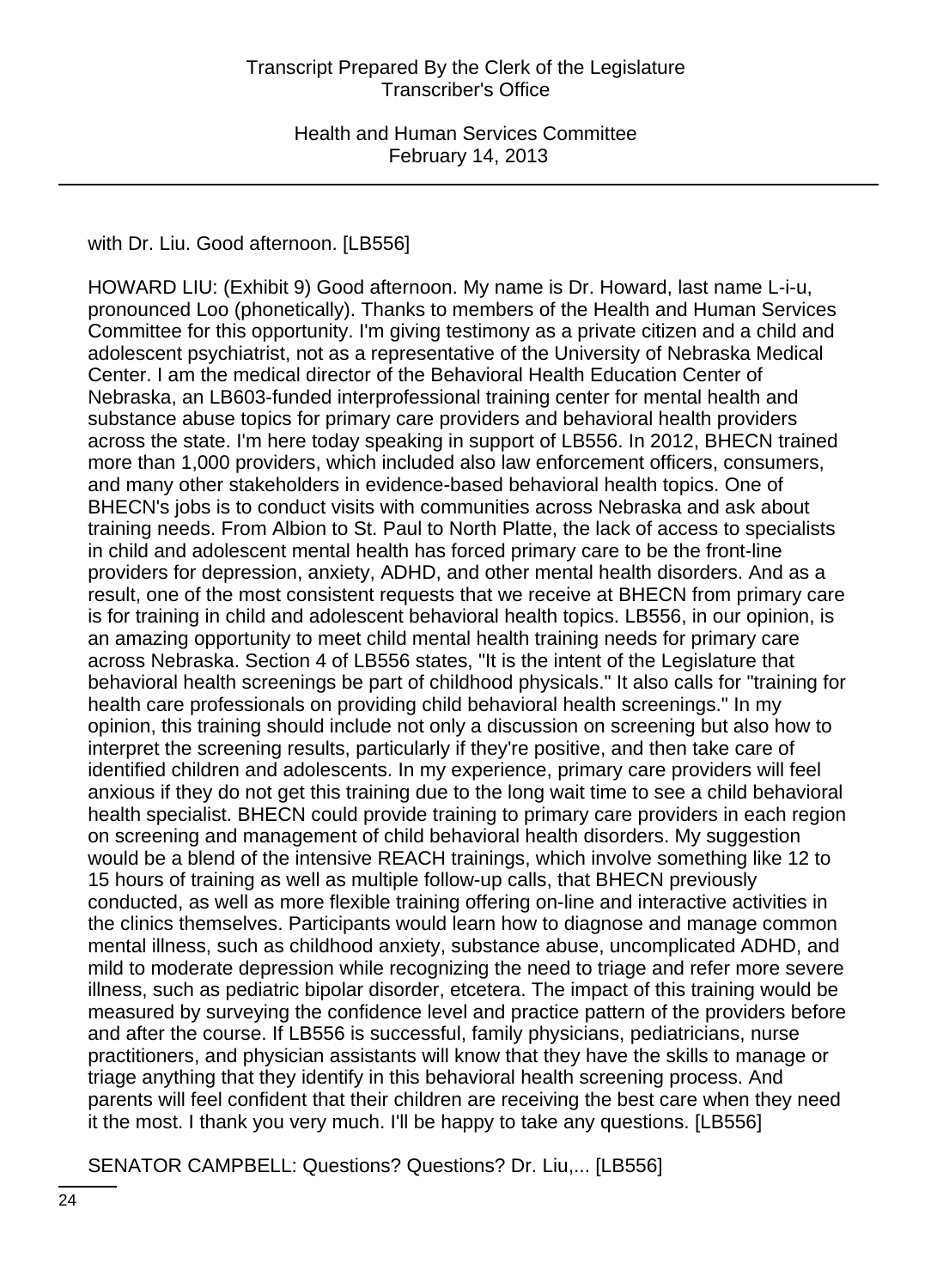# HOWARD LIU: Yes. [LB556]

SENATOR CAMPBELL: ...Michelle and I traveled to Omaha to meet with some of the BHECN staff and you were most kind to have us over lunch hour and share some of the experiences. Could you talk just a little bit about, because I haven't forgotten the Kentucky program, "Call a Doc"? [LB556]

HOWARD LIU: Uh-huh. [LB556]

SENATOR CAMPBELL: Can you talk a little bit about that? I mean at some point could we get to that here? [LB556]

HOWARD LIU: Well, there actually...BHECN just received a grant from the National American Academy of Child and Adolescent Psychiatry in partnership with Boys Town and also our local chapter of AACAP as well, the Child Psychiatry Chapter, to hold a conference in August where we're going to bring in two experts to look at different states' models for telephone consultation and distance consultation for child psychiatric needs. One of the biggest programs in the state is from the state of New York. It's about a \$2.2 million program and we're going to bring that director in. We're also bringing in Dr. Jennifer McWilliams from the University of Iowa, where it's probably closer to our state's demographics. Also, where I trained in Massachusetts is a longstanding program called MCPAP. I recently learned, Senator Campbell, from about a month ago that there's...I think Johns Hopkins now is hosting a national group that discusses these child telehealth consultation services and what's the best practices, so we're hoping to bring some of this into our model as well. [LB556]

SENATOR CAMPBELL: Good. [LB556]

HOWARD LIU: Yeah. [LB556]

SENATOR CAMPBELL: Good. Any other questions? Thank you for your work and commitment to BHECN. [LB556]

HOWARD LIU: Oh, my pleasure. [LB556]

SENATOR CAMPBELL: Oh, Senator Gloor, I thought you were coming forward with a question. Thank you, Dr. Liu, for being with us today. [LB556]

HOWARD LIU: Thank you. [LB556]

SENATOR CAMPBELL: The next proponent for LB556. [LB556]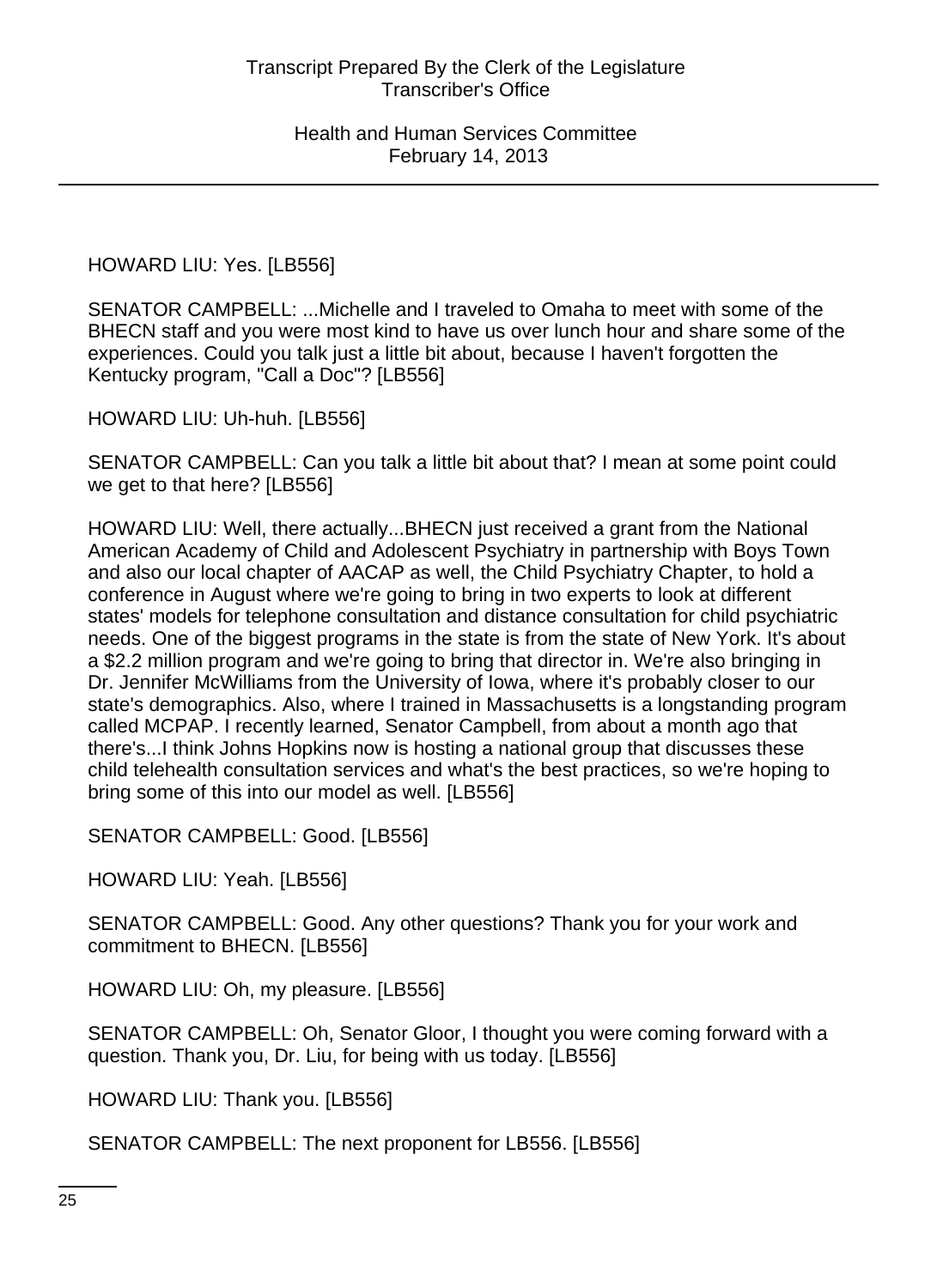#### TERRY TEACHMAN: Hi. This is a visual aid. Good afternoon. [LB556]

SENATOR CAMPBELL: Good afternoon. [LB556]

TERRY TEACHMAN: (Exhibit 10) My name is Terry Teachman, T-e-r-r-y T-e-a-c-h-m-a-n. I'm here as a concerned citizen. I thank you for this opportunity to express my views on LB556, which is currently under consideration. I'm speaking today in support of the bill with a caveat. I am advocating caution, which is the basis of my testimony today. And I hope that through my story I can help you understand why I'm advocating caution. My only area of expertise is my own mental illness, and I do have a bachelor's degree in elementary education with an emphasis in early childhood education and a minor in family life education, which is a combination psych-soc human sexuality and human development. So I do have a background in education and a mental illness. My journey to health and stabilization of my mental illness is only because of my own efforts, my own hard work, my own advocacy. No one else did it for me. And luckily, I was fortunate to have good health insurance; but I worked very, very hard and long, and this is just a very small portion of everything that is involved in my getting a correct diagnosis and treatment. And I have known since I was a small child that something was terribly wrong, that I was just not right, that I was not normal, and I just couldn't do things other people could do and it was so frustrating. And I couldn't remember information. I would read and reread and didn't understand what I was reading. And I would outline and read and underline with one color, and then I'd reread it and underline in another color. And you'd look at it and the whole thing would be (laugh), you know, a maze of colors. And I would make flashcards and then the next time I would go back and read it again and I didn't...I couldn't remember any of the information. I knew I had read it. I knew I had studied because I had outlines and flashcards and all this stuff, but I couldn't remember any of it. And so the day after I would take a test, if somebody asked me the same questions, I couldn't...I wouldn't have been able to pass the test. So I would walk into walls, I would walk into people, I would spill my books everywhere, and I just couldn't concentrate. And noises and smells would drive me crazy. And my father was a hospital administrator and so he was around medical people all the time, and despite the fact that his daughter had a mental illness, they did not recognize that I had a mental illness and seek treatment for me. And my grandparents were actually the people that approached my parents and said, you know, this kid can't see, she can't hear, and she has a host of other problems. So they didn't believe her, they didn't believe them, and she said, well, if we don't do something about this then we're going to take control and do something for you, you know? So it caused a major rift in my family, of course, but I was taken to some doctors. I got tubes in my ears, I got glasses. I had tubes in my ears when I was 11 and 26, so obviously I did have a hearing problem. I have hearing aids today, but I forgot to put them in. (Laugh) But the first time that I actually received an official diagnosis of a mental illness and treatment was when I first became pregnant with my first child. And over the course of a couple months I had graduated from college, I'd gotten married, which I graduated from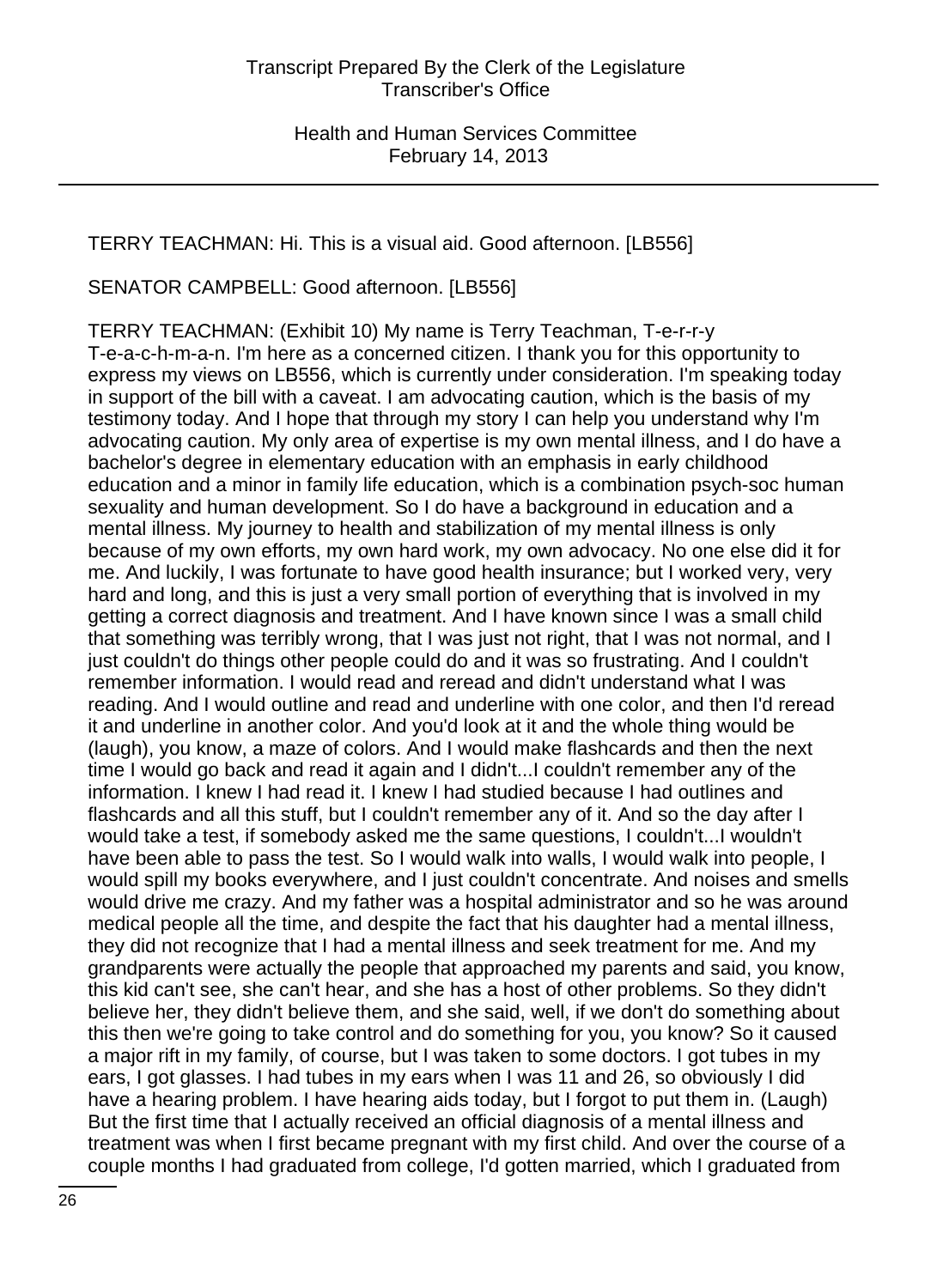Health and Human Services Committee February 14, 2013

college summa cum laude, which is a small miracle because you can see all the problems I've had over the years. And then I moved and I found out I was pregnant, so I just totally fell apart. So I moved back home and talked to my minister, my former minister. He happened to have an association with a psychiatric facility and got me in immediately, and I was treated there for six weeks with no medication, because I was pregnant. So (laugh) my decline, of course, just accelerated, and it wasn't until 11 years later that I was treated again for a mental illness, which was in 1991. And although I continue to keep a record of everything, all my symptoms, all the drugs, you know, every doctor I went to, and I kept bringing it to doctor to doctor to doctor, and they'd say nothing is wrong with you, it's all in your head. (Laugh) And it was in my head. But the treatment I finally received in 1991 was from a family practitioner. He diagnosed me with depression. Now of course this was an incorrect diagnosis and so I was mistreated and had inappropriate medication, but of course we still didn't know that. They didn't know what it was. So... [LB556]

SENATOR CAMPBELL: Ms. Teachman, you're at the... [LB556]

TERRY TEACHMAN: I'm sorry. I'm sorry. [LB556]

SENATOR CAMPBELL: So you... [LB556]

TERRY TEACHMAN: Okay. Well, I went... [LB556]

SENATOR CAMPBELL: Because you have... [LB556]

TERRY TEACHMAN: ...to a psychiatrist and I found out... [LB556]

SENATOR CAMPBELL: ...to finish your story. [LB556]

TERRY TEACHMAN: ...I have five mental illnesses. It took eight years to get the right combination of drugs and the right dosages. I went through 50 drugs as a result in that time period. Then I continued to go to doctors and I have a diagnosis of central auditory processing disorder, visual processing disorder, sensory processing disorder, and finally Asperger's, which was just given to me last year at this time. So from my testimony you can see that access to mental health services is extremely important, but getting an accurate diagnosis is a very long and tedious and difficult experience and is a continuing process. So I'm just concerned about the fact that how much can you learn about a child in a teleconference, 15-minute, you know, teleconference. So we definitely need it because I can, you know demonstrate that I needed it and I even had access to it. So I just want to express caution. [LB556]

SENATOR CAMPBELL: Thank you. Questions? [LB556]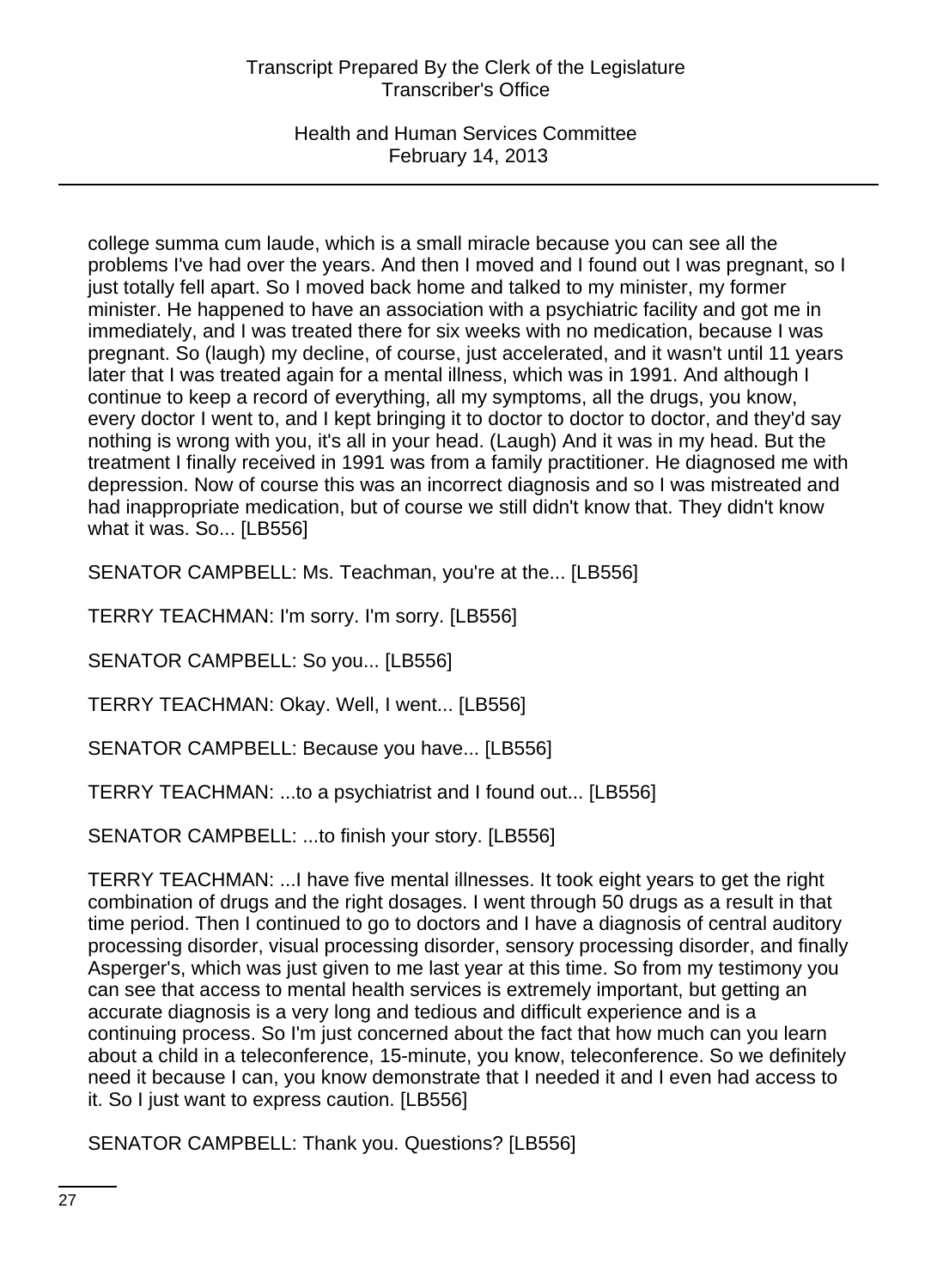TERRY TEACHMAN: Any questions? Sorry it took me so long. I wish I could have gone through the rest, because it was a very, very, very difficult and long process and very excruciatingly painful. Any questions? [LB556]

SENATOR CAMPBELL: Thank you for coming today. [LB556]

TERRY TEACHMAN: Thank you. [LB556]

SENATOR CAMPBELL: And thank you for bringing the additional information, which we have to read. [LB556]

TERRY TEACHMAN: You're welcome. Sure. [LB556]

SENATOR CAMPBELL: That's appreciated. Our next proponent. Good afternoon. [LB556]

MARY BAHNEY: (Exhibit 11) Hi. Good afternoon. My name is Mary Bahney, M-a-r-y B-a-h-n-e-y. And first off, I want to thank Senator McGill for bringing these issues forward. As you can see, they are of great interest to me and my profession. I'm a licensed clinical social worker in Nebraska. Until I retired in June of 2008, I was a school social worker employed by the Millard Public Schools for 12 years. I'm a member of the School Social Work Association of Nebraska, SSWAN. This is a membership organization of approximately 60 professional social workers employed by school districts and educational-related organizations across the state of Nebraska. I'm also the president of the Nebraska Chapter of the National Association of Social Workers, NASW-NE, a membership organization of nearly 600 professional social workers in Nebraska. I'm here today to speak on behalf of both of those organizations. Both SSWAN and NASW support LB556. Licensed clinical social workers work in and out of school systems and provide a great deal of the direct mental health services to Nebraska's children and their families. The components of LB556 would make the delivery of these services to children and families more accessible. Through the use of telehealth, expansion of the services of the behavioral health regions' Professional Partners Program, and the regional implementation and development teams outlined in the bill, behavioral health services would be readily available to children and families who find accessing these services very difficult. The availability of these services could also be provided earlier to address areas of behavioral concern that would be exacerbated if services were delayed. The services provided in this legislation would assist the work provided by school social workers. Social workers employed by school districts provide solutions to many of the problems students and their families are facing. Social workers are licensed as mental health practitioners. We are trained extensively in mental health assessment, mental health treatment, and case management services. School social workers are usually the experts in community services in their school buildings and districts. Licensed independent clinical social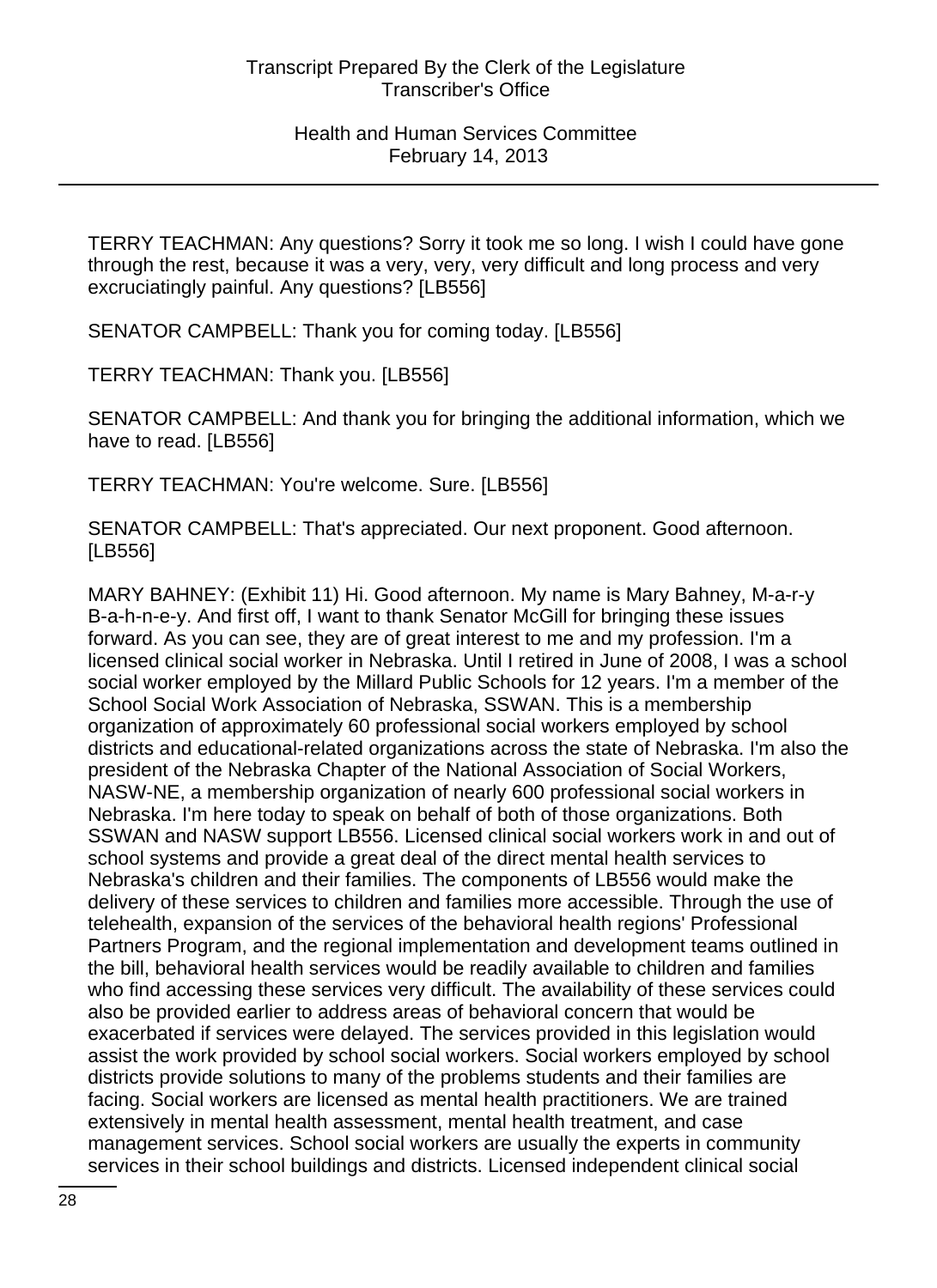Health and Human Services Committee February 14, 2013

workers can independently diagnose and treat major mental disorders, making these services more accessible. As employees of school districts, we work closely with teachers, educational specialists, school psychologists, and school counselors. Our training brings a different element to the typical team of school professionals. We are effective liaisons between the school, home, and community. Because of this relationship, school social workers are invaluable in understanding the student in his or her environment. School social workers also seek to obtain an understanding of the student's culture and the impact that bears on all aspects of his or her life. Every day school social workers interact with students who are experiencing bullying, harassment, and trauma, along with diagnosed and undiagnosed mental disorders. The goal of all school social workers is to enable that students obtain services that they need in and out of school so that each student can be successful in their academic careers. LB556 would assist families in accessing behavioral health services. School personnel and Professional Partners often work together to support families. Increasing the availability of community-based health services will be helpful to families as they seek to obtain services that are not often readily available. The School Social Work Association of Nebraska and the Nebraska Chapter of the National Association of Social Workers support the efforts laid out in LB556 to increase behavioral health services to children and the families in Nebraska. Thank you so much to all of you and to Senator McGill for your commitment to improving the lives of children and families in Nebraska. [LB556]

SENATOR CAMPBELL: Thank you, Ms. Bahney. Are there questions from the senators? Seeing none, thank you for coming today and your testimony. [LB556]

MARY BAHNEY: Thank you very much. [LB556]

SENATOR CAMPBELL: Our next proponent. Good afternoon. [LB556]

CATHLEEN CAFFERTY: (Exhibit 12) Good afternoon. My name is Cathleen Cafferty, C-a-f-f-e-r-t-y, and I am an elementary principal in Hastings, Nebraska, at Longfellow Elementary in Hastings Public Schools. I've been in education for 25 years and I've been a principal the last 13 years; and I want to share and give you a little picture of my school and my program that I provide for students in our district. My school has about 375 students, pre-K-5. I have a classroom at this time that has nine verified severely BD and mentally ill students. These students come from all over our district. They have not been able to be successful in the regular classroom with the support of a resource teacher only. They range in age from six years old to ten years old. There are both boys and girls in the classroom, my youngest being a young girl of six years old. We have three adults with them at all times during the day. They are never left unsupervised. They are, for the most part, in danger of harming self and others or damaging property. Their backgrounds are varied. Some were born with mental disabilities, some are products of their environment, and most come from dysfunctional homes. Their families do not have the money or resources to get the private care, if that care were even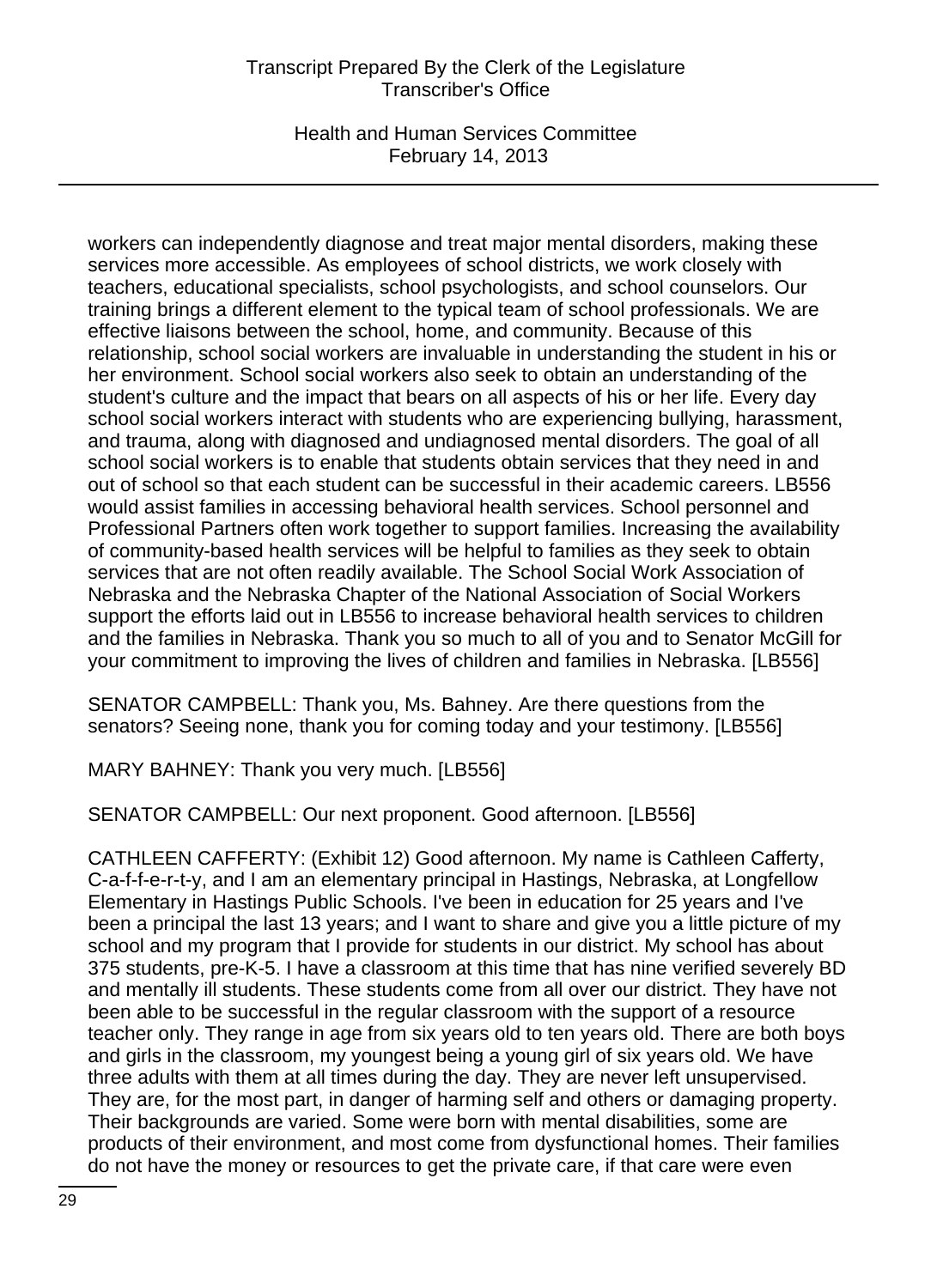Health and Human Services Committee February 14, 2013

available. In Hastings, we are very limited on the number of licensed, skilled, and trained professionals in the area of children's mental health. My students have trouble with any expectation or task given to them. They go into meltdown/breakdown regularly with little or no provocation or warning. In an emergency situation, there is no one to call to get immediate help. Sometimes, because their pencil does not work properly or the teacher does not help them do something right away, they will start throwing chairs, turning over desks, tearing apart anything they can get their hands on. The schools have their hands tied when this happens. We are trained to restrain them, but for how long can you do that? We have a time-out room, but they must be supervised at all times, which puts staff in danger. School personnel are trained and qualified educators only. They are not trained or licensed mental health providers. Getting parents to come and get their children does not help these children. Many times we can't even find parents or get them there fast enough. And by law, they must be in school. Schools cannot afford to provide homeschooling for all of these children. Because they are on IEPs and because of special ed laws, they have to be provided a free public education. Laws make it very difficult to keep them out of school and very costly. But even if we could, we are not helping these children by doing that. They need intense daily therapy. They need facilities that are set up for therapeutic intervention. They need staff licensed and trained to work through the breakdowns. Schools do not have the facilities across this state, staff, resources, or money to help these children. We have a similar program at our middle school and high school as well. The police are called frequently; but they have no place to take the children other than their home, which does not address the matter at all...in fact many times elevates the problem. Parents do not have the skills or they themselves suffer from the mental illness so it becomes a vicious cycle. So even if social workers were put in every school, which seems like a daunting task, it does not solve the facilities issue, the emergency situations, and the medical needs of our students. Many times med changes are taking place with a therapist, that they see maybe once a week at best, to try and get them more stabilized. The schools are responsible at that time for managing their outbursts, personality swings, and dangerous behaviors for months at a time. Children with mental illness cannot be fixed in a few months; it could take years. Families do not have the finances to manage this and schools certainly are not equipped either. Our society will pay dearly in the future if we don't seriously look at treatment centers, day centers, and resident centers for young children. Schools are educational systems trying to take on the mental health community's work. All students must meet the state and federal guidelines for proficiency and schools cannot take on the additional mental health needs of our kids and families. It's a family situation, all need to be involved, that is intense and long term. I would invite you anytime to come to my building and district and visit what I call our "two and a half room." It's somewhere between resource services of two and day treatment services of three. The cost alone for nine students would be astronomical to send them...our district to send them to an Epworth for treatment. We do not have the money or the resources to do that, so we keep them at school. We've had students spend time at Epworth and come back to us not prepared. But the money has run out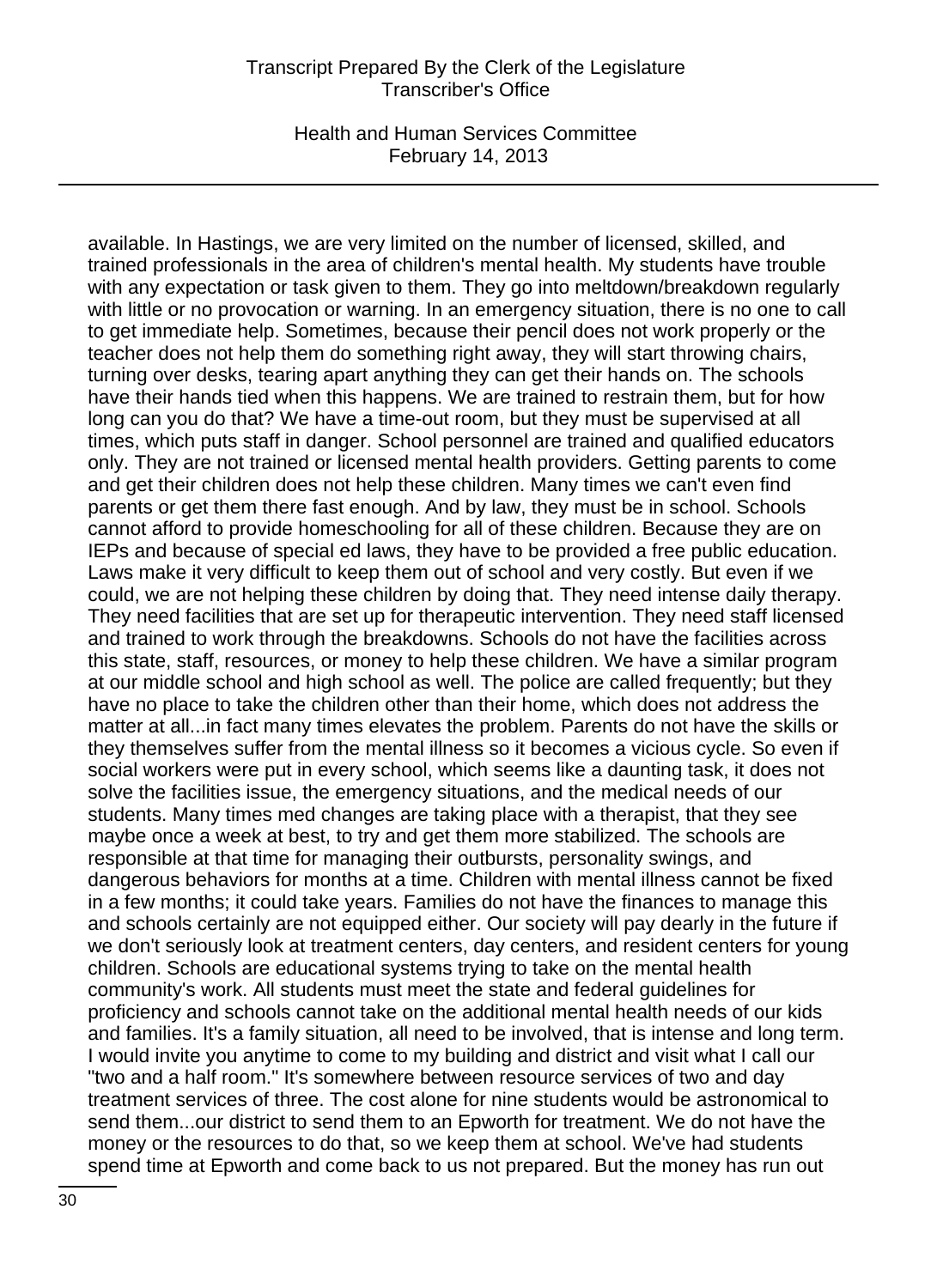and there's nothing for them, so they come back on the hands of the schools and we are not trained to handle that. Sorry, I can't finish. [LB556]

SENATOR CAMPBELL: Is there any...are you close or...? [LB556]

CATHLEEN CAFFERTY: I'm real close. [LB556]

SENATOR CAMPBELL: Okay. [LB556]

CATHLEEN CAFFERTY: I'm real close. I have about a paragraph,... [LB556]

SENATOR CAMPBELL: Okay. [LB556]

CATHLEEN CAFFERTY: ...if you don't mind. We had...we've had students from...at Epworth for 12 to 18 months. They get dismissed because Medicaid or insurances no longer pay, but the child is still at a very level one, high-level need. There is no place for them so they are sent back to the school with no support, no follow-up support, back to the same environment they came from and the problems start all over. They come to us very damaged and not fixed, and we again do our very best; but feel we are managing them and not making a difference. I urge you to come to the source, see the problems school face, and get an idea of the laws, the mandates, the funding that we are up against. Yes, parents must give us permission, but many times those parents do not give us permission to contact the medical personnel that we need to talk to, to help. We need to know what's going on; we're left out of the loop many times. And yet we are with them from 8:00 in the morning till 3:30 at night and have very little control over how any of that goes. Thank you. [LB556]

SENATOR CAMPBELL: Any questions? Senator Gloor. [LB556]

SENATOR GLOOR: Thank you, Senator Campbell, and thank you, Ms. Cafferty. I've had family members, I have family members who are in elementary education, including a sister-in-law who's a principal, so I have a lot of admiration for you and appreciation for the difficult situations you get put in. But I'm trying to connect the dots here with the difficult scenarios you described and the bill that's before us... [LB556]

CATHLEEN CAFFERTY: Uh-huh. [LB556]

SENATOR GLOOR: ...with telehealth. And tell me how does a principal, who is literally laying on top of a student to keep that student from hurting the principal, the teacher, other students, and themselves, reach for a phone and get help? I mean how does this program help you with the difficult behavioral students you have? A phone call, to me, doesn't seem to be helpful. [LB556]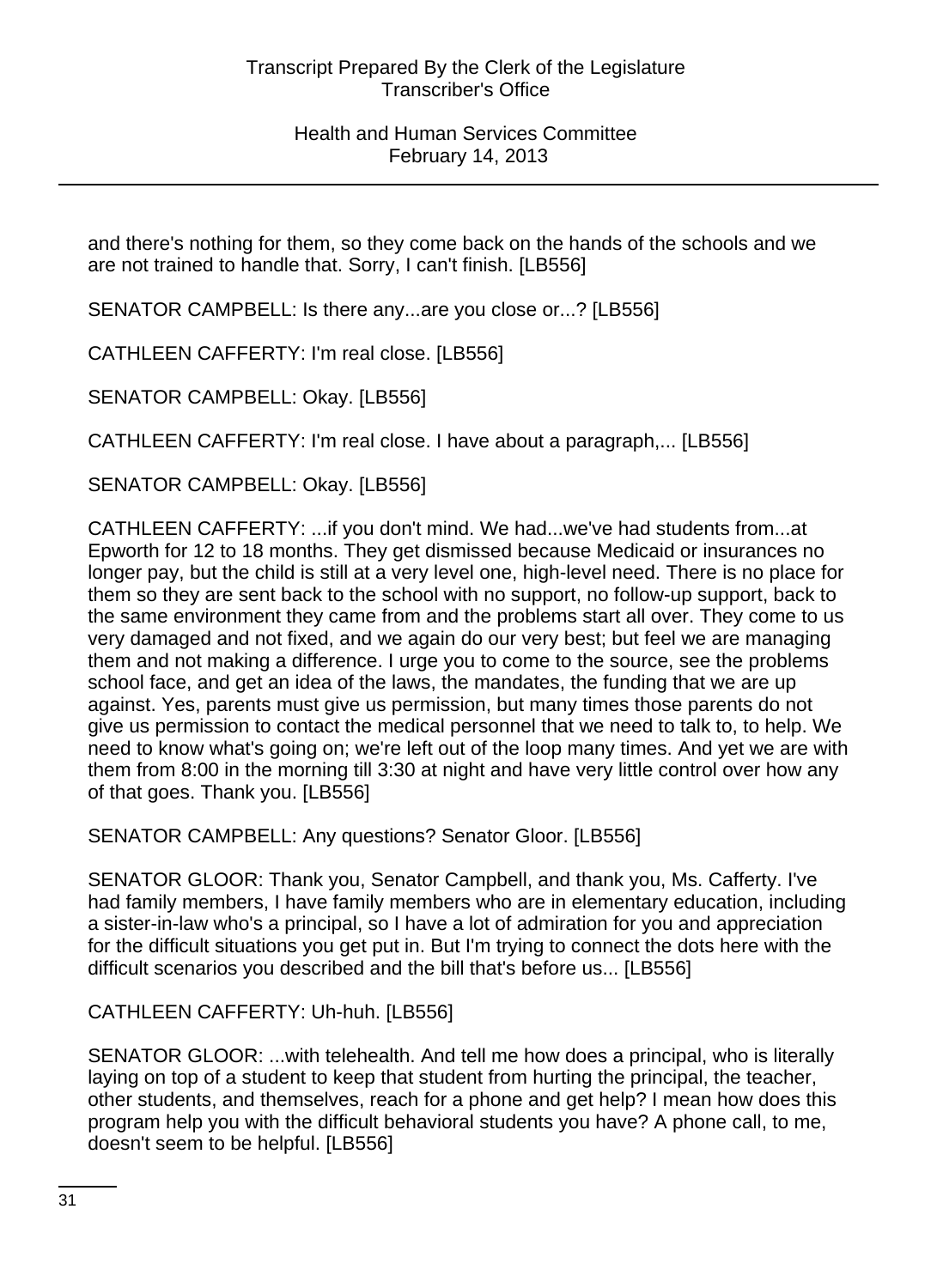CATHLEEN CAFFERTY: Right. You know, I agree. I guess what I feel like with LB556 is it's a start. You have to start somewhere and right now we have nothing. And so if we get some community-based kind of help, we do need, and again, like you said earlier, we have a very shortage of licensed, trained personnel and facilities, but we have to face, we need...I mean when I'm talking six- and seven- and eight-year-old children, they need. And if you know, everybody knows Nebraska schools. My building is 100 years old. They are not set up as therapeutic facilities at all. So when they are in meltdown mode, my school does not...so we need to look beyond that and go further at some point, but we've got to start somewhere. [LB556]

SENATOR GLOOR: Okay. [LB556]

CATHLEEN CAFFERTY: Does that make sense? I mean... [LB556]

SENATOR GLOOR: Yeah, sure. Yeah, when... [LB556]

CATHLEEN CAFFERTY: It's very long and deep, but I...and we do need to keep stretching further out because right now it is stretching the schools to the limits and we have our hands just tied. [LB556]

SENATOR GLOOR: Clearly. Thank you. [LB556]

CATHLEEN CAFFERTY: Thank you. [LB556]

SENATOR CAMPBELL: Any other questions? [LB556]

CATHLEEN CAFFERTY: I will leave you this if you'd like. [LB556]

SENATOR CAMPBELL: Thank you, Ms. Cafferty. Oh, yes, we'll distribute those for you. Thank you. [LB556]

SUSAN LINDBLAD: Can I go next because she's my ride? (Laughter) [LB556]

CATHLEEN CAFFERTY: Yeah. [LB556]

SENATOR CAMPBELL: You know, that's a pretty important reason. [LB556]

SUSAN LINDBLAD: Okay. [LB556]

SENATOR CAMPBELL: You know, I was told the other day that a state senator used to run hearings by saying, who has driven the farthest? [LB556]

SUSAN LINDBLAD: The farthest, absolutely. [LB556]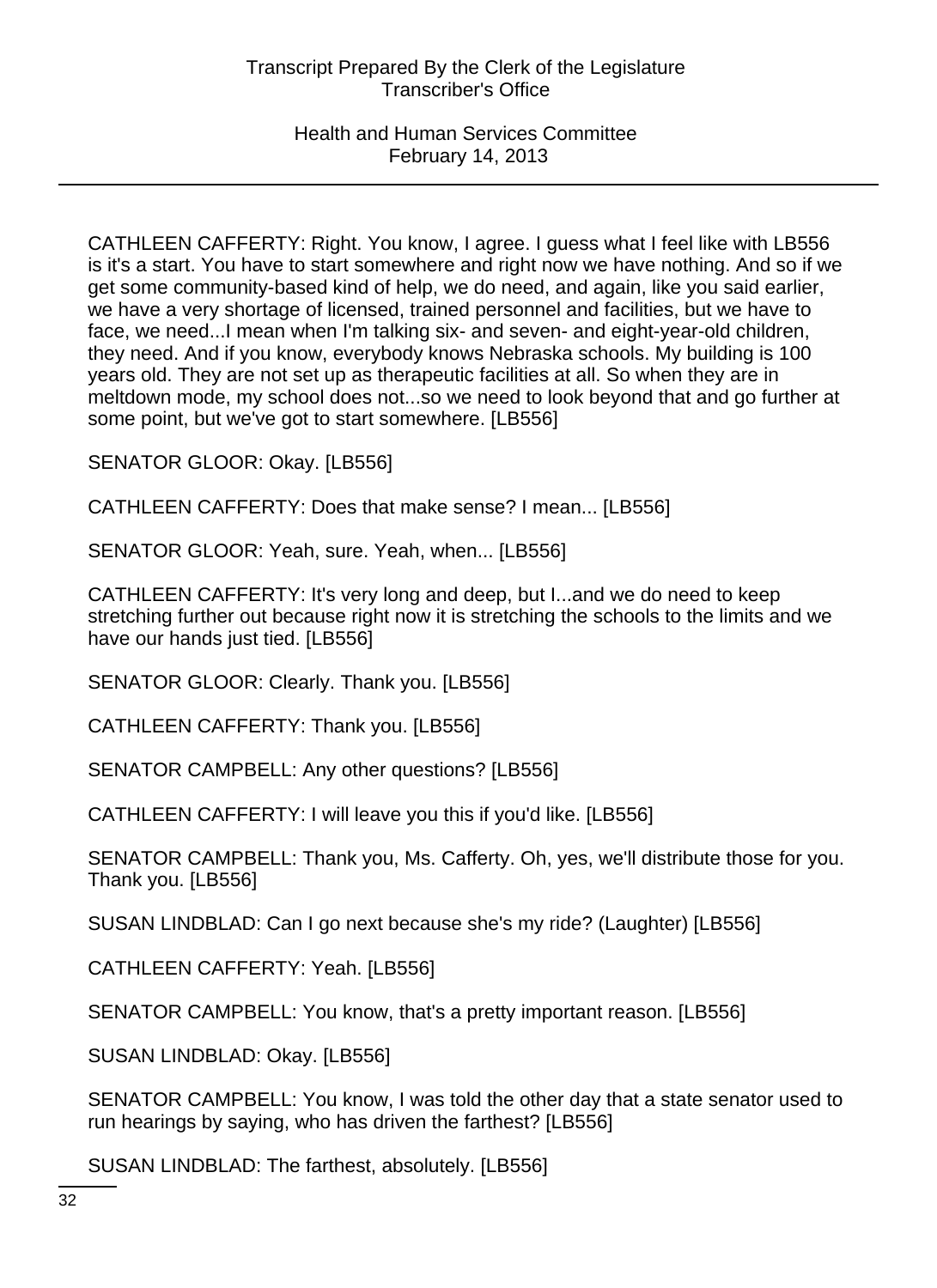SENATOR CAMPBELL: And they got to go first. [LB556]

SUSAN LINDBLAD: Absolutely. [LB556]

SENATOR CAMPBELL: So you fit right in with that principle. [LB556]

SUSAN LINDBLAD: Thank you. [LB556]

SENATOR CAMPBELL: Go right ahead. [LB556]

SUSAN LINDBLAD: My name is Susan Lindblad, L-i-n-d-b-l-a-d, and I'm a licensed psychologist through the Department of Health. I've been fortunate to start children and adolescent services at Mary Lanning Hospital in Hastings and then joined Dr. Michael Skoch and start family services within the Family Health Clinic that is run in Hastings--wonderful opportunities because mental health and physical health coming together under one roof, as you testified earlier, was fabulously effective for those patients. Oh, there you go, sir. And then I'm also a certified school psychologist through the Department of Education, so right now I'm working full-time in the schools with the part-time practice for various reasons. I wanted to be here as a proponent for this legislative bill for a couple of reasons: the early childhood screening, and research has shown how effective that is to have the kids screened early for any type of developmental difficulty because early intervention is much more effective than later; and also for the strong consultation between the family, the therapist, and the physician. We were on the phone with a psychiatrist three times yesterday for a little boy--there's pictures in there of the room destroyed--after the police were called and helped us with him. So just us working together, we are able to move this child forward educationally. The concerns I wanted to just present was I don't want us to get into the point of confusing the family and the school. It is the family's job and responsibility to raise their child and provide health services for them. I don't want the school, whose job is an educational facility, to also become being the job of providing health services. We are not trained in that aspect and I feel lucky that I have been trained a little bit in both aspects, but that's pretty rare. There's not very many of us. So I want education to be in the Department of Education. I would like health to remain in the Department of Health. And I want families involved in both of those areas. Finally, I'm a little bit worried about telehealth. I have done a little bit of telehealth. In therapy it is not near as effective as being involved or being one-on-one in the room with the family. Anytime we're dealing with children, we have to involve the family in behavioral health. It will not work to do an individual therapy session with a child and send them back to a family that you have not worked with so they don't know the new skills to practice to help their child the other 6 days and 23 hours. So I really want us to make sure we're letting families do their job and that we are doing some one-on-one work with the family, not just with the child. And I'm a little worried about...I'm going to call it technology and therapy. We really need to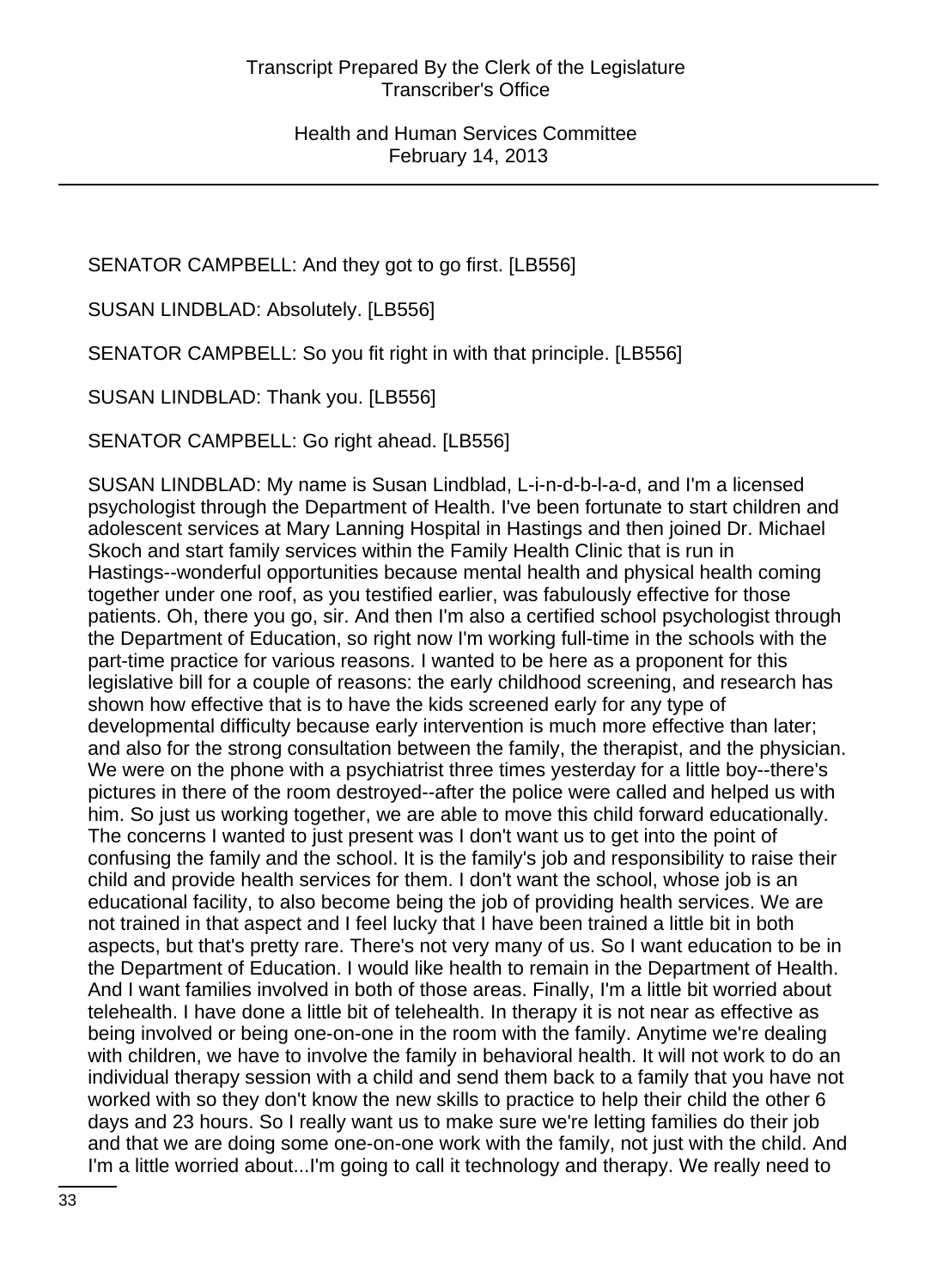be in the same room. (Phone ringing) Oh, there's my timer. (Laugh) [LB556]

SENATOR CAMPBELL: That's a good cover for that person. You helped them out a lot. [LB556]

SUSAN LINDBLAD: So you can see, everyone brought these nice typed notes. I've got it on the back of my calendar because that's where I was prepared here. So that is basically just what I wanted to present and I didn't know if there's any questions or concerns from this committee. [LB556]

SENATOR CAMPBELL: Any questions? Thank you very much for coming. [LB556]

SUSAN LINDBLAD: Okay. Thank you. You guys have a great day. [LB556]

SENATOR CAMPBELL: We wouldn't want to keep you from your ride. [LB556]

SUSAN LINDBLAD: I know, my ride! [LB556]

SENATOR CAMPBELL: Our next proponent. [LB556]

JOSEPH KOHOUT: (Exhibit 13) Good afternoon, Chairwoman Campbell, members of the Health and Human Services Committee. My name is Joe Kohout, K-o-h-o-u-t, and I appear today as registered lobbyist on behalf of the Nebraska Association of Regional Administrators, a coalition of the six regional program administrators for behavioral health across the state. We support the concepts embodied in LB556, and I want to begin by expressing our appreciation for Senator McGill's efforts to bring this issue of telehealth and behavioral health together and to discuss the potential for how this can assist children all across our state. The regional administrators stand willing and able to assist with the implementation teams that are defined and discussed under Section 3 of the green copy of the bill. We would like to highlight two points. First as to the collaboration teams, we believe that there are certain essential parties that need to be part of these collaboration teams. The individual administrators as a group have been fortunate to collaborate with groups across the state on different projects and have seen success. However, one commonality among those successful collaborations have been those that include all of the essential parties. In this spirit, we view as essential parties of this conversation both the Division of Medicaid and Long-Term Care, and the Division of Children and Family Services. We base this statement on, first, the Medicaid-eligible services that are available and, second, the work and data possessed by the Division of Children and Family Services. Without the support and collaboration of these two departments, we do not believe that this effort will see the successes that it might otherwise see. Second, we view the Professional Partner Program as a natural part of the implementation of LB556. As many of you are aware, each region has developed its Professional Partner Program which provides intensive case management for children,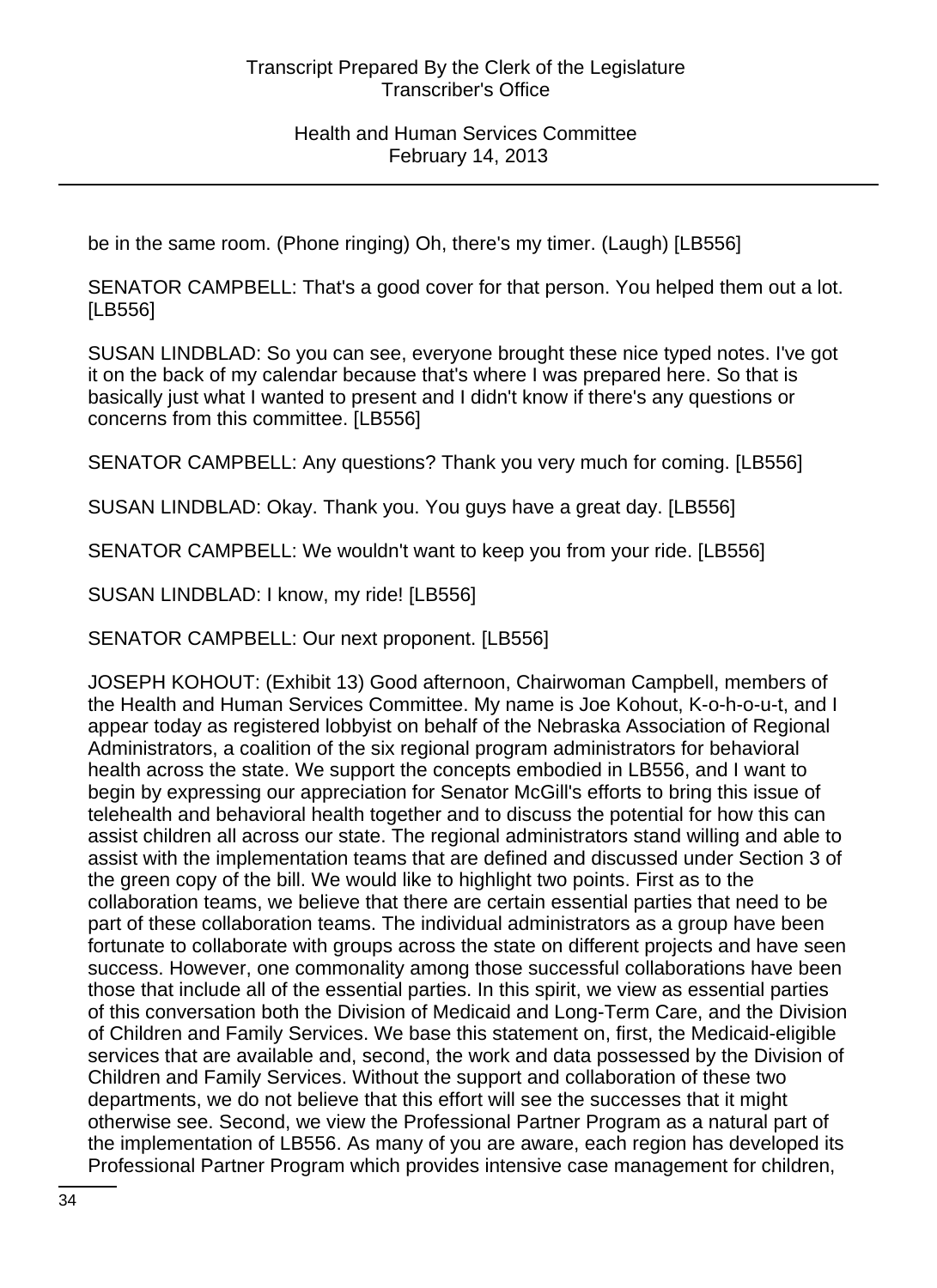Health and Human Services Committee February 14, 2013

adolescents, and their families utilizing a wraparound process which is a widely implemented, outcome-based approach to the community-based treatment for youth with emotional and behavioral disorders. Due to their behavioral health disorders, these are youth at risk of out-of-home...high risk of out-of-home placement; becoming a state ward to access behavioral health services as a result of inadequate financial resources; inadequate insurance coverage or family inability to provide services; committing a juvenile offense; or school disruption, excessive truancy, or dropping out of school. The program also serves transition-age youth who have ongoing behavioral health needs and are transitioning from the child-serving system, including behavioral health, child welfare, or just juvenile justice into adulthood. The program assists these other adolescents in accessing needed services and supports to ensure a smooth transition into the adult system and being better prepared for adulthood. I provided you with a copy of a document that we have prepared discussing the strengths of the program as well as some highlights of the program in each of the six regions. To that end, whether Senator McGill is looking at a pilot program or implementation statewide, if the Professional Partner Program is going to be the vehicle for some of what this committee would like to achieve, that there is a need for additional resources to implement the program. I know that Senator McGill has expressed her support for this expansion in additional dollars. Just for your reference, the regional behavioral health authorities serve just over 1,100 youth at a cost of just over \$4 million. However, we just do not have the resources to expand this program without an influx of additional dollars. Frankly, we believe that there is a need for an additional \$3.5 million just to address current unmet needs within the system, but we would like to ask the committee to continue to view the need for these additional dollars as essential if this legislation moves forward. As to the question of, Senator Campbell, you raised a question with regard to how we address telehealth with regards to the adult component of the system, I don't have that. Mr. Johnson, who is actually the regional administrator for Region 5 who's out in the hallway, he does not have that. So unfortunately, some of our folks are traveling today and so I'd be happy to get a written response to that question,... [LB556]

SENATOR CAMPBELL: That would be great. Sure. [LB556]

JOSEPH KOHOUT: ...Senator Campbell, when I get...and get that to the committee early next week. In conclusion, Madam Chair and members, we support LB556 and I would like to thank Senator McGill for introducing this legislation and try to answer any questions that you might have. I would...some of the comments that we have heard so far with regards...I would encourage the committee to look over sort of what we've been able to do in some of these school-based programs. Obviously, one of the things is we try to do as much with the resources we have at our disposal, but it's obviously never enough. We'd like to do more, at the end of the day. [LB556]

SENATOR CAMPBELL: Thanks you. Any questions? All right. Madam Clerk, did you time Mr. Kohout? [LB556]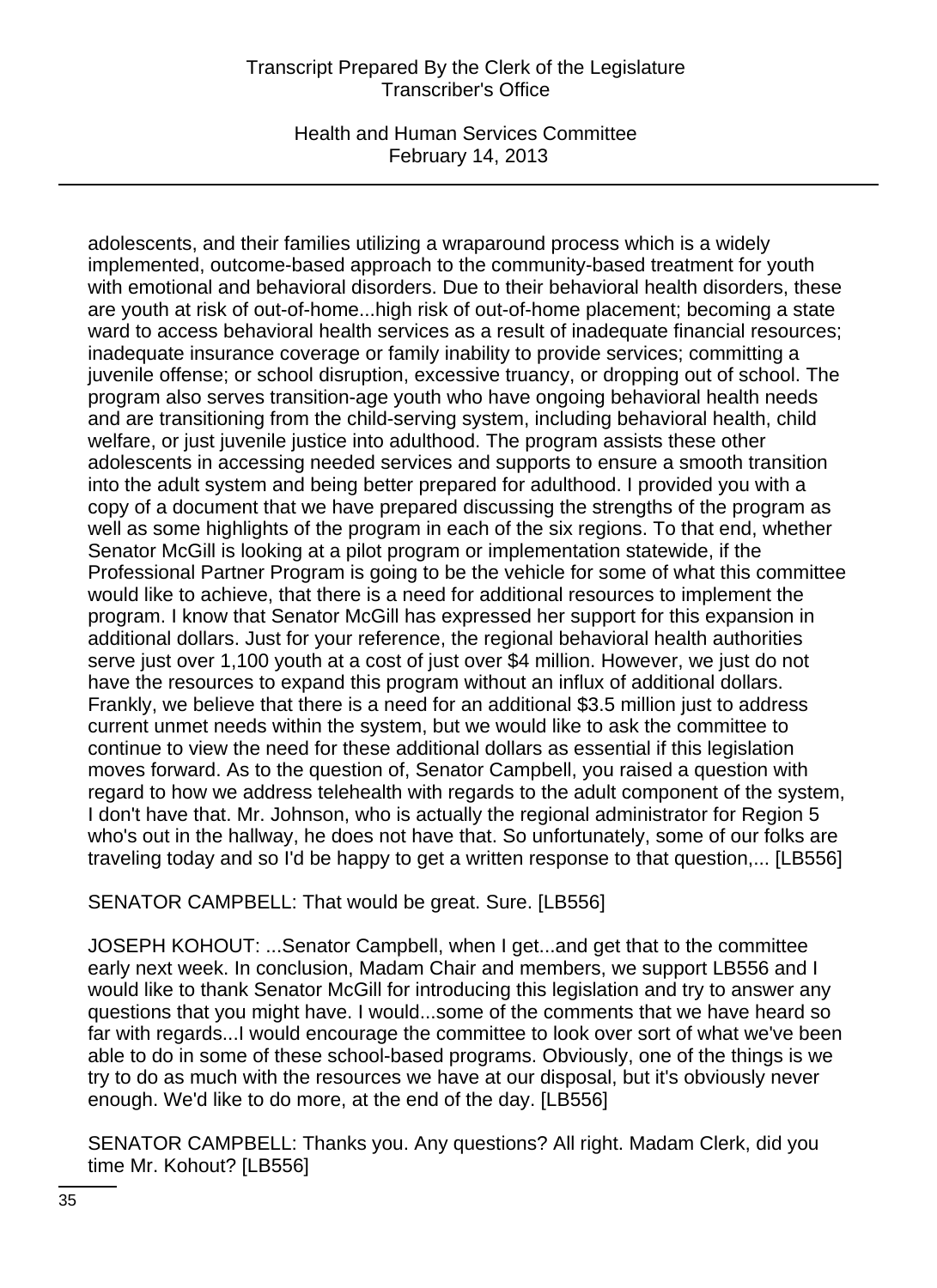SENATOR KRIST: Yeah. [LB556]

DIANE JOHNSON: I shut it off at four. [LB556]

SENATOR CAMPBELL: Oh. [LB556]

DIANE JOHNSON: I thought he was done. [LB556]

SENATOR KRIST: And he kept going. [LB556]

SENATOR COOK: Uh-huh. [LB556]

SENATOR CAMPBELL: And he kept going. [LB556]

JOSEPH KOHOUT: Oh, I did? [LB556]

\_\_\_\_\_\_\_\_\_\_: Yeah. [LB556]

JOSEPH KOHOUT: Sorry. [LB556]

SENATOR COOK: Let's remember that. Thank you. [LB556]

SENATOR CAMPBELL: That will come off the time next time you're here. (Laughter) Our next proponent. Good afternoon. [LB556]

COURTNAY VANDEVELDE: (Exhibit 14) Hello. My name is Courtnay VanDeVelde, C-o-u-r-t-n-a-y V-a-n-D-e-V-e-l-d-e. I am a policy associate at Voices for Children. Access to appropriate and adequate children's behavioral health services is necessary to ensure that all of Nebraska's children have the opportunity to grow into healthy, productive adults. Voices for Children would like to thank Senator McGill for recognizing and addressing the need for the supports for children dealing with behavioral health issues. In 2009, the implementation of LB603 was a step towards addressing the behavioral health challenges children and youth face and the gaps in services that were revealed by the safe haven crisis. However, the work is not complete. LB556 offers potential for earlier intervention before behavioral health problems rise to the level of crisis situation. In Nebraska, it is estimated that as many as 90,000 children and youth have a behavioral health disorder. More than half of these 90,000 experience significant impairment from such problems, and about 21,000 suffer extreme impairment; 28,471 of Nebraskan children received mental health and substance abuse services through Medicaid in 2011. However, there are still children that are not being served. Below I have some numbers listed on the data of children being served with anxiety, ADD, ADHD, behavioral or conduct problems, and depression, and it's broken down into the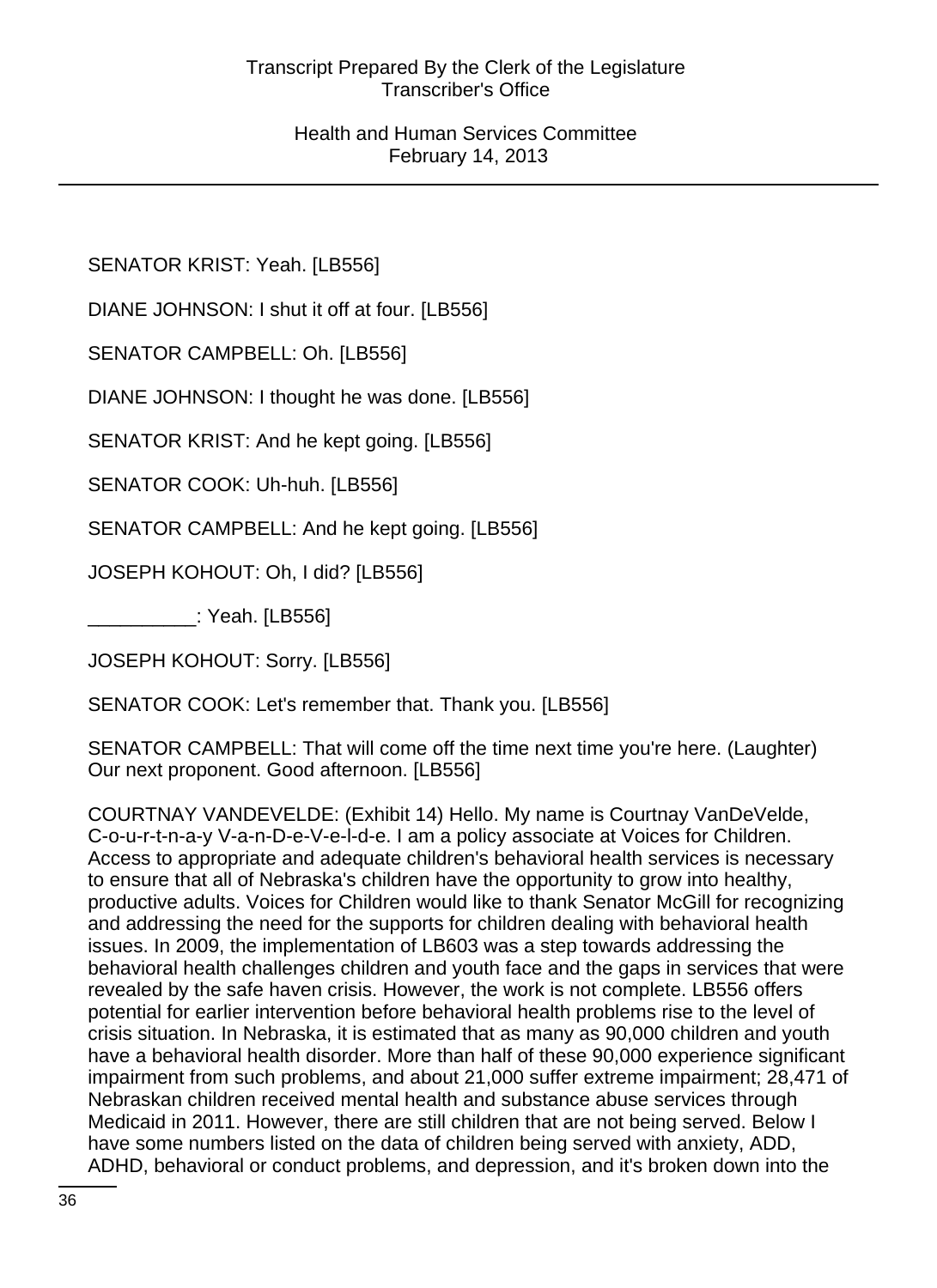## Health and Human Services Committee February 14, 2013

percentages for you, as you can see, by age. And as you can see, behavioral health screenings and preventative services are a part of...being a part of childhood physicals would be helpful at these critical times in children's lives. It is our hope that through LB556 these concerns can be identified, addressed, and treated early to better support the population of children with mental health issues, especially those who are not yet identified or diagnosed. As Nebraska continues to make necessary changes in the support system for at-risk children, challenges still exist in getting the correct services. While early screenings are helpful, additional reform is necessary so that all children can access the care they need without having to enter the formal child welfare or juvenile justice systems. Voices for Children requests that the committee considers this bill to help create a healthier population of Nebraska children. Thank you. [LB556]

SENATOR CAMPBELL: Thank you very much. Are there questions? Senator Crawford. [LB556]

SENATOR CRAWFORD: Thank you, Senator Campbell. And thank you for your testimony. I'm just wanting to find out that you have the percentage of... [LB556]

COURTNAY VANDEVELDE: Uh-huh. [LB556]

SENATOR CRAWFORD: ...children with...listed here for each of these conditions, and that's, I was just curious where that number comes from in terms of one of the issues we have is the need for screening. So this is numbers... [LB556]

COURTNAY VANDEVELDE: Uh-huh. [LB556]

SENATOR CRAWFORD: ...given that many children are not getting screened. Is that correct? Or is this some kind of estimate of what you think they would be if children were getting screened? [LB556]

COURTNAY VANDEVELDE: These are the already diagnosed. It's from the Data Resource Center for Child and Adolescent Health, from childhealthdata.org. [LB556]

SENATOR CRAWFORD: Uh-huh. So already screened. [LB556]

COURTNAY VANDEVELDE: So they're already, yep, so these are the children that already have these diagnoses. [LB556]

SENATOR CRAWFORD: Thank you. [LB556]

COURTNAY VANDEVELDE: Uh-huh. [LB556]

SENATOR CAMPBELL: Any other questions? Thanks for your testimony today. [LB556]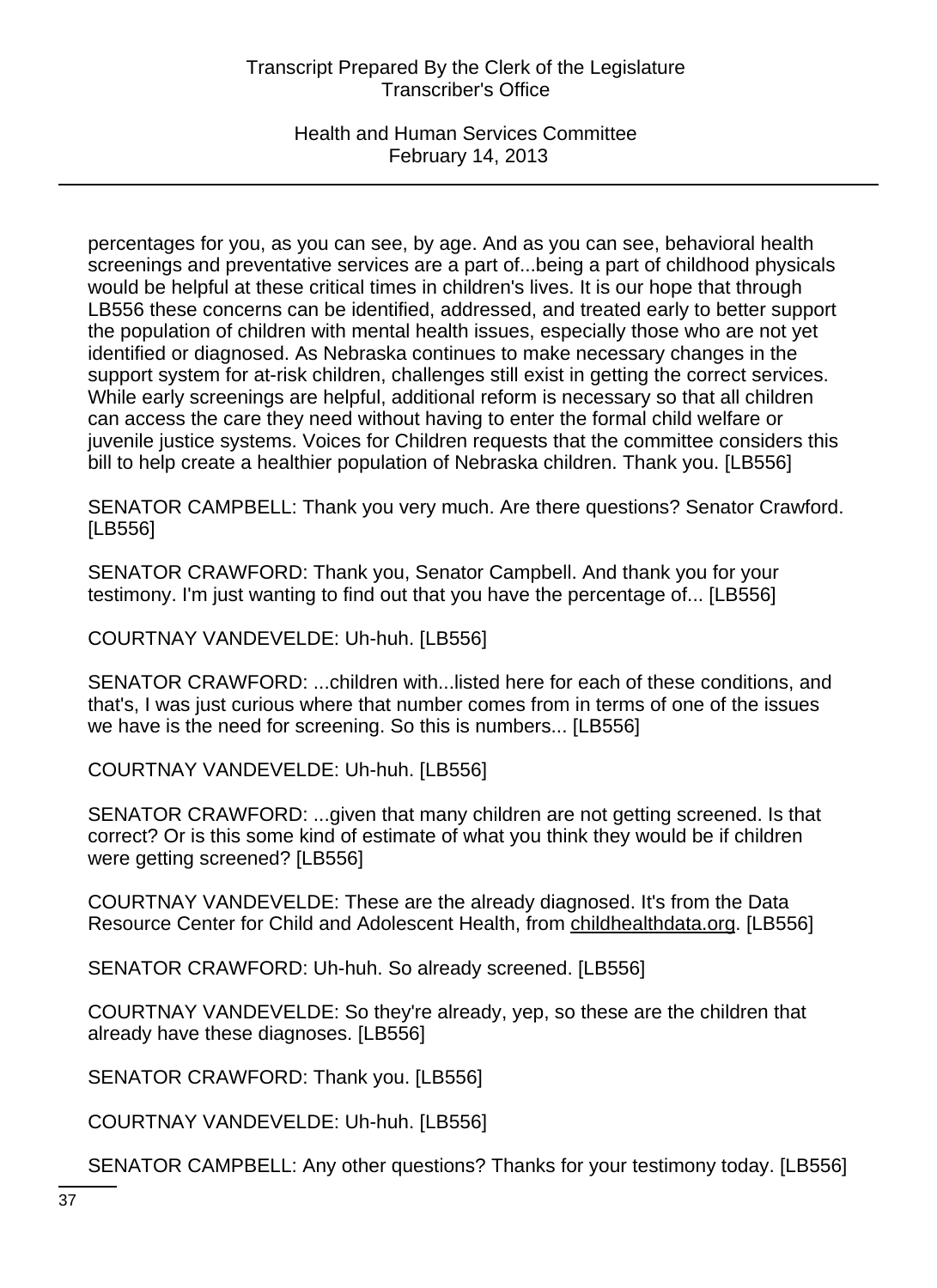# COURTNAY VANDEVELDE: Thank you. [LB556]

SENATOR CAMPBELL: Our next proponent. Okay. Those who oppose the bill. Oh, we need to have you come forward and testify. Good afternoon. [LB556]

BRENDA VOSIK: (Exhibit 15) Hi. My name is Brenda Vosik. I'm the director of Nebraska Family Forum, which is a grass-roots organization of 495 people statewide who are concerned about education, child welfare, and parental rights issues in Nebraska, and I'm representing this group's concerns with LB556. I originally planned to discuss our serious issues with the mandatory mental health screening requirements and the added mandatory physical at grade 9, and I'm very happy that Senator McGill has recognized the problems with those issues and plans to amend the bill accordingly. As long as she's willing to put an opt-in clause in the bill, our concerns about the mandatory screening are alleviated. I do want to emphasize, though, that the option needs to be an opt-in and not an opt-out, and I want to clarify the difference on that. It's very important. An opt-out situation means the screening would be done unless the parent proactively tells the doctor that they're declining it, and that would require every parent across Nebraska to know that it's being done and they have an option to decline, and that's probably not going to happen. So unfortunately, most parents would have no idea and the results of the screening would be in their child's permanent medical record and they wouldn't even know about it. So what we need is an opt-in, and in this case the doctor can tell the parents that the screening is available, it's part of the physical, the cost is covered as preventative care, and then the parent could ask any questions and, along with the doctor, decide if they want to do the screening and choose how they want to proceed with no repercussions. And that's the next thing I want to talk about, the phrase "no repercussions." We would like to see verbiage included in the bill so that if a parent makes a decision not to have the mental health screening done, or if they agree to the screening but decide not to pursue the recommended treatment, that there can be no future repercussions, such as accusations of neglect. This is a very important point, especially in this state where children are removed from their homes at three times the national rate. If there is any possibility that this will turn into another gateway law for DHHS to punish and break up families, we need to close that gateway with clear verbiage in this bill. Speaking of clarity, I've read the bill numerous times. There are parts that are still confusing to me. Senator McGill and her staff have referred to a mental health crisis in our state. Maybe that's true; maybe not. I don't know. But if there is indeed a crisis, it's not a crisis due to lack of screening or due to lack of telehealth services in the schools. It's a lack of providers and affordability. And I think several people have mentioned that issue. This bill doesn't address those issues at all. On the contrary, it would dump a bunch of newly screened kids with questionable diagnoses into the pool of families clamoring for services. That can only detract attention and services from the children who are suffering from truly serious mental health issues. And the reason I mentioned questionable diagnoses is because many of the mental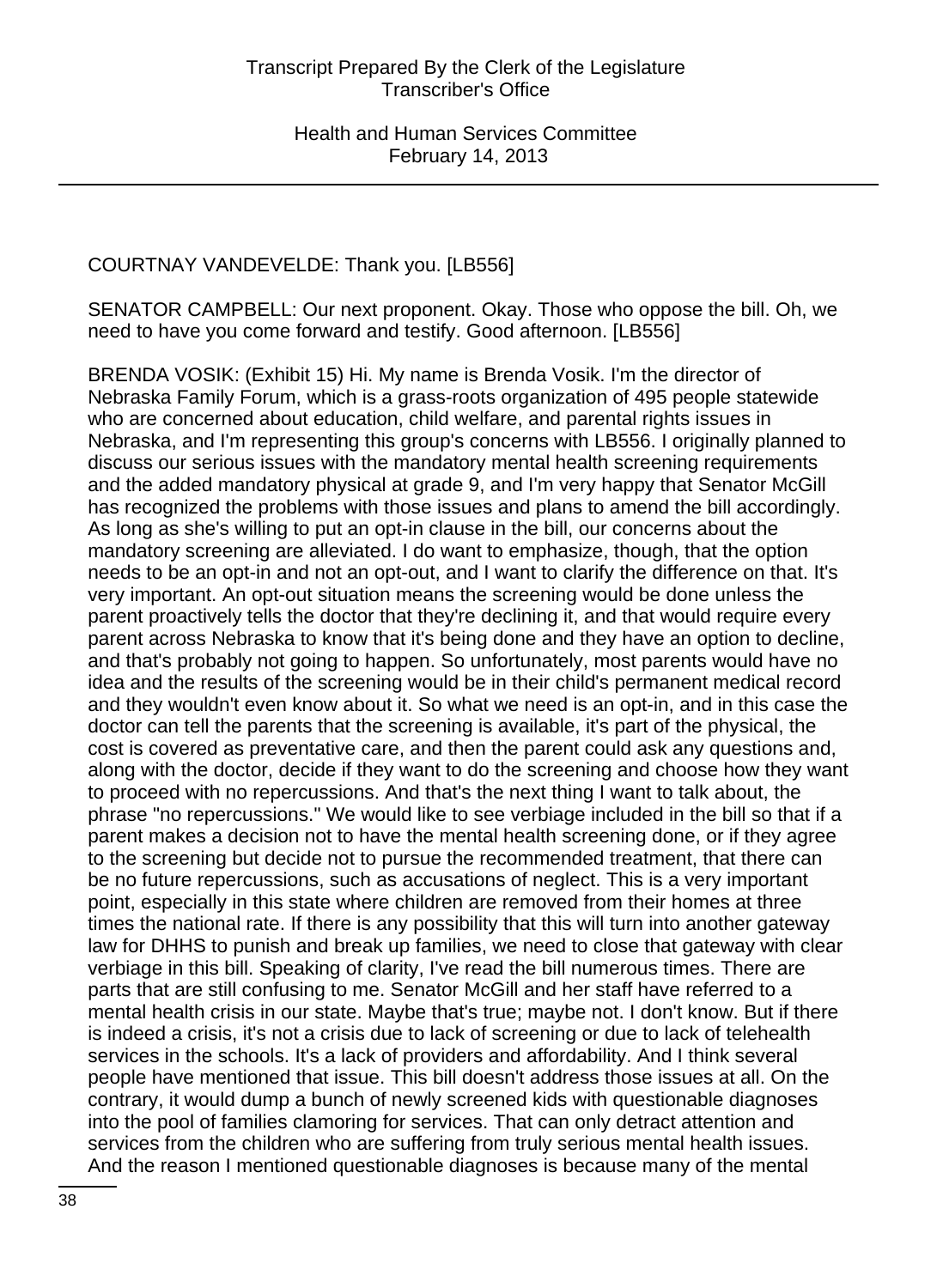Health and Human Services Committee February 14, 2013

health screening tools on the market are created and financed by big pharmaceutical companies. Pfizer alone has seven mental health screening tools. I think we can all agree that the pharmaceutical industry definitely has a financial stake in getting mental health diagnoses on our children. This renders the screening results questionable at best and harmful at worst. I have provided you with an article on "The Dangers of Mental Health Screening" from the Journal of American Physicians and Surgeons, and I ask you to please take the time to read this short article. It's very important that each of you be informed on the pros and cons of the screening tools. I've also provided information on the most widely used screening tool, TeenScreen, which has now been shut down as of December 2012 because it's now known that they misidentified mental health issues related to suicide risk 83 percent of the time. A congressional investigation of their financial ties has been initiated, which maybe is why the program was shut down. Finally, we don't think mental health services belong in the schools. It's not the school's job, and the logistics of how the services would even work remain unanswered. Where in the world is the school going to find an environment that's confidential and soundproof for an uninterrupted therapy session? As a parent of four kids, I can assure you that the school nurses' offices are not that environment. Another question: Where are all the providers going to come from? Have hundreds of therapists agreed to participate in the practice of providing on-line therapy services in a school setting? I think the pilot program is a very positive step in the right direction to finding out if this is even going to work. So there are a lot of unknowns in this bill, and unknowns are dangerous when it comes to our kids. I really appreciate that Senator McGill intends to amend her bill to address some of those unknowns. I would certainly like to see those amendments firmed up in writing. And I urge you to vote against bringing LB556 out of committee until those amendments are submitted, and hopefully we'll have a positive result. Thank you. [LB556]

SENATOR CAMPBELL: Ms. Vosik, usually when a senator comes before the committee and says they intend to amend the bill,... [LB556]

BRENDA VOSIK: Uh-huh. [LB556]

SENATOR CAMPBELL: ...the committee will wait until those amendments are before us. [LB556]

BRENDA VOSIK: Okay. That's great. Thank you. [LB556]

SENATOR CAMPBELL: Okay. I just thought you should know that before you left today. [LB556]

BRENDA VOSIK: Yeah. Thank you. [LB556]

SENATOR CAMPBELL: Thank you. Our next opponent. [LB556]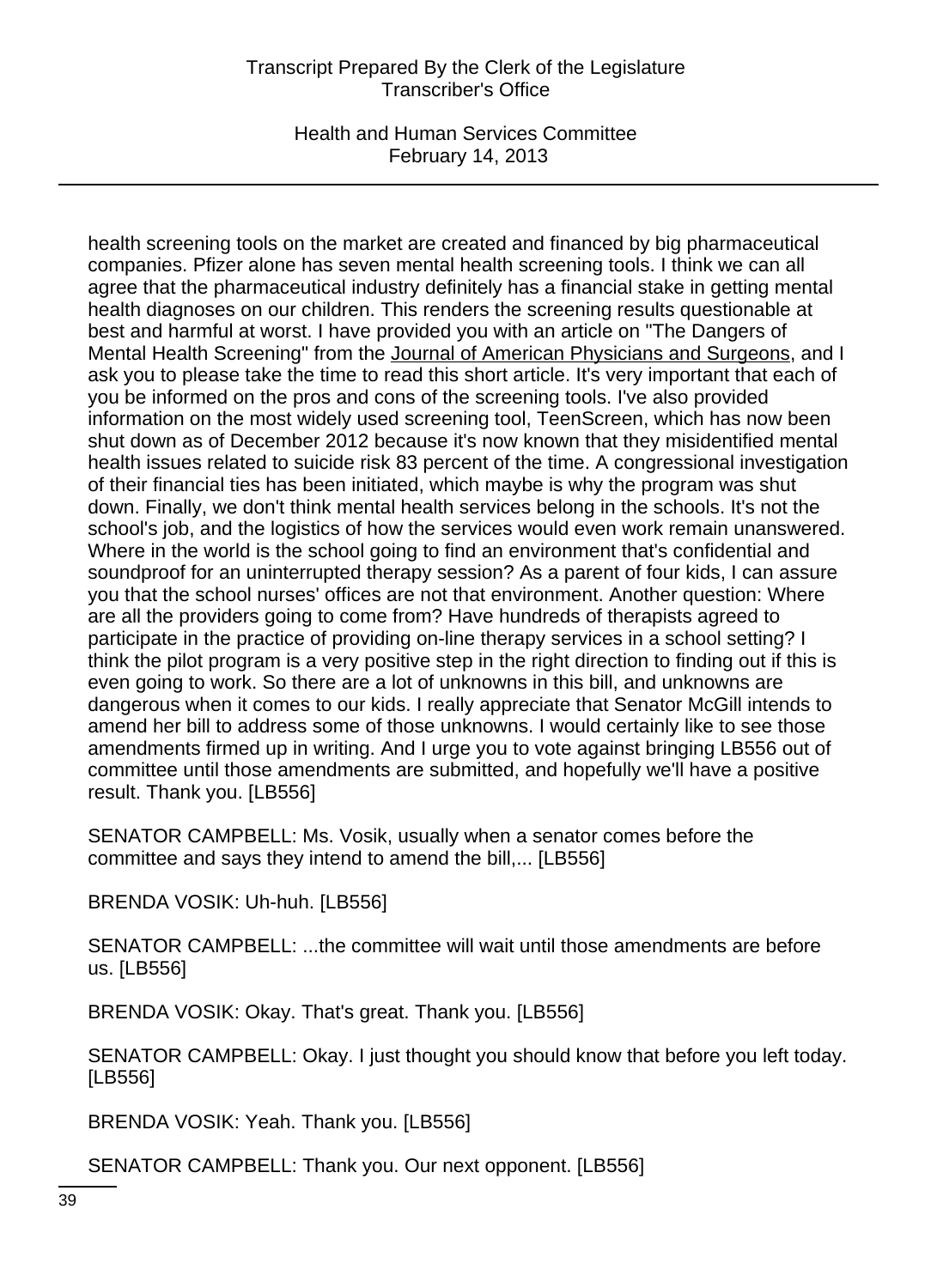Health and Human Services Committee February 14, 2013

VAUGHN CROWELL: (Exhibit 16) Thank you. My name is Vaughn Crowell, C-r-o-w-e-l-l. For the record, these opinions that I express are my own opinions and I do not represent any nursing or healthcare organization. I am a registered nurse, and I have experience in working as a registered nurse in a child-adolescent unit in Omaha. Senator Pirsch painted a picture for you regarding an individual that's jumping in and out of traffic. I'd like to paint a picture of a kindergartner that is going to go down to the nurse's office, which Senator McGill had indicated these telehealth conferences would be done probably in the nurse's office in the school. Here's a child that is a kindergartner. He's probably five or six years old. The kindergarten room is his sanctuary. He's there with the rest of his kids, the first experience he's had of this, unless he's gone to preschool or something else. So here we have the school nurse, a counselor, or an adult familiar with the child's treatment plan coming to collect the child and going down to the school nurse's office. So this child is going to stand up in front of his class and, as a kindergartner, he's going to stare at the floor because he knows, as a kindergartner, if I don't look at them, they won't see me leaving. That's just the way kindergartners think, is that concrete operational theory that we go by. So he gets up with this adult, they're going to go to the principal's office and think, you know, I haven't done anything today, I didn't eat my crayons, I didn't pull anybody's hair, why do I have to leave and go down here. And then he hears a couple other kids saying, I think he's going down to the scary room to talk to the man in the camera. That's the concept of these kindergartners. And there's no indication that these kindergartners won't be receiving telehealth services, because we're going to screen them. If you're not going to screen them or if you're going to screen them, then you certainly are going to provide telehealth services in the kindergarten room. Moving on to the adolescent, adolescents diagnosed with anxiety disorders are already going to be in those emotional states where a student body of 600 or 700 people is very difficult for them sometimes to deal with. So here now we have the adolescent going down to the same room and going to a telehealth service in the nurse's station. And those therapy sessions can become very emotional, by nature. They do. They do become very emotional. So now we have a student that their eyes may be so swollen up that they can't even see through them because they've been crying, and we're going to ask them to turn around and go back to class. They're going to be so mortified to even walk down that hallway that you have just created a crisis in that room, because that student ain't going to leave. Says, I'm not walking down that hall; I want to go home. You know, telehealth services that we didn't provide inside a public school wouldn't have created this issue. The other issue is that, you know what, they knew that their friend, they tweeted from their friend yesterday, jeez, you know, this was atrocious for me. So now all of a sudden, the other one is, you know what, I'm too sick to go to school, Mom, because they know they have a telehealth service in a public school that day. Guess what. Now you've just promoted more truancy throughout the state because this child will not go to school because they're going to have to have telehealth services in the school. I would like to talk a little bit about the three professionals that got up here and the proponents that spoke about it, and I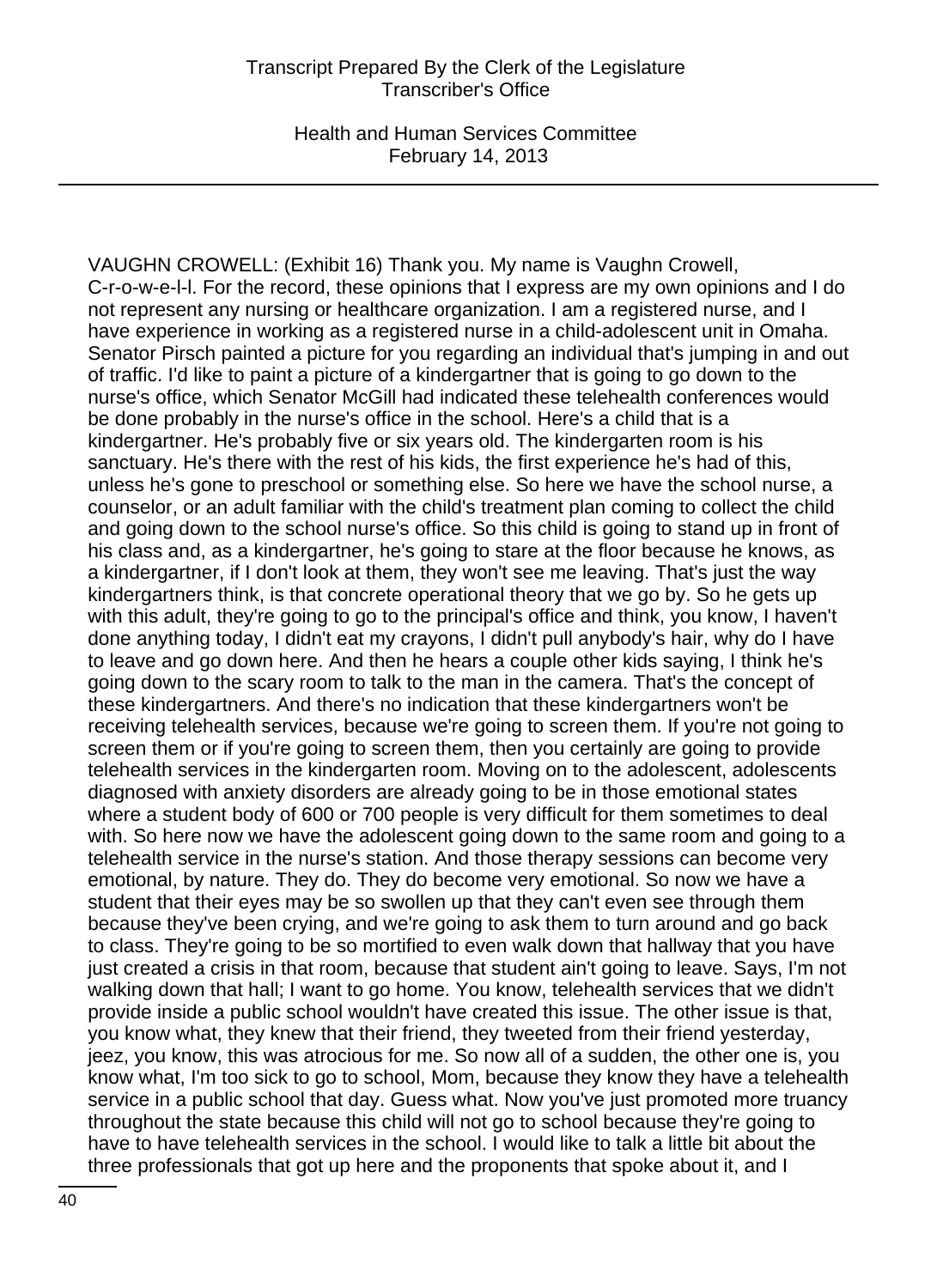Health and Human Services Committee February 14, 2013

cannot come close to their credentials. And I agree with a lot of what they said. Four times they mentioned primary care office, twice they mentioned the medical home, and once they mentioned the family health practitioner's office, that I counted. What was noticeably absent was any support for telehealth communication or telehealth services in the public school. I didn't hear one of them say that was a good idea. And in fact, if you can read between the lines from what the principal from Hastings said, is that they can't handle those kids that are throwing chairs and stabbing other kids. And, Senator Gloor, you asked her to connect the dots there. You know, there's a huge gap between what those professionals said about, yes, we need these telehealth services in this state in a physician's office or wherever we need them, and the principal saying, you know what, we're having problems dealing with these kids. There's a huge disconnect because now if you're going to put telehealth services in the public schools, like you said, Senator Gloor, you got a principal laying on a kid or in a blanket roll or however you can control them, trying to grab a phone to see if I can, first, even make a connection and, two, if there's a mental health provider available to resolve this crisis. The fact is that mental health telehealth services in a public school are a duplication of services already provided by the tax dollars in the community. They have no place in a public school. [LB556]

SENATOR CAMPBELL: Any questions for Mr. Crowell? Senator Gloor. [LB556]

SENATOR GLOOR: Thank you, Senator Campbell. And thank you for taking the time to come down here, Mr. Crowell. [LB556]

VAUGHN CROWELL: Sure. [LB556]

SENATOR GLOOR: And just by way of clarification, I really didn't think that a principal would try and reach for a phone and make a call and get help. (Laughter) [LB556]

VAUGHN CROWELL: Sure. Sure, I understand. I understand. [LB556]

SENATOR GLOOR: But the issue here is what this program might be able to do to be helpful and the level of support that a lot of elementary school staff need, and we may be dealing with a whole different type of program that addresses the kind of needs that they face maybe in addition to the program that's being talked about here. But just so people didn't think I was a complete blithering idiot,... [LB556]

VAUGHN CROWELL: Sure. [LB556]

SENATOR GLOOR: ...I really didn't expect she'd do that. [LB556]

VAUGHN CROWELL: I understand. [LB556]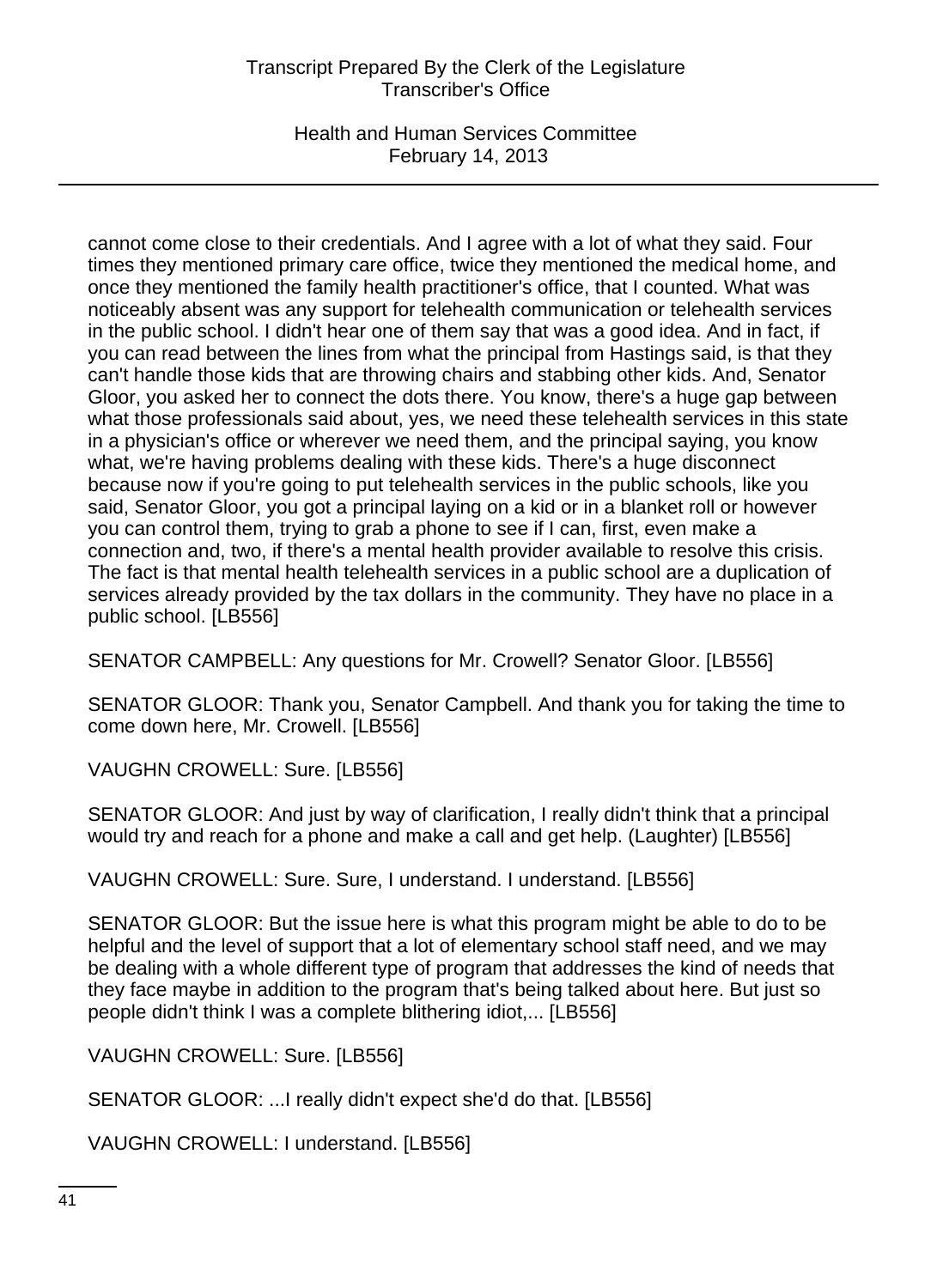SENATOR GLOOR: But thank you. [LB556]

VAUGHN CROWELL: I understand. [LB556]

SENATOR CAMPBELL: Any other questions? Thank you, Mr. Crowell. Thank you for the testimony. [LB556]

VAUGHN CROWELL: Thank you very much. [LB556]

SENATOR CAMPBELL: Our next opponent. [LB556]

REGINA MILLER: Hello. [LB556]

SENATOR CAMPBELL: Go right ahead. [LB556]

REGINA MILLER: (Exhibit 17) Okay. Good afternoon, Senators. My name is Regina Miller, R-e-g-i-n-a M-i-l-l-e-r. I have two children in Omaha Public Schools, one in elementary and one in middle school. I am also a parent who has had occasion to have my children access mental health services, and I have a sibling with a severe mental health disorder. So mental health access is very important to me. First, I would truly like to thank Senator McGill for taking on this issue of mental health access for our children. It is definitely a discussion that needs to be had. With that said, I am here, unfortunately, to oppose LB556 as it is currently written. I have empathy for the Senator, given the short time frame the Legislature allows to introduce bills, to take on such an immense initiative. But a bill dealing with such a huge issue as mental health and something as sensitive as mental health for children needs to have time to be discussed; questions, concerns vetted; details ironed out; and detailed piece of legislation presented. I have had communications with Senator McGill, and she has wonderful intentions. Unfortunately, even with the amendments that she has mentioned today, many of my concerns are not detailed in the bill. And let me just cover a few. I am going to go a little off of...because Senator McGill did do a very nice job of listening to a lot of concerns that parents had addressed to her. I had concerns about my parental rights and mandatory screening. I appreciate Senator McGill's attention to this matter and will be very interested to see the specific language that actually comes out of that amendment. If I understand Senator McGill correctly, the screening will be done by a physician and not a tool, which was...seemed to be a little confusing in the original writing of the language. If that is the case, I appreciate the amendment to make that a physician-based screening and not a tool-based screening. I have concerns over telehealth services being administered in the school and not in a clinical setting and the issues that raises. As you heard from the principal, schools are not set up as clinical settings and how that setting would be addressed in each school is not covered in the bill and I think a huge problem with teleservices being provided within a school setting. I have extensive concerns over the myriad of privacy issues that this bill raises. For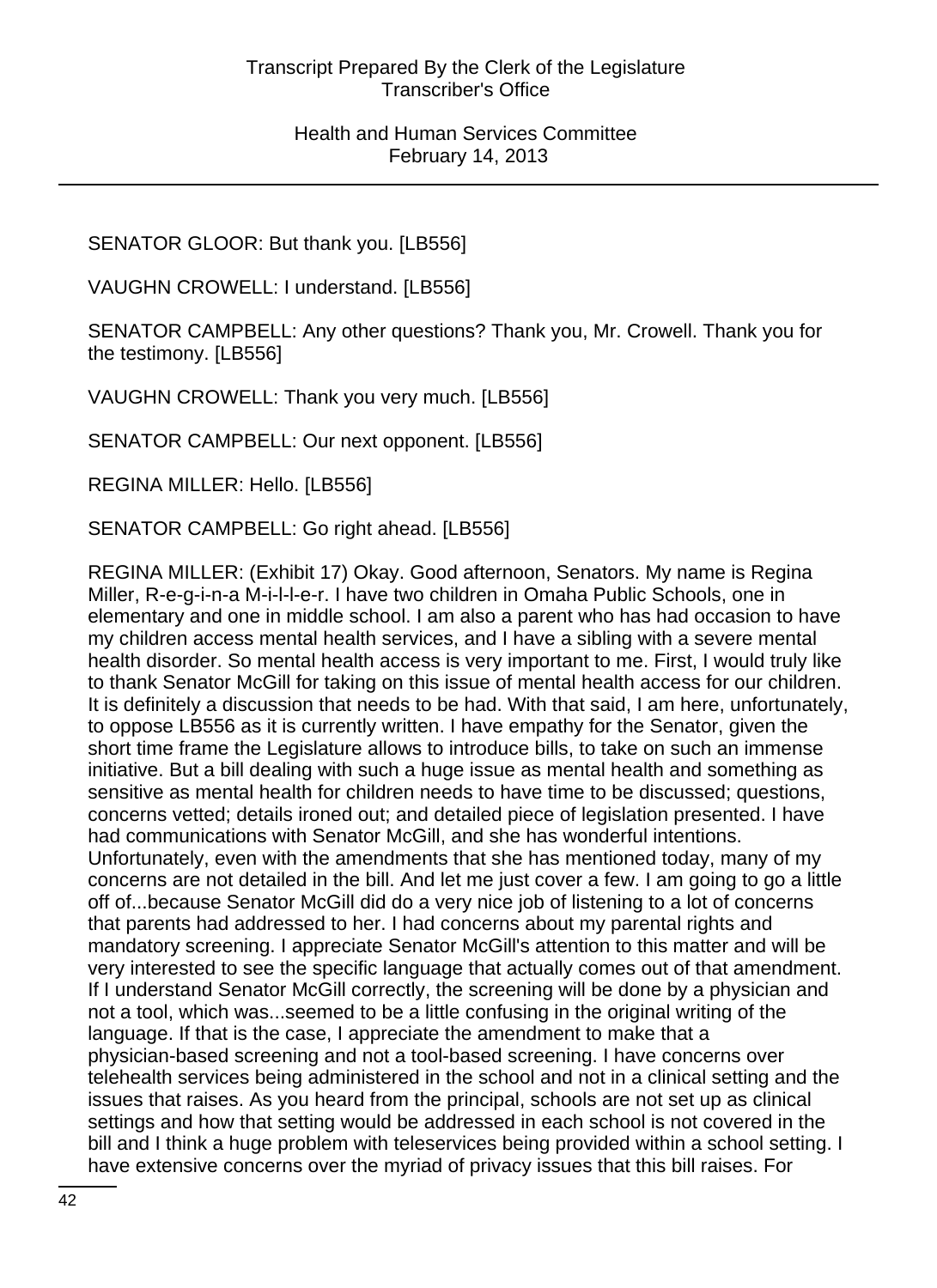Health and Human Services Committee February 14, 2013

example, who is involved with the treatment sessions, even those people that, if I'm understanding the people who have talked about this, the turning on and off of the equipment, the people that as kids walk in and out of the sessions if it's done in the school setting? How may all this information be utilized and for what purposes? Where will these sessions take place? Again, for those of us that have children in public schools, there is not any private spaces available. The principals' offices are very rarely private. There's people coming in and out of there. Nurses are definitely not any kind of a situation that you would ever want to do any kind of a telehealth screening within a nurses' office. That's the biggest role that everybody goes in and out of all day long. I do have concerns over the cost and funding for the bill. Senator McGill shared a lot of information today. But I'm still concerned with funding, and without seeing the specific language of what she ends up coming up with, I have some concerns on how all those dollars work from the training, implementation, maintenance of these services. Without knowing costs, I just don't know how the Legislature can agree to fund the program. My personal experience with the mental health system is not identification. I think we're really trying...I think one of Senator McGill's real big concerns is trying to identify folks that need assistance. A parent knows when their child is struggling. When you can't get the kid out of the car to get them into the school or when they're coming home crying or anything like that, that's not the issue. The issue I have, as you have heard, is access to qualified professionals and around cost of services. My family does not meet requirements for state aid. Until just in January, our insurance did not cover mental health costs. So the costs of the mental health services that my kids had to receive was all out of pocket. The other big costs that are not addressed are pharmaceuticals. Most of the children that do receive mental healthcare does need some kind of Medicaid (sic) medical treatment, and those can be astronomical. Again, we're not addressing that so we can have as many services provided as possible. If we can't institute something to help those kids get those services, it's null and void. As a parent of students in public education, a person whose children and family members receive mental health services, and a taxpayer, I am here to oppose LB556 in its current state. Again, I would really sincerely like to thank Senator McGill for addressing this issue and sharing, starting this conversation. I would like to thank her for listening to the many concerns that were presented to her throughout the amendments. I would just ask that we take a step back, go through the details so all parties are comfortable with what is being proposed, and go at it again. Thank you. [LB556]

SENATOR CAMPBELL: Thank you, Ms. Miller. Senator Krist. [LB556]

SENATOR KRIST: I just want to make a couple comments. I'm hearing loud and clear, school is not the right place to do this. We're hearing it. We're hearing it, okay? And I think with as much bullying as goes on in the public school system, in any school system, there's a risk to set a child up for more danger, more trauma. I heard Dr. Evans say, and I bring it loud and clear, if a primary physician has a place in their office, it is better served in the office. I'm hearing that loud and clear. I think you need to hear from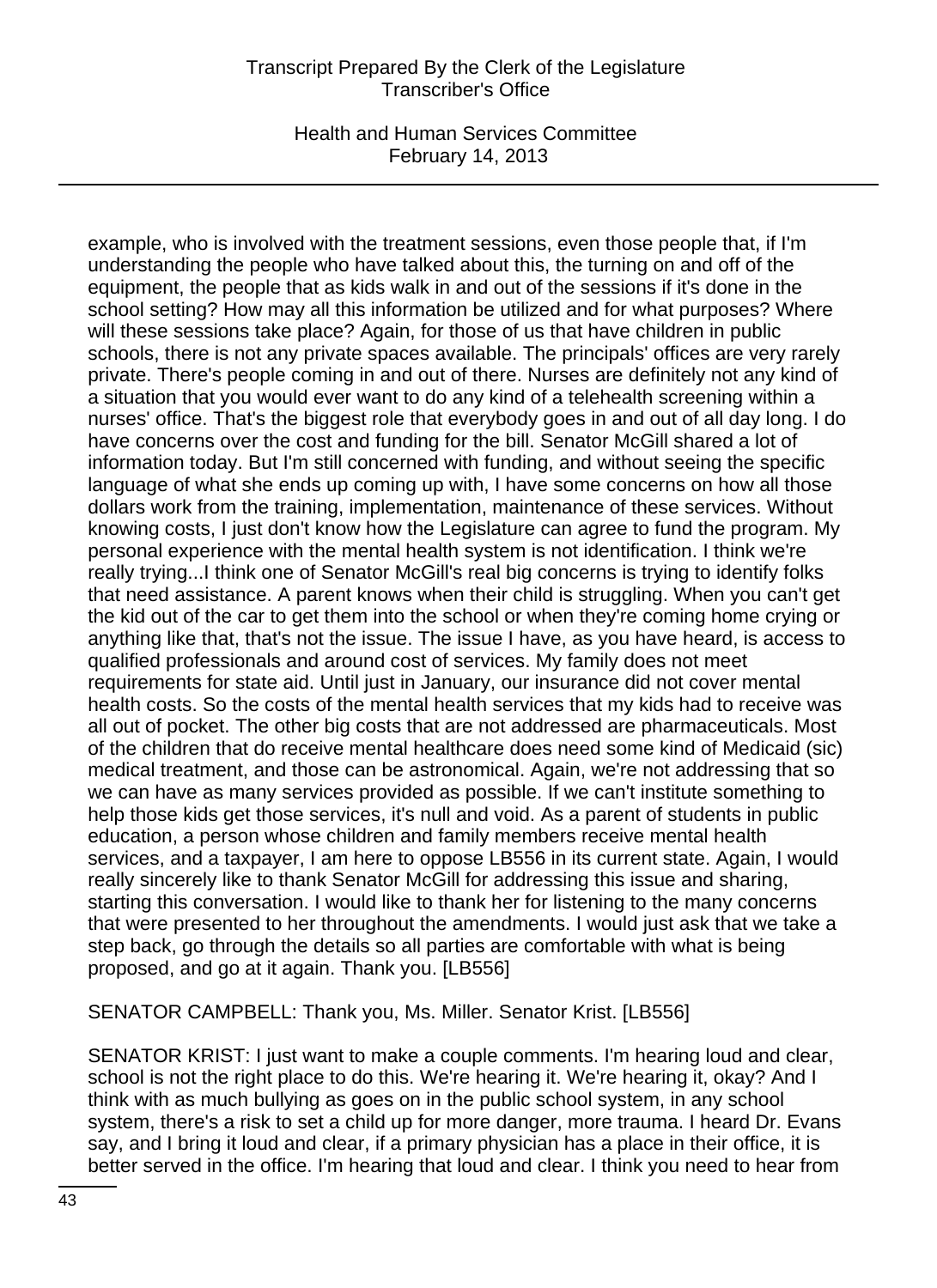us. We're in a two-year session. This has been dropped in the first year. We're going to have an interim probably to work it out. I just want to say publicly now, before we go any further, this will not hit prime time until it's ready for prime time. [LB556]

REGINA MILLER: Great. [LB556]

SENATOR KRIST: Okay? So all of your comments are welcome, but I just want you to know this committee has dealt with a lot of pretty serious stuff over the last couple years, and under...with Senator Campbell's leadership, we've come through and made, I think, some pretty good decisions. So we're listening, we're hearing, not in the school; probably in a primary physician's office. My concern is, and I'll put this out there, I'm from Omaha, greatest care I think probably in the Midwest. If we don't have a doctor in Omaha that can't do it, it probably can't be done. My problem is the kid in Banner County and trying to get some service to them. And I think... [LB556]

REGINA MILLER: I agree. [LB556]

SENATOR KRIST: ...this telehealth issue is one where we can extend that service, but we're going to be careful about it. [LB556]

REGINA MILLER: I agree. [LB556]

SENATOR KRIST: Okay? Thank you very much. [LB556]

REGINA MILLER: Thank you very much. I appreciate it. [LB556]

SENATOR CAMPBELL: Thank you, Ms. Miller. [LB556]

REGINA MILLER: Anybody else? [LB556]

SENATOR CAMPBELL: Thank you for coming today. [LB556]

REGINA MILLER: Thank you. [LB556]

SENATOR CAMPBELL: Our next opponent. How many more people wish to testify on this bill? One, two, three, four, five. Okay. Please stay very close to your testimony, because we have another bill to go here. Good afternoon. [LB556]

LANI BRESLER: Good afternoon. My name is Lani Bresler, spelled L-a-n-i B-r-e-s-l-e-r, and first, Senator McGill, I want to say thank you for taking the chance at creating something that definitely needs to be addressed. But I would like to come and talk to you from the perspective of a parent that has already been put through the truancy law criminalizing process with my own child. My son has a severe medical condition and we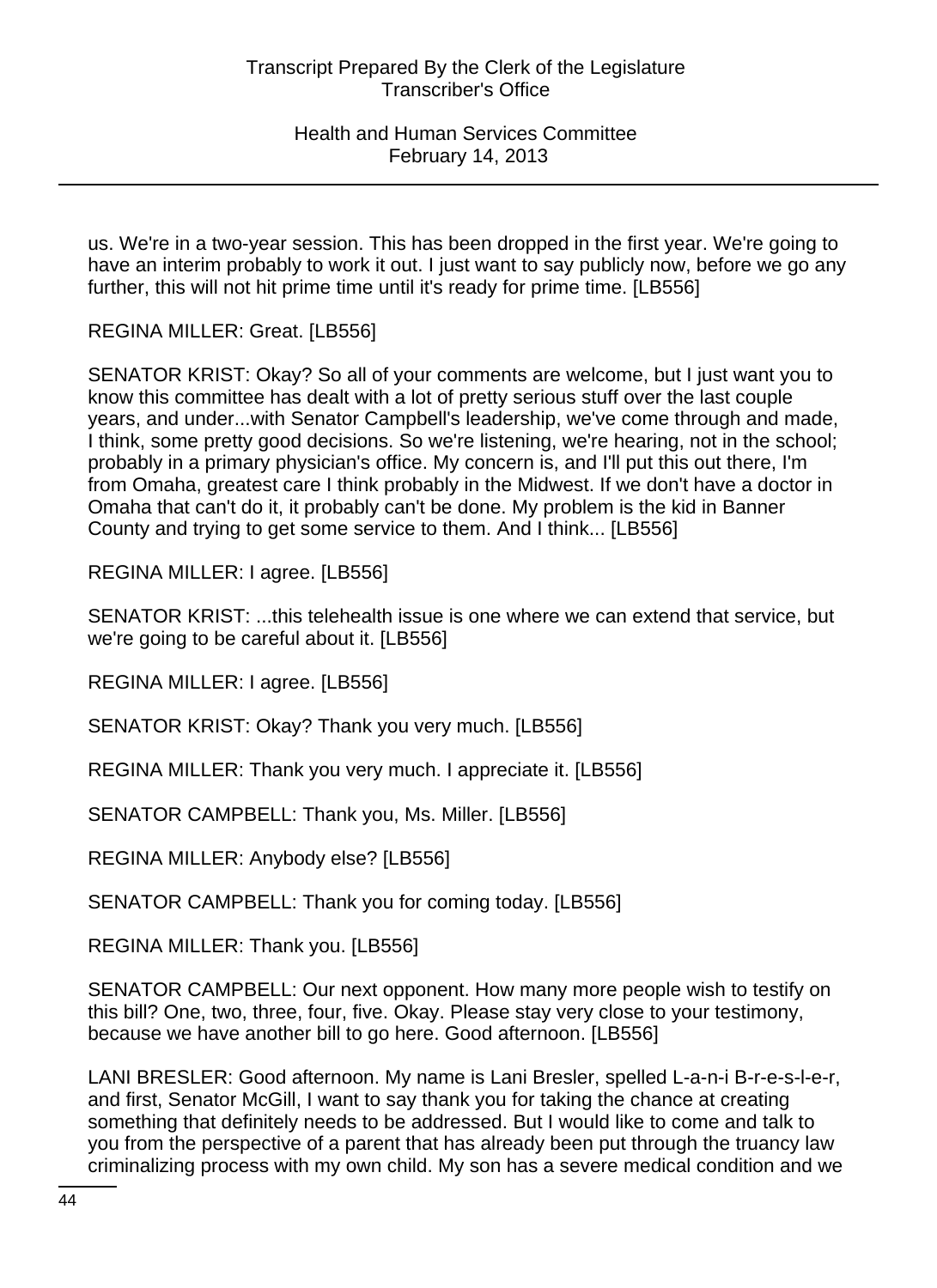Health and Human Services Committee February 14, 2013

were brought into court and accused of a crime we did not commit, and we've had to go through a very stressful year this year to prove that we were not unfit parents who were neglecting our son. We are the ones that the truancy law said that they were not going after, but they went after anyway. So with that being said, I have also raised three other boys who are in college. One of them is actually a graduate student at UNO now. So I have had this success with three other boys; pretty sure I'm going to be okay with number four. (Laugh) So what I would like for you guys to...what I want to ask you now is that I'm concerned about the telehealth being provided inside of our schools, not so much that it's the actual building itself so much that it is who's going to be doing the administering? I don't believe that that's something we should be asking our teachers or educators to be providing or to be involved in. However, I do agree that the schools are a great resource for the actual facility maybe after hours, when the parents can be present and can be involved completely in this process. So my opinion about that is when I take my son to school, I want his teachers to teach him math, science, English, the basics, and that's where I want their job to go. I don't want them to be concerned with trying to deal with his medical issues or to be knowledgeable unless I make it their business to be involved with that process. And as a parent, that's my job. My job is to be involved with making the decisions of how much they need to know so that we can get him to be successful to move on and be a successful adult. So my concern is with the administrating and who's involved with the process of the telehealth system. I do not feel comfortable having my son's educators involved with the subject matter that is this personal. The involvement is very...this involvement would be very intrusive. And my children deserve to have the privacy and the trust that they share with their physician also to be respected and preserved. My job as the parent is to determine when the educators need to be brought into the subject so that I can work with them to develop a plan that would allow the best formula for success for my child. I am the child's greatest advocate and advisor every minute of the day, although I recognize that his teachers are with him for eight and a half hours of the day. I do not need or want the government to step into this role and to start making decisions for me, as I'm the parent, and I am also very concerned about the cross-referencing of the Department of Health and Human Services versus how much information is being shared. So the next question I have in regards to this bill is, what is the actual true agenda? I'm very concerned this bill does not address the needs for the underprivileged family or the very rural family without access without becoming an intrusive involvement with the Department of Health and Human Services, which could then, in turn, lead itself into criminalizing the parents just as the truancy law has done to me. The mental health and well-being of our children is very important, and both of these sectors of students are being underserved. But why would you...why would you need to share the information with Department of Health and Human Services if there isn't an alternative agenda? Why not allow our schools to just provide the facilities; but after hours with the complete privacy with the children and their parents, and complete involvement with the parents and their private physicians? If the bill is designed for the intent to circumvent the HIPAA laws and the parents' involvement while bringing Department of Health and Human Services and the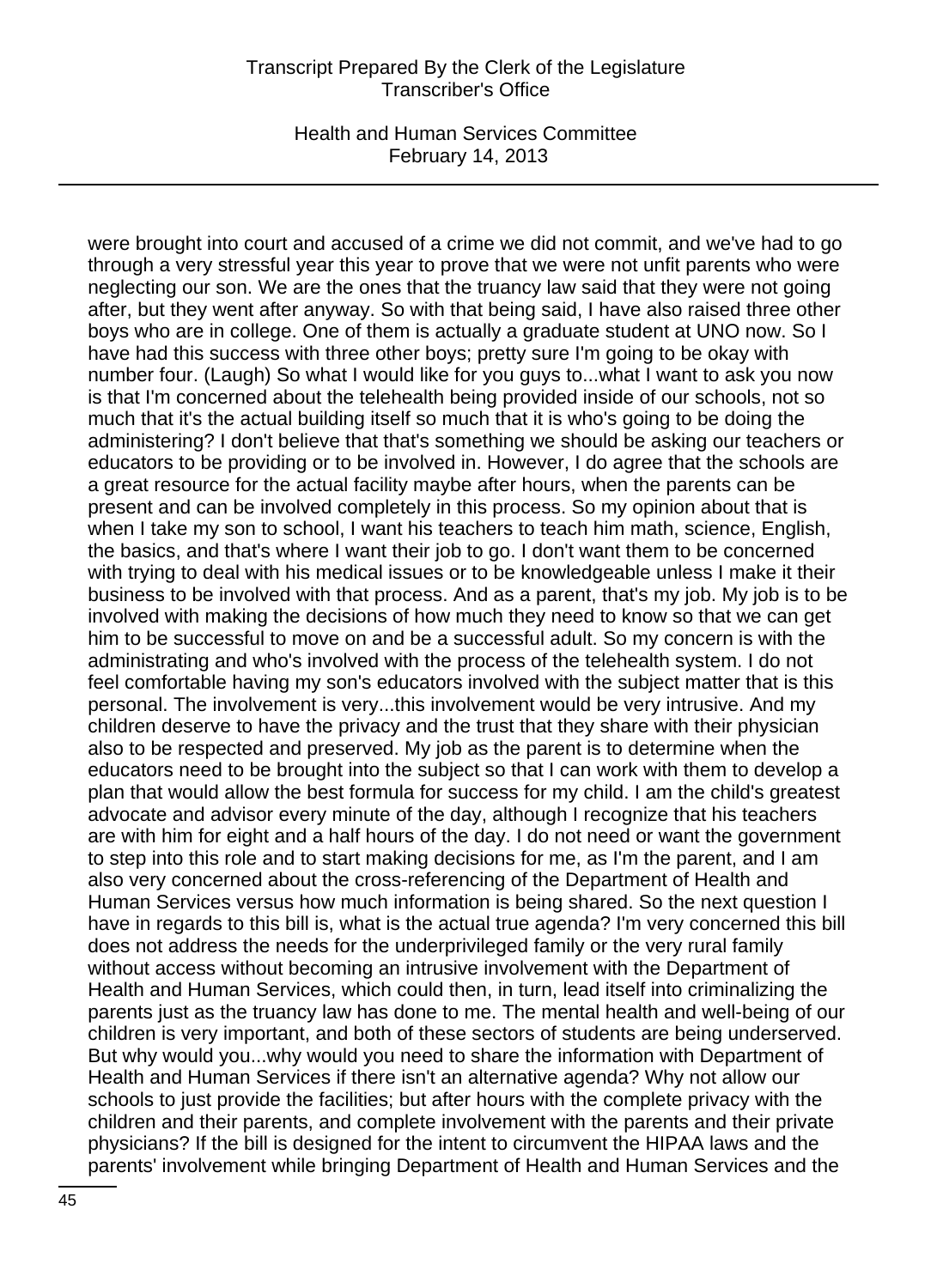Health and Human Services Committee February 14, 2013

juvenile judicial system in, just as the truancy law has done, then this bill needs to not be allowed to go any further. Our children and the parents of this state deserve to be respected and to not have the state designing bills with the disguise of helping when in reality it becomes a bill full of information sharing between departments to further the intrusive nature of our current political environment. Why not provide the students' parents with the information of how they can receive the care while not being the facilitators? This might be a great step in the right direction, while not demanding the personal information regarding the kids. The goal is for underserved children to receive the care they need. It is not to force the parents to do something through mandates while sharing their personal information and then turning the parents into criminals. I have one more paragraph. Sorry. I want to say last that I'm in charge of my children and so are all the parents and taxpayers and citizens who just want to live a free and comfortable life without intrusiveness. We're the best advocates and the best facilitators for our children's care. I will, however, work with my government to help to keep this possible, but I will also stand in defense of the well-being and freedoms of these children and their families from an overreaching government. This bill, as it is written today, qualifies, to me, as overreaching, and I'd really like to work with you to help design a bill that changes this issue while providing the help to those who need it. Thank you. [LB556]

SENATOR CAMPBELL: Thank you, Ms. Bresler. Any questions from the senators? Thank you for coming today. [LB556]

LANI BRESLER: Thank you. [LB556]

SENATOR CAMPBELL: Our next testifier. [LB556]

MELANIE WILLIAMS-SMOTHERMAN: Good afternoon. [LB556]

SENATOR CAMPBELL: Good afternoon. [LB556]

MELANIE WILLIAMS-SMOTHERMAN: (Exhibit 18) My handouts include...well, first of all, my name is Melanie Williams-Smotherman, M-e-l-a-n-i-e,

Williams-hyphen-S-m-o-t-h-e-r-m-a-n. I am the executive director and founder of the Family Advocacy Movement, which is a grass-roots group that believes children are best cared for by their own families and that, as a rule, the best way to keep children safe and developing into healthy people is by supporting the natural rights of families and respecting that parents are most qualified to determine what is in our own children's best interests. I come before this committee often to talk about my main concern in my role of advocating for families whose children are mostly caught up in the child welfare and juvenile justice systems. And I would like to say that when our organization was founded, when our group was founded, this effort was supported by Senator McGill in her care and thoughtfulness about what was happening during the safe haven crisis.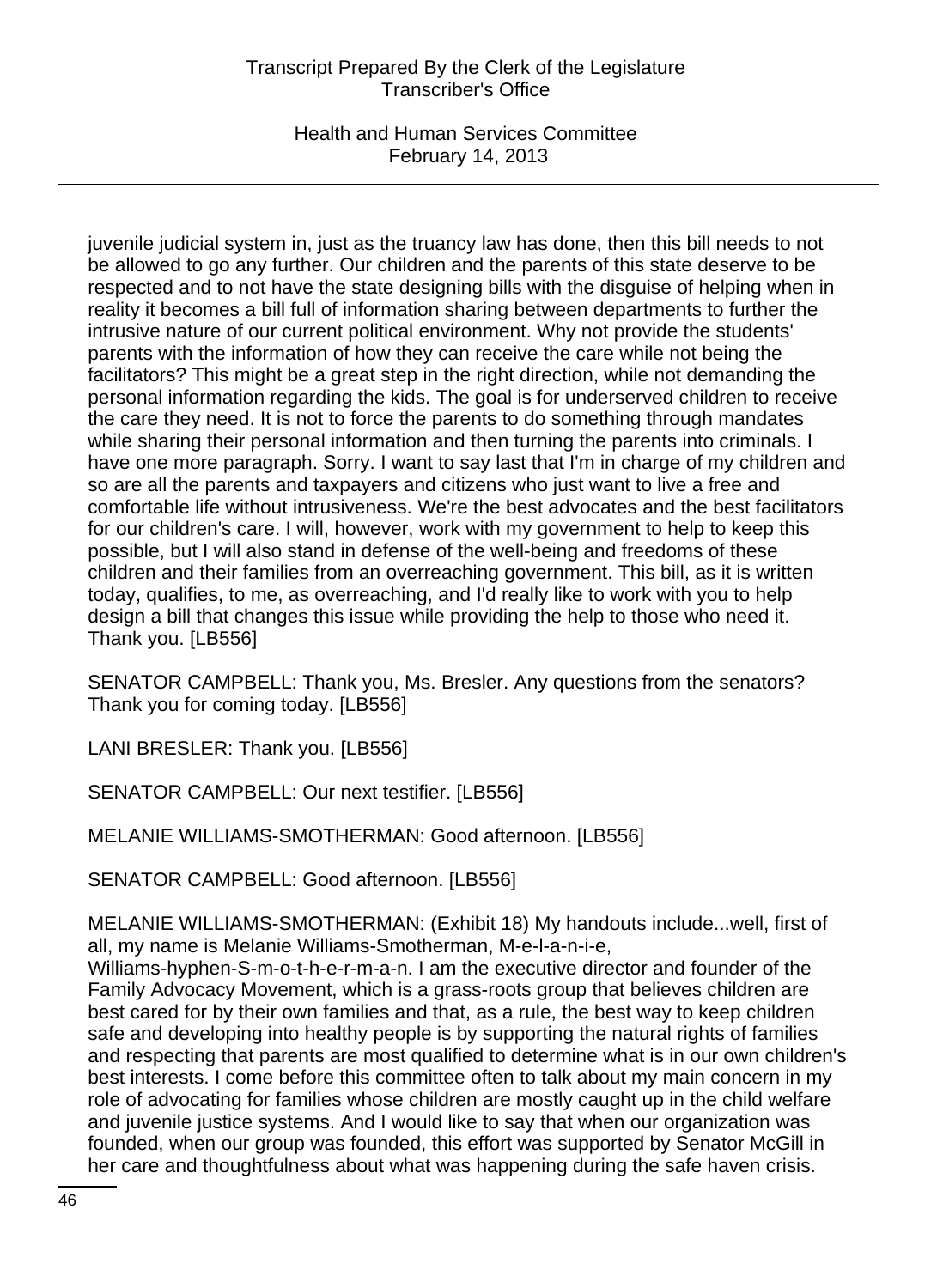Health and Human Services Committee February 14, 2013

And for that I will be always grateful, and I consider Senator McGill a friend, and I appreciate much of the conscientious bills that she introduces. The reason that I'm here to oppose LB556, unfortunately, is just because of the language as it is written today. I look forward, as everyone else, to the amendments and a relook at that. I do have a couple of concerns still outside of the original worry that, first of all, this was going to be mandated screening in order for our children to be allowed into public schools. I think that they are diametrically opposed and conflicting interests, since our children have a natural right to be in school and that it's even mandated through compulsory attendance laws, and therefore anything that is required...is attached as a requirement to that I think is a violation of parental rights and the rights of the child. So I was mostly concerned about the fact that there was a lack of opt in for parents. I was concerned that it is already...that it's a threat against an already well-established right of citizens that we pay for, which is the right of our children to attend public school. And because of the bill's vagueness, before the amendments are offered, the lack of detail about the implementation standards of a mental health screening of children, and how the privacy of those children and families would be protected, and how the mental health screening follow-ups would be handled were very concerning to me. And one of...some of that is still concerning to me. You know, I think of the Somali child, the Hispanic or Native American kindergartner. How are these screenings, which, you know, I've been told they're kind of brief screenings, how are they going to be provided to these children with various cultural and developmental cognitive skills and communication skills in a way that honors those differences? And I'm worried that the types of red flags that could come up from a standardized type screening will also create a situation, especially for families of fewer means, to be able to reject the recommended follow-up. And I think it should be their right, whether or not they're receiving public funds, to remain as parents to their children and to make those very sensitive decisions for their kids with very serious possible ramifications. I'm going to jump through some of this. You all have my full testimony as it was written prior to the introduction that Senator McGill provided, so you can read that to get that sentiment, but I don't think that I need to go through all of that right now. I do want to say that a couple of the questions that were raised while I've been sitting here and listening have to do with collaboration teams. I'm extremely nervous about the idea of DHHS and all of these various professionals listed coming into the lives and privacy of families. This is the very thing that I try very hard to fight against, which is gateway laws or gateway opportunities for families to be stigmatized or to be found to be somehow medically or...neglectful of their children. And anything that rises...arises that suggests that there is a possible opening for that, I think we need to take a very close look at. Thank you. [LB556]

SENATOR CAMPBELL: Thank you. Are there any questions of senators? Thank you for your testimony. Our next opponent. [LB556]

JANELLE HEINE: (Exhibit 19) Hi. My name is Janelle Heine, first name J-a-n-e-l-l-e, last name H-e-i-n-e, and I'm an opponent for this. I appreciate, Senator McGill, you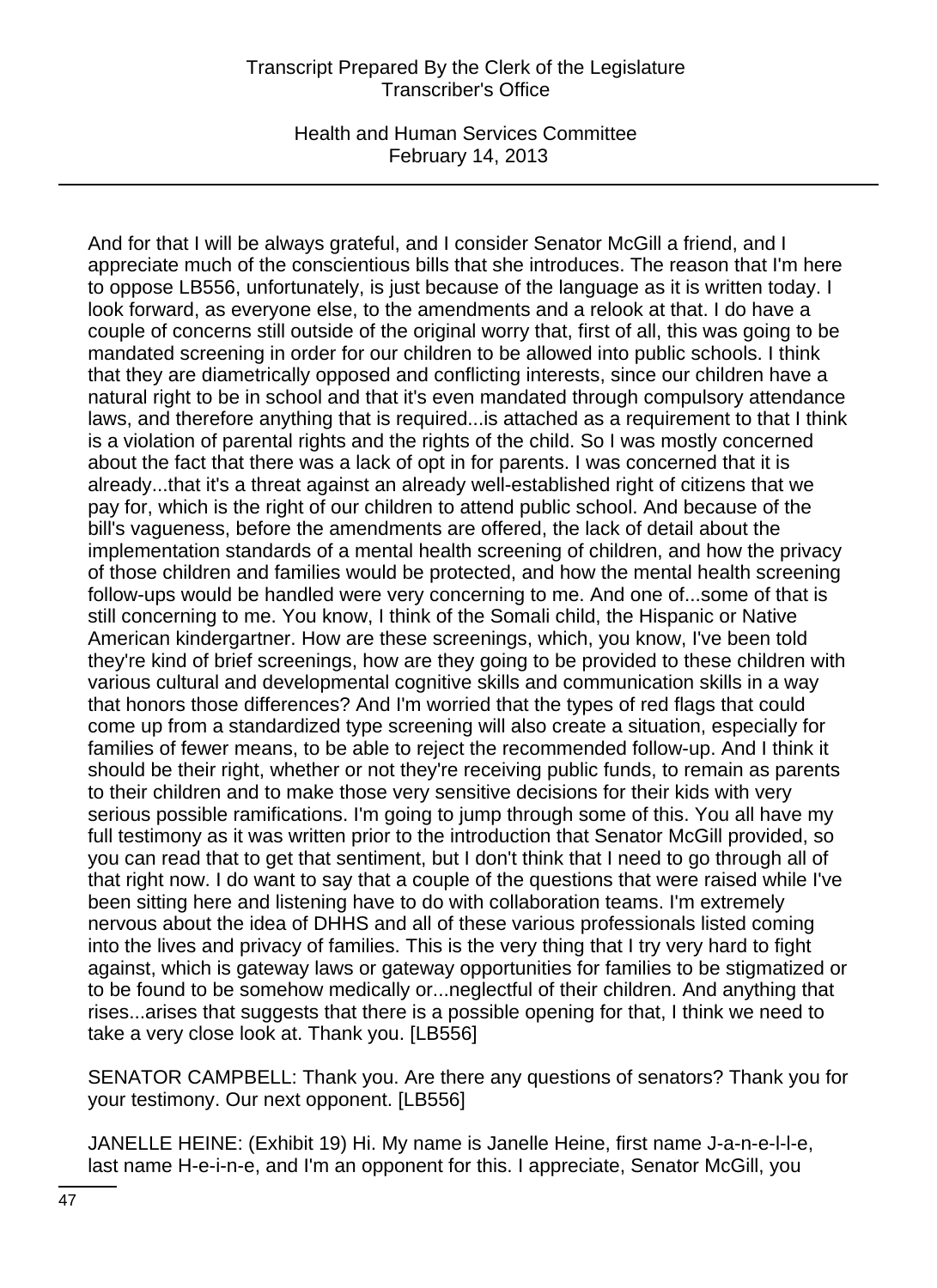Health and Human Services Committee February 14, 2013

talked about Sandy Hook. Well, I'm a parent whose child was at Millard South and had to go through that and waited till 6:00 to pick up my own child, so I understand. Almost everything has been covered. I do have a couple questions and so I'll just throw them out there. Private pay, you talked about screening. I know I have two children with mental health issues, and I have limited insurance. They have like 20 visits to a psychologist or something like that. That's not discussed about in here, so you're not helping people who cannot get state assistance and don't want state assistance with this without amending some of the insurance policies so that we can have regular visits. And somebody has addressed that, but I did want to make that clear. Also in the bill it was written that you could have just a layperson in the room with the child. Well, my 17-year-old is not allowed to go to the doctor without me, so I would not condone that for anybody. And I will advocate for anybody because I just don't feel that's a safe place. And it sounds like, you know, you guys are well-aware of our stance on and my stance on the school. And I think that covers all my complaints today. (Laughter) So... [LB556]

SENATOR CAMPBELL: Okay. I noted that emphasis on "today." I did note that. (Laughter) [LB556]

JANELLE HEINE: Well, I haven't seen the amended version, and if the amended version is not nice, then I guess I'll be back. I would rather not be because I really don't like to come and talk before people; but if I need to be, I will. [LB556]

SENATOR CAMPBELL: You did just fine, and thank you very much for providing the written testimony. [LB556]

JANELLE HEINE: Yeah. [LB556]

SENATOR CAMPBELL: That's helpful. [LB556]

JANELLE HEINE: Yeah. Thank you very much. [LB556]

SENATOR CAMPBELL: Thank you so much. Our next testifier. Good afternoon. [LB556]

CHRISTINE BATES: Hi. My name is...oh, pardon me. My name is Christine Bates, C-h-r-i-s-t-i-n-e B-a-t-e-s. I came down today from Omaha and everything that I had prepared and written has been changed, so thank you. (Laughter) I quickly wrote up what my few little concerns are. I do appreciate the change, and I really do look forward to reading it. My number one concern is parental consent, and I would like to see wording in the bill that it is strictly enforced. And the reason I wanted to bring this up, we moved here about five years ago and my school took it upon them to invite my children to attend a divorce class, because I am divorced--I'm remarried--and...but they did not inform me that my children would be attending this special class. Well, my children are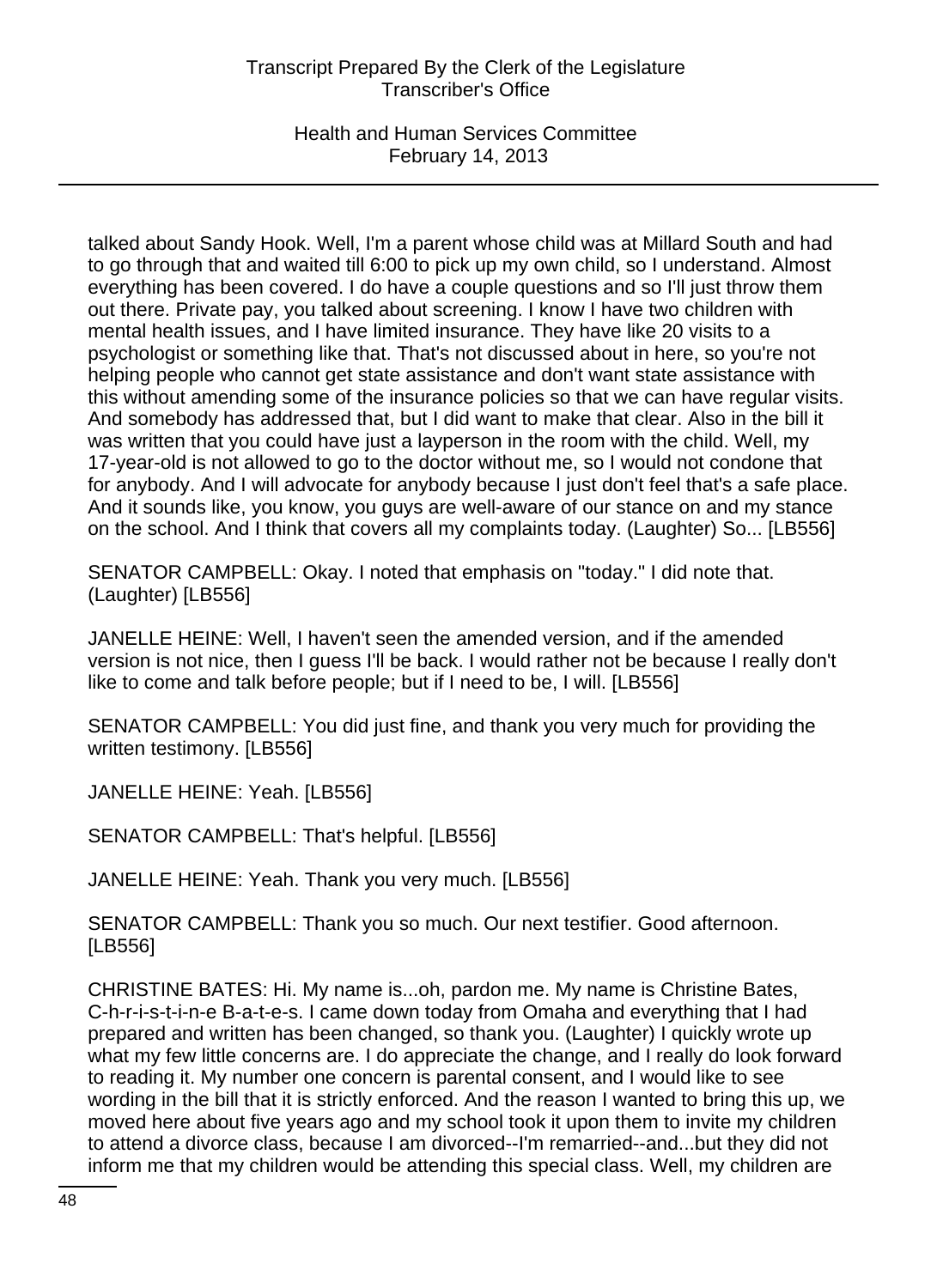Health and Human Services Committee February 14, 2013

very...my youngest child especially is extremely...she listens a lot to power of suggestion, so she left this class being a very...she went in being a very well-adjusted child and we work well with the situation we have, and she came out saying, well, maybe I should start smoking; well, maybe I should start cutting myself. I mean this was like a how-to become a dysfunctional child. And I was not once informed that my child was going to be in this class. I was livid, and my school administrators heard about it immediately. And so that is a very big concern because I, myself, have had my children in counseling and have had plenty of talks and we have worked this out. I mean, unfortunately, divorce is a sad thing that has happened to my family, but they were very well-adjusted children. And now I've had to go back to therapy to try and undo what was done in a three-week course. I luckily got her out halfway through. But that is something that I want to see in the bill, that it's enforced that it has to be a parental consent, because there can't be closed-door meetings, there can't be we find it best...of your child's best interest. I'm the parent. I work very, very hard and I love my children and I believe that all of you that are parents love your children and you know what's best for your children. But I'm the parent for my children. The laws, there are a lot of laws that are already in place, and I feel a lot of times we come up with new laws to go on top of old laws and then...let's try and enforce what we currently have and make some of those...and have them go hand in hand. I do believe we should have an opt in because if I want help, I will come to you and say, help, please, I need some help. One of the things that Senator, is it, Gloor, that I do think needs to be addressed--and this is not just for children, but for adults, but especially for our children--we need more healthcare providers for mental health. If we're planning on doing anything for mental health, who in the world is going to be helping these kids? Because if you try to get an appointment, you wait three, six...I have waited nine weeks for an appointment. Okay, if it's an emergency, they tell you to go to the emergency room. They put you on a bunch of drugs, they dope you up, they send you home. That's all they do. We need good healthcare providers. Maybe we should use our taxpayer money to encourage people to become psychiatrists and psychologists, and the doctors we have, to give them those skills. I don't know why we'd want to be having all these special-interest groups that are making lots of money when we have to have someone who's going to do the work. So that's what I came to say. We need to feel safe sending our kids to school. I moved here five years ago. It has been an awful struggle living in this state. I have been down to Lincoln. This has actually been the most enjoyable time coming and testifying, so I appreciate all of you letting us each have a turn to speak. And I really appreciate you listening to our concerns before we even got here. So again, thank you very much for your time. Please put forth laws that will help us work hand in hand to raise good kids. Thank you. [LB556]

SENATOR CAMPBELL: Thank you, Mrs. Bates. Just so that you know, part of the BHECN program that the three physicians talked about, but a portion of those dollars that we set aside was also to increase the work force in behavioral health. So probably not enough, probably need more, but at least we started it. [LB556]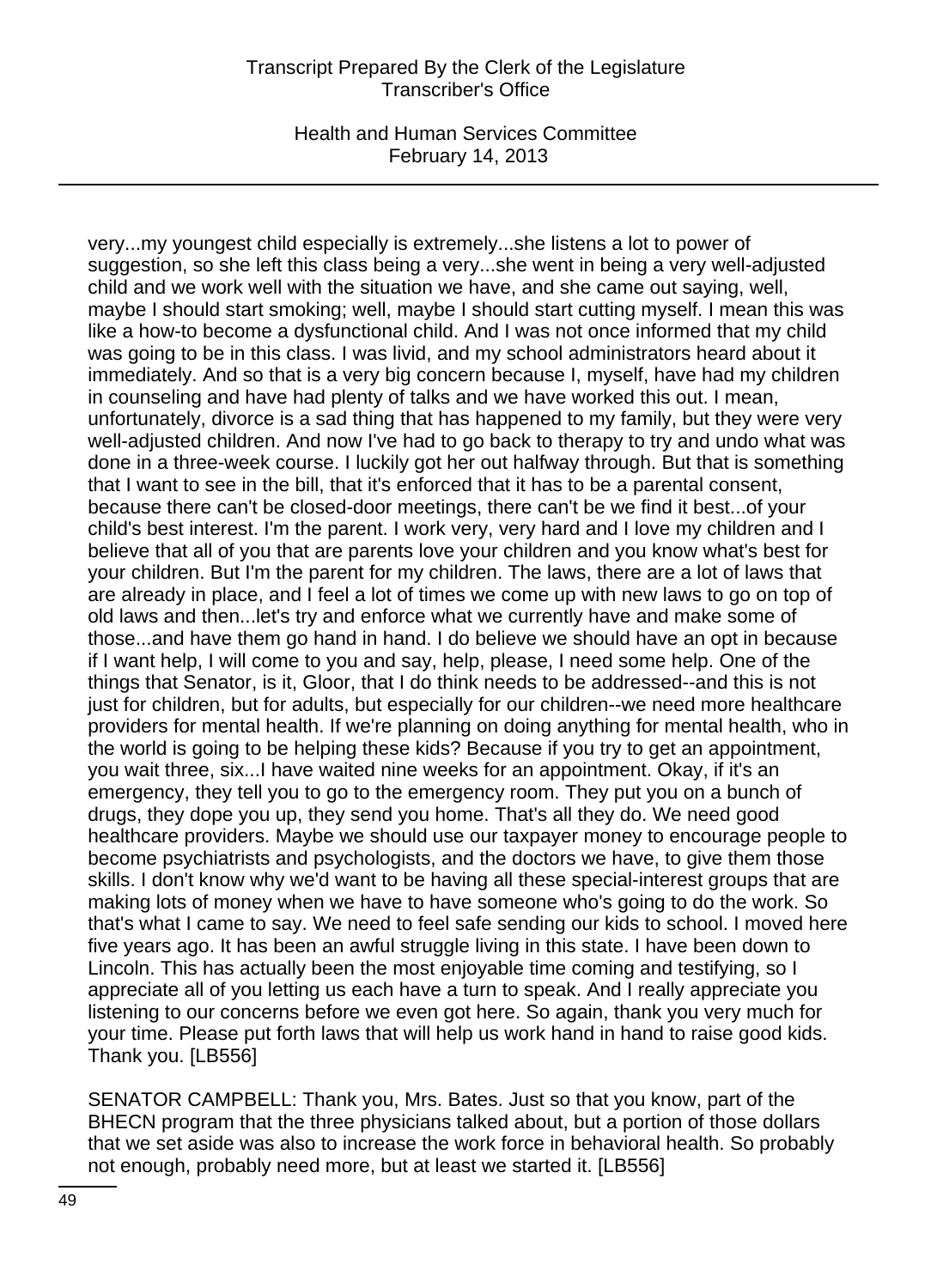CHRISTINE BATES: Well, at least it's a start. I mean at least we can start somewhere. So thank you very much. [LB556]

SENATOR CAMPBELL: You bet. [LB556]

CHRISTINE BATES: And I appreciate all of your time. [LB556]

SENATOR CAMPBELL: Thanks for coming. [LB556]

CHRISTINE BATES: Uh-huh. [LB556]

SENATOR CAMPBELL: Our next opponent. Okay. Good afternoon. [LB556]

VIVIANNE CHAUMONT: (Exhibit 20) Good afternoon. Good afternoon, Senator Campbell and members of Health and Human Services Committee. My name is Vivianne Chaumont, V-i-v-i-a-n-n-e C-h-a-u-m-o-n-t, and I'm the director of the Division of Medicaid and Long-Term Care for the Department of Health and Human Services. I'm here to testify in opposition to LB556. I'm also here to apologize for the tardiness of the department's fiscal note. LB556 proposes to expand access to medical and behavioral health services by promoting the use of telehealth services in public schools. The bill requires the regional behavioral health authorities to establish an implementation and development team to assist in designing the telehealth system in the school. In addition, it sets forth several requirements to the Medicaid program related to payment and coverage of services. We had a difficult time drilling down to what exactly the impact on Medicaid would be, and I'm limiting my comments today to the impact on Medicaid. Medicaid currently pays for telehealth services, and school clinics could currently provide such services if they have the appropriate equipment. Medicaid can currently pay for telehealth services received by a child at a public school site. Medicaid can currently pay for transmission costs. It is unclear what "related services" are envisioned in Section 2 of the bill and, therefore, what Medicaid would be required to cover. If Medicaid is to cover the expenses associated with establishing telehealth technology in the schools, there would be costs associated with that requirement. Moving to Sections 4 and 5 of the bill, behavioral health screenings are already covered under the Early Periodic Screening Diagnosis and Treatment, EPSDT, Medicaid benefit as part of a comprehensive exam. It is unclear whether this bill envisions something separate than an EPSDT screen. Section 5 adds language regarding EPSDT, but that language that's added is already part of the EPSDT benefit. Again, this is already covered. Lastly, in Section 5, language is added to the mental health and substance abuse services coverage that is unclear. What exactly is meant by behavioral health consultations? If it means a therapy session between a Medicaid patient and a practitioner, Medicaid already covers that service. If it means consultations between professionals that do not involve face-to-face consultations or examinations between a Medicaid patient and a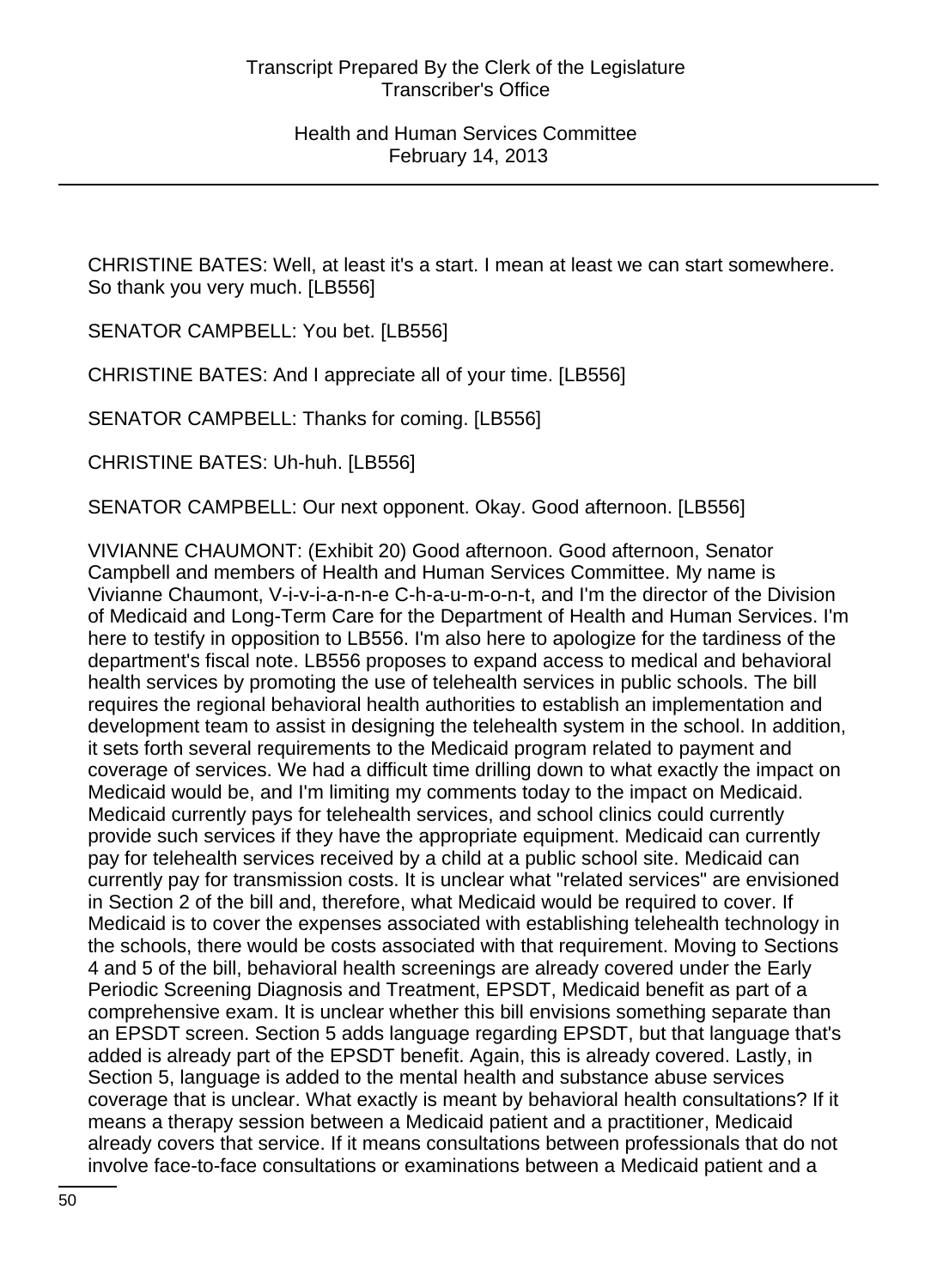Health and Human Services Committee February 14, 2013

practitioner, Medicaid does not cover that and such consultation is not coverable by Medicaid. Section 4 also requires the department to provide training for healthcare professionals on providing child behavioral health screenings. What training is intended is not at all clear. Training of healthcare professionals is not a service that Medicaid can cover. What is absolutely clear in the bill is that the expectation is to increase access and, therefore, increase services. In fiscal year 2010, Medicaid spent over \$108 million on children's behavioral health services. What additional costs would result from this bill is hard to estimate. We can more easily estimate the costs of adding the requirement for a physical to include a behavioral health screening for children entering the 9th grade. The fiscal note assumes that 14-year-old children would approximate the 9th grade population for whom physicals will be required. Twelve percent of 14-year-old children received EPSDT screenings in FY '12. For the remaining 88 percent, additional Medicaid expenditures for physicals are estimated at about \$1.1 million in fiscal year '14, and \$1.1 million in fiscal year '15. Additional CHIP expenditures would be estimated at about \$273,000 in fiscal year '14, and \$287,000, fiscal year '15. The additional physicals would result in...could result in additional physical and behavioral health referrals which are also covered by Medicaid. Based on our FY 2012 data for 14-year-olds' referrals from EPSDT screenings, additional Medicaid expenditures for referrals are estimated at \$117,000 for fiscal '14, and approximately \$123,000 for fiscal year '15. Additional CHIP expenditures would be estimated at about \$30,000 for fiscal year '14, and \$31,000 for fiscal year '15. The total increased expenditures to the Medicaid and CHIP program is estimated for state fiscal year '14 to be about \$1.5 million, and in state fiscal year '15 about \$1.6 million. Due to the lack of clarity in the bill and the increased expenditures, the Department of Health and Human Services opposes LB556. I would be happy to respond to questions. [LB556]

SENATOR CAMPBELL: Director, I think that what might be helpful--I don't think the senators are going to ask you any questions--Senator McGill started her testimony today by indicating that she was not going to make the 9th grade mandatory. She was taking that out of the bill. [LB556]

VIVIANNE CHAUMONT: And we have to provide a fiscal note and testimony... [LB556]

SENATOR CAMPBELL: Oh, no, no, no. [LB556]

VIVIANNE CHAUMONT: ...based on the words in front of us, not what may or may not be introduced later on. [LB556]

SENATOR CAMPBELL: Right, and I understand that... [LB556]

VIVIANNE CHAUMONT: Uh-huh. [LB556]

SENATOR CAMPBELL: ...but just so that you know. [LB556]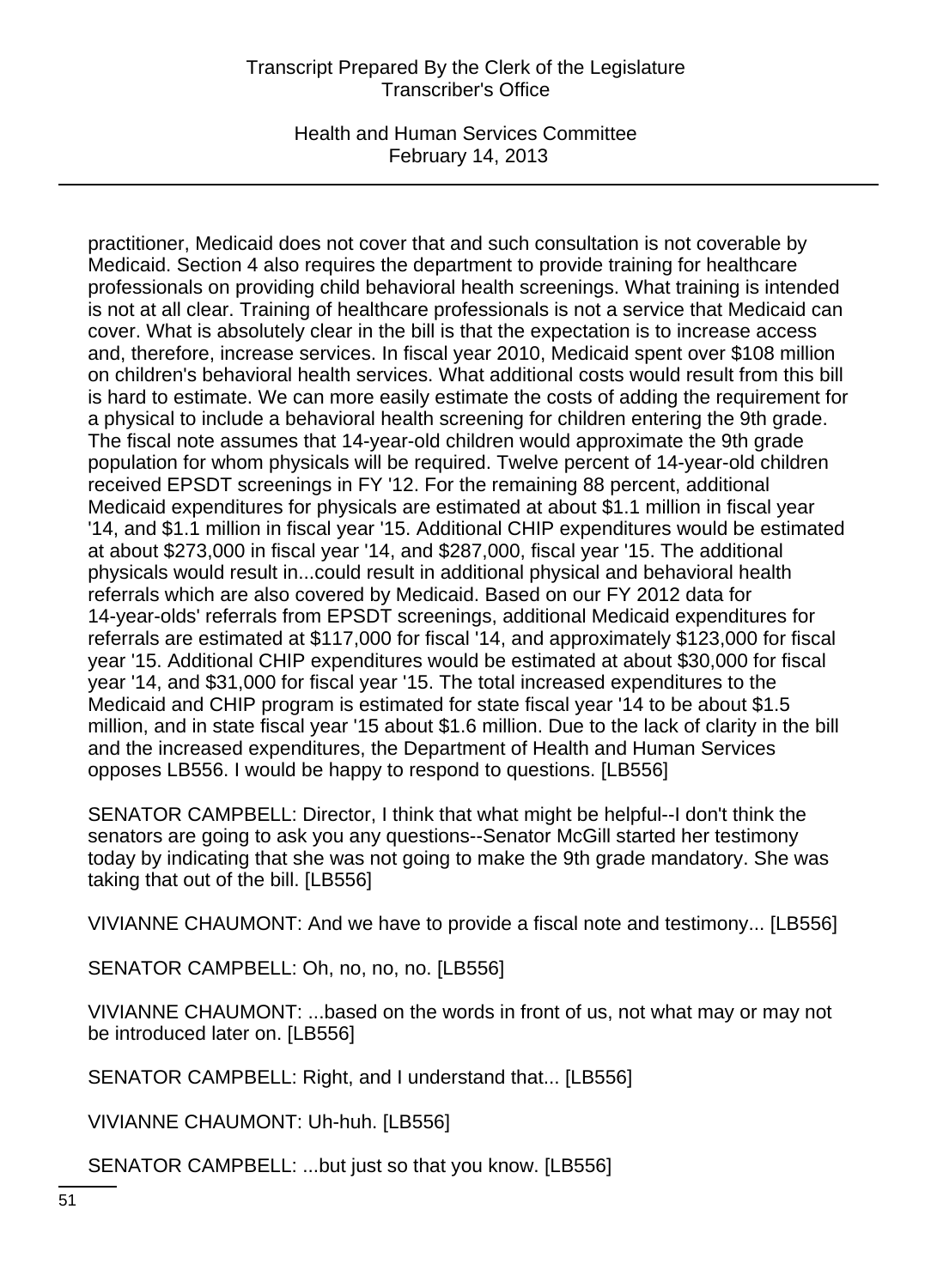VIVIANNE CHAUMONT: I heard that. [LB556]

SENATOR CAMPBELL: Oh. Okay. I just wanted to make sure that you had. [LB556]

VIVIANNE CHAUMONT: Uh-huh. Yes. Uh-huh. [LB556]

SENATOR CAMPBELL: Are there any questions for the director? Okay. Oh, I'm sorry, Senator Howard. [LB556]

SENATOR HOWARD: It's always me. I'm so sorry. Just a couple points of clarity: In your third paragraph you say "telehealth services and school clinics." Do you mean school-based health centers or do you mean nurse's office? I believe school-based health centers are billable... [LB556]

VIVIANNE CHAUMONT: Yes. [LB556]

SENATOR HOWARD: ...whereas a nurse's office in a school can't bill Medicaid. [LB556]

VIVIANNE CHAUMONT: I believe the school-based health clinics are the providers that can bill. You're right. Uh-huh. [LB556]

SENATOR HOWARD: Okay. Fabulous. And then in the next paragraph, you're trying to clarify what a therapy session for a Medicaid patient is allowable and billable. Can you...and this is for Senator McGill as much as it is for me. Can you specify which behavioral health practitioners are billable under Medicaid? [LB556]

VIVIANNE CHAUMONT: Oh, a whole slew of them. [LB556]

SENATOR HOWARD: Uh-huh. Maybe is it easier to say which ones aren't? [LB556]

VIVIANNE CHAUMONT: Are not billable for behavioral health services? [LB556]

SENATOR HOWARD: So, for example, a bachelor's in social work, is that billable? [LB556]

VIVIANNE CHAUMONT: Depends on what the service is. [LB556]

SENATOR HOWARD: Okay. So...okay, so I think maybe that would be helpful... [LB556]

VIVIANNE CHAUMONT: There are so many different services that are covered by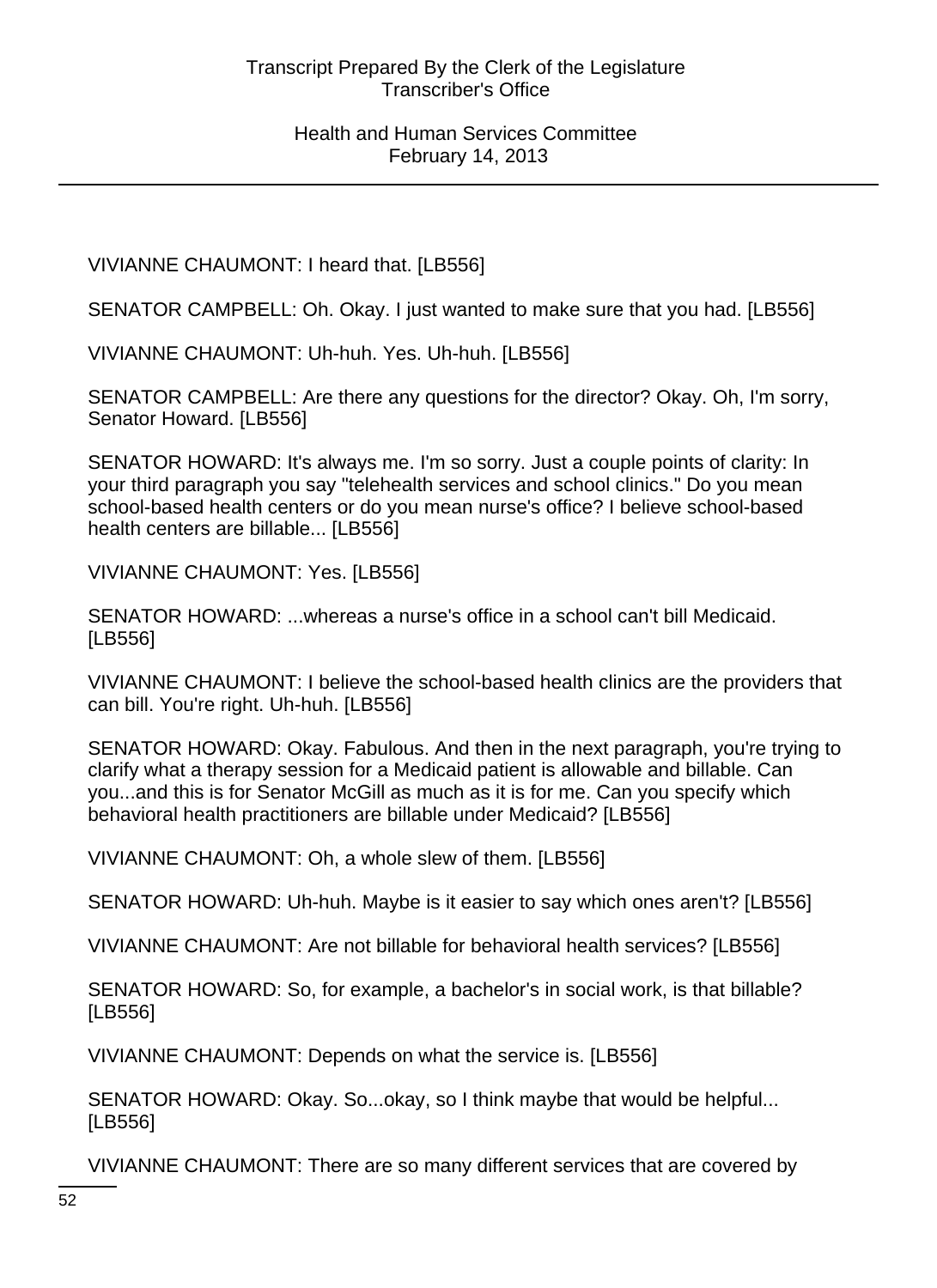#### Health and Human Services Committee February 14, 2013

Medicaid and there's different criteria for the different kinds of service. [LB556]

SENATOR HOWARD: Okay. Thank you. [LB556]

VIVIANNE CHAUMONT: Yes. [LB556]

SENATOR CAMPBELL: Director, could we find that information if we looked in the state plan to answer... [LB556]

SENATOR HOWARD: Yeah. [LB556]

SENATOR CAMPBELL: ...to get at Senator Howard's? I mean because you can go on-line and look at the state plan. Would some of those professionals be listed there? [LB556]

VIVIANNE CHAUMONT: Yes. You must find the state plan way easier to read than I find the state plan to read. (Laughter) [LB556]

SENATOR CAMPBELL: Oh, I read it all the time. (Laugh) [LB556]

VIVIANNE CHAUMONT: So I would be happy to get together with Senator Howard and kind of be more specific... [LB556]

SENATOR CAMPBELL: Okay. [LB556]

VIVIANNE CHAUMONT: ...about exactly what her questions are... [LB556]

SENATOR HOWARD: That would be really helpful. [LB556]

VIVIANNE CHAUMONT: ...and provide that information to her. That would probably be the easiest way. [LB556]

SENATOR HOWARD: Thank you. [LB556]

VIVIANNE CHAUMONT: Uh-huh. [LB556]

SENATOR CAMPBELL: Most of the time I have to read the state plan and then I just call your office and say, what does that mean? [LB556]

VIVIANNE CHAUMONT: (Laugh) Yes. [LB556]

SENATOR CAMPBELL: So I identify with that. Other questions for the director? One personal note, we will note you are not wearing your cast. [LB556]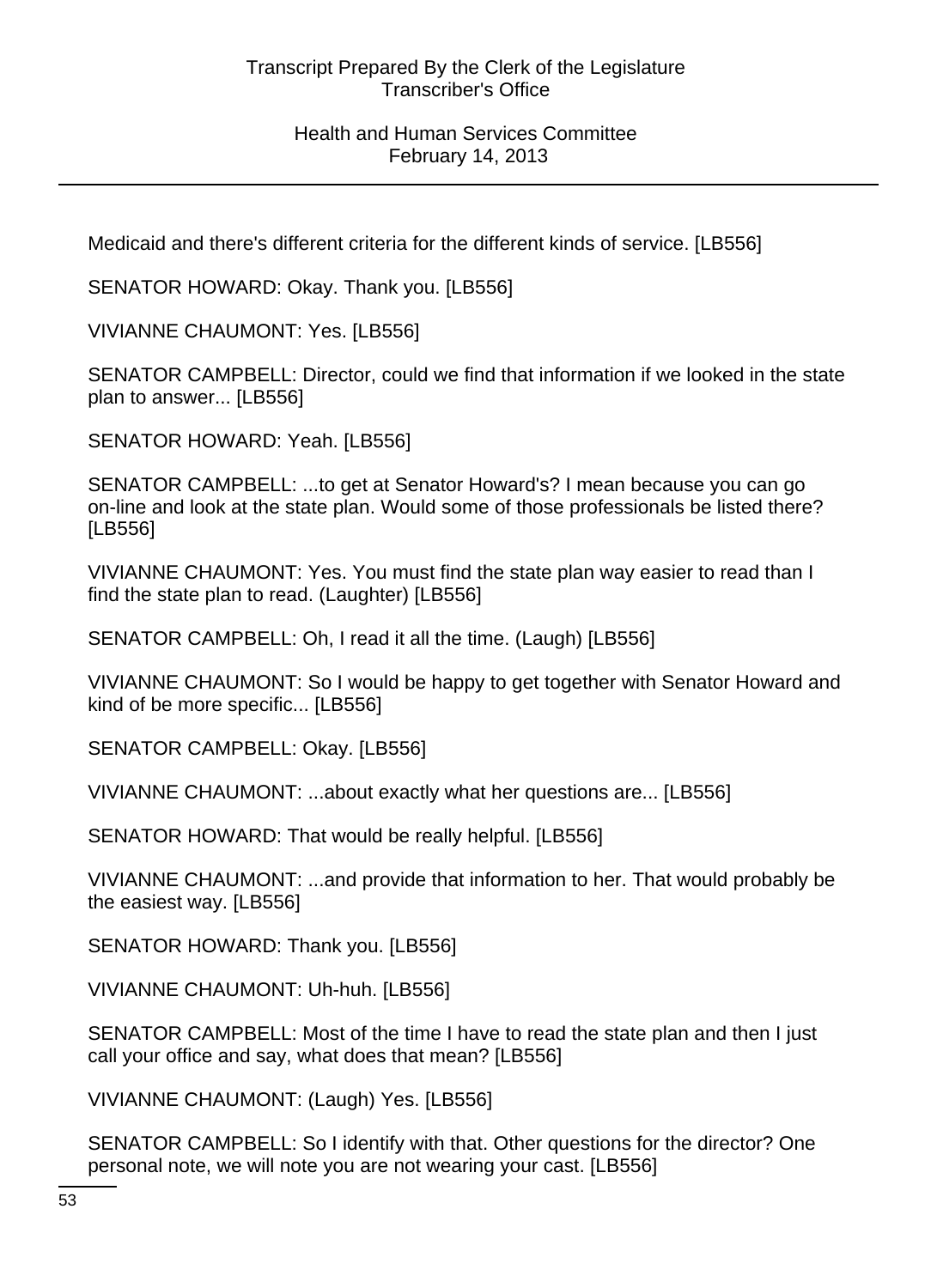SENATOR HOWARD: Yeah. [LB556]

VIVIANNE CHAUMONT: I got the cast off yesterday, uh-huh, so it's... [LB556]

SENATOR GLOOR: Was that a friendly (inaudible). [LB556]

SENATOR CAMPBELL: It's looking better. [LB556]

VIVIANNE CHAUMONT: ...much better. [LB556]

SENATOR HOWARD: Full range of motion. [LB556]

VIVIANNE CHAUMONT: I kind of liked the closing of that testifier there: This is the only negative things I have to say today. (Laugh) [LB556]

SENATOR KRIST: Today. [LB556]

SENATOR CAMPBELL: Today. You have to remember that. [LB556]

VIVIANNE CHAUMONT: I'm changing my testimony from now on... [LB556]

SENATOR CAMPBELL: And I'm assuming... [LB556]

VIVIANNE CHAUMONT: ...to add that at the end. (Laugh) [LB556]

SENATOR CAMPBELL: I'm assuming that when Senator McGill puts the amendment together, then that amendment can also be reviewed by you so we can have a more accurate fiscal note. [LB556]

VIVIANNE CHAUMONT: Uh-huh. [LB556]

SENATOR CAMPBELL: Okay. [LB556]

VIVIANNE CHAUMONT: Okay. Sounds good. [LB556]

SENATOR CAMPBELL: Well, because it will frame the amendment, not the total bill I think. [LB556]

VIVIANNE CHAUMONT: Correct. All right. [LB556]

SENATOR CAMPBELL: Anything else? [LB556]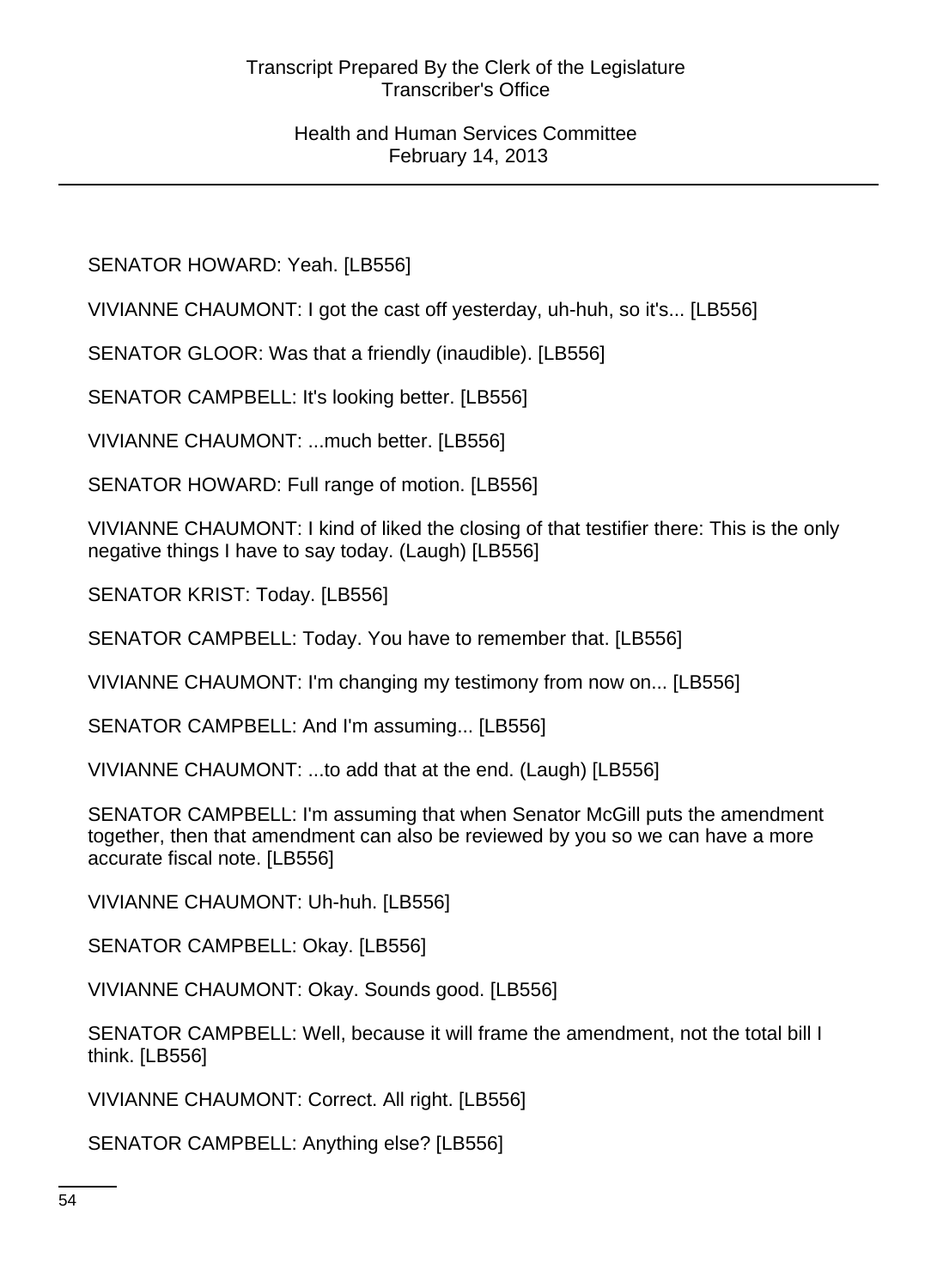# VIVIANNE CHAUMONT: Thank you. [LB556]

SENATOR CAMPBELL: Anyone else in the hearing room who wishes to testify in opposition? Anyone in a neutral position? Yes, sir. [LB556]

JAMES HOLT: Good afternoon. [LB556]

SENATOR CAMPBELL: Good afternoon. [LB556]

JAMES HOLT: My name is James Holt, J-a-m-e-s H-o-l-t. I practice here in Lincoln and Omaha. I'm a licensed mental health professional and a licensed independent mental health professional and a diplomat of social work. I belong to the NASW and I am thankful to appear before you today. I also want to thank Senator McGill and her staff for the vision that they have. I've done some research on the issue that we're discussing, and I believe that other states are in the process of piloting and implementing the program, and I do think that if it's done in a manner in which it's respectful, I think it could have positive effects. I have some questions more than anything else today. One is I heard that it's going to be physician-based rather than tool-based. If it's physician-based, I'd like to know or my concern is what is the training of that physician relative to the cultural components? We deal with children, I deal with children of diverse cultures. Behaviors are symptoms of problems. Sometimes they are looked upon as being diagnosed something that they're really not, and part of that issue is the family system. So if you're going to undertake the behaviors, I think you're going to have to look at the total system. That includes what goes on in the home, what goes on in the environment in which the child lives in, and I hope that you take a holistic look at everything that the child is around. Children that are of kindergarten age, that's a very difficult child to diagnose. And children are misdiagnosed so many times. They are diagnosed with something like ADHD, which they may not have, and so you want to give them medication that they don't need. And so I really caution the impulsivity of someone that's diagnosing a child that you want to give them medication for something they may not have. And it has a lifelong impact, not just a few days or a few weeks. It has a lifelong impact, and it goes into them thinking that they're sick. And, see, children that believe that they're sick will act sick, and so they start acting out in school, they start doing things that people become very fearful of. So as a mental health professional, I'd like to say that I'm in favor of this concept, but I'd like to also ask you to be cautioned as to how you implement it and the respect that you look at all cultures, because as you can see today, I'm the only African-American professional here. That concerns me because we have a practice in Omaha and we have children of color in Omaha that are being labeled something that they're not. I want to thank you for this opportunity, and I certainly hope that I can be of help in relation to this bill. Thank you. [LB556]

SENATOR CAMPBELL: Thank you, Mr. Holt. Any questions? Thanks for coming today.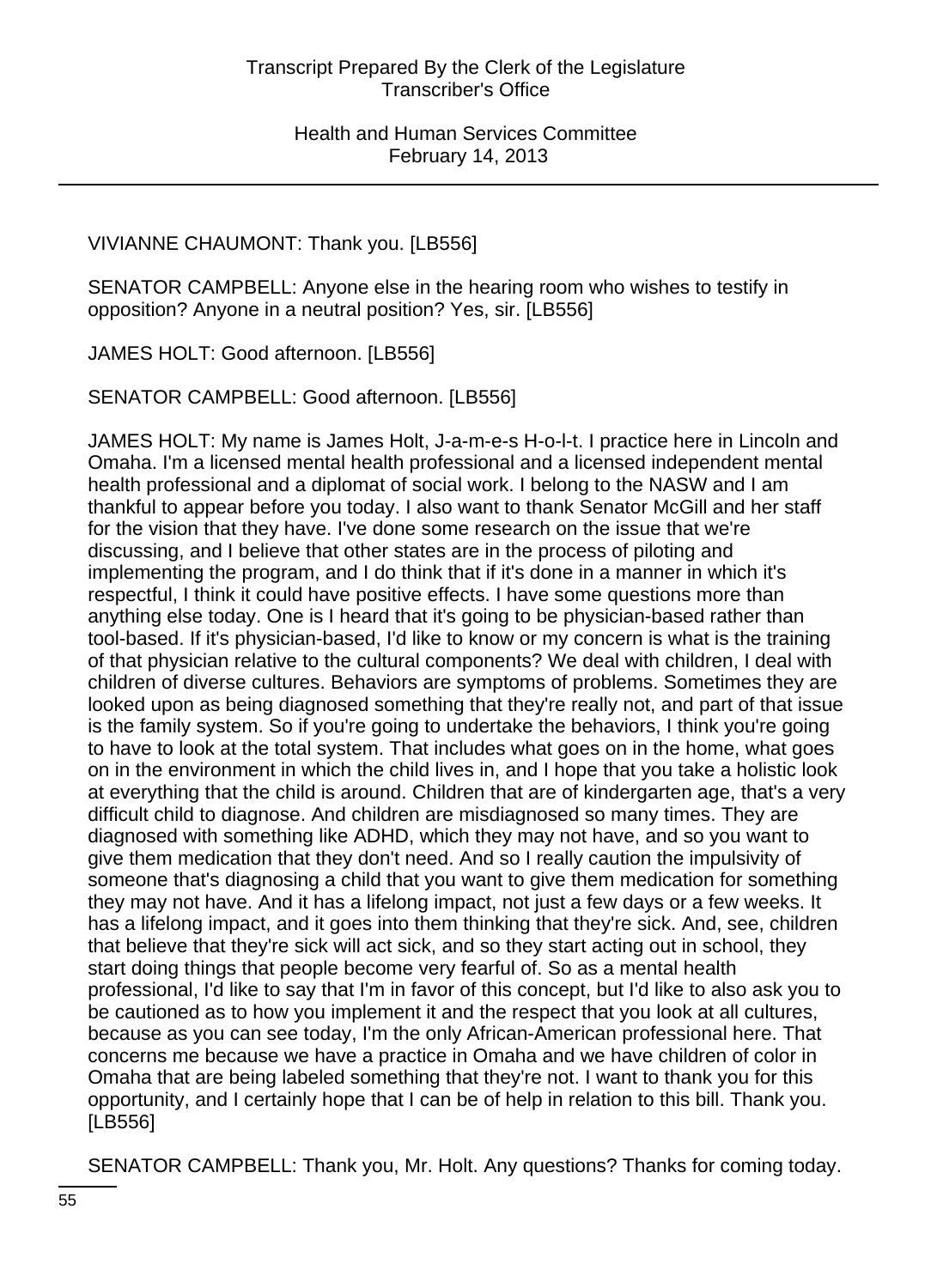[LB556]

JAMES HOLT: Thank you. [LB556]

SENATOR CAMPBELL: I believe I saw one other hand in a neutral position. Good afternoon. [LB556]

JUDY ZABEL: Hi. My name is Judy Zabel, J-u-d-y Z-a-b-e-l. I came here today just to listen. I wasn't going to testify at all because my friend did a very good job, Mrs. Teachman. But I wanted to thank Senator McGill for introducing this. I talked to her a lot about this bill, and I did not support it as I talked to her. I'm one of those people that changed my mind, Senator. I do support what she's trying to do with her amendments. I would advise as well, as already been said many times, be careful about who's in the room, who hears what, because children are good mouthpieces. And if it gets back to children, I'll tell you, the bullying that might go on or the making fun of a child will destroy that child. I know that because that happened to me; and it took me many, many years, actually until I was 50 years old, to get over that hump to realize that I'm okay, that I'm somebody, I'm getting help and nobody needs to make fun of me or I don't have to accept it. I learned to put boundaries around myself. And so I would really advise you, even siblings should not be aware of what goes on in that counseling room unless they are the guardian of that child, because my siblings were cruel. And I paid for it; they didn't. I'm the one that paid for it. So just be careful of who you allow to hear the counseling session. I'd be very concerned about that. But I thank you for this, for this hearing, letting everybody talk; very generous of you with your time on a long weekend. And I thank you very much. That's all I have to say. [LB556]

SENATOR CAMPBELL: Thank you, Ms. Zabel. Appreciate you coming. [LB556]

JUDY ZABEL: Thanks. [LB556]

SENATOR CAMPBELL: Senator McGill and closing. [LB556]

SENATOR McGILL: Thank you for your patience in this marathon. As you can see, this is an overwhelming problem. You're the Health and Human Services Committee. You know that there are problems with getting our young people the services that they need. You know, as being on the Judiciary Committee and seeing things, kids getting to be teenagers and it being almost too late to really help them as effectively as we could early on when we know from parents or teachers that they were showing signs at five years old. And sadly, you know, we have some great parents here with us, but as one of the...the principal testified earlier, you have a lot of broken families where parents aren't self-identifying the problem. There is a lot of denial. My own best friend I mentioned earlier, her husband and his ex-wife, I mean it took years before she could convince them to get their child screened, years of him acting up in the schools. And the teachers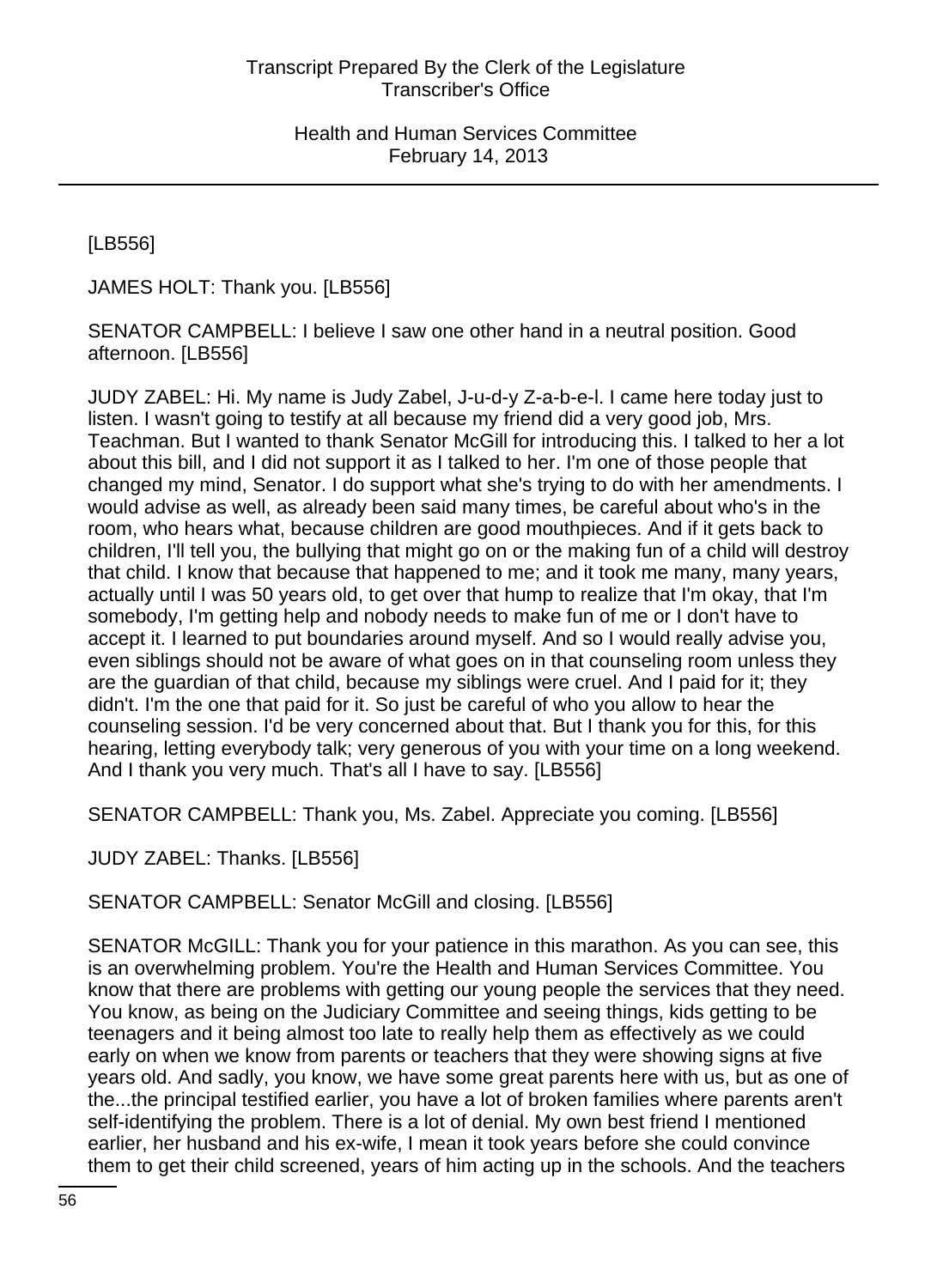Health and Human Services Committee February 14, 2013

are the ones who could say this isn't just a boy being a boy. His behavior is different than what they're seeing, you know, what they see from most kids. And so there are great parents out there who want to get their kids help and don't know where to go or have tried and hit brick walls, but there are also broken families that are very much in denial about their children's problems. Which brings me to discussion about the schools and whether or not the school should be an option for locations. And I completely respect the concerns that folks have, but as long as...everything, everything that we're suggesting in this bill requires parental consent. If for a particular family they do think that that school building is the best place for them in the convenience of their child's day and their family's day, then why shouldn't that be an option if it's up to the parent, and absolutely up to the parent? What we're seeing is that our kids are either being removed from school altogether for their therapy sessions. I mean that's happening in most schools. There are some kids who are leaving the building to get their therapy and then not coming back to finish the day. And so if they do have access to that therapy on the premises as opposed to leaving and then not coming back for the rest of the school day, I think that should be an option if a parent wants that to be the option. Otherwise it's like the principal said, or I was just visiting a school in York in November where they take the eight or nine troublesome kids and put them in a separate classroom because they distract from all the other children and the education they're getting. So kids are already being segregated. For better or for worse, that is happening. And so I completely understand the concerns about bullying and picking on kids who might be identified as, oh, they're going to the counselor, they're going to do this, but that's happening today because the school teachers don't know what to do. And I don't want to inundate the entire committee with the stories I've been hearing from principals across the state, and so if a parent chooses for that to be the location and maybe they can get a higher level of therapy than just being segregated by a group and trying whatever plan that school district has in place for those kids, that should be an option. You know, looking through some of the other thoughts, you know, I absolutely...you know, one of the reasons I think Professional Partners is so great is because they do emphasize the healing for the family. Telemedicine doesn't just have to be the child and that person on the other end. Hopefully it is the family in many cases. And if we can open up this bill to allow families to get their treatment within their own home, that's even better. You know, when the whole family is there and can get that treatment together, we do have national studies that say telemedicine is just as effective in person, you know, if you're still including all of the appropriate people in that therapy process. We have talked about the shortage of providers. You know, we've been working with BHECN. If there are any other suggestions we could throw into the bill, that would be great. Obviously, I want to put more money into Professional Partners, which would go into direct services. You know, I know we've talked a lot about telemedicine here; but expanding that program so that the schools I'm hearing from in western Nebraska, in particular, can better meet the needs of the schools that are calling...because I've talked to schools now where they said, we've called them and they were able to come once; but we're too far away from their hub and so they can't afford to come see us or they're full down in Region 3. And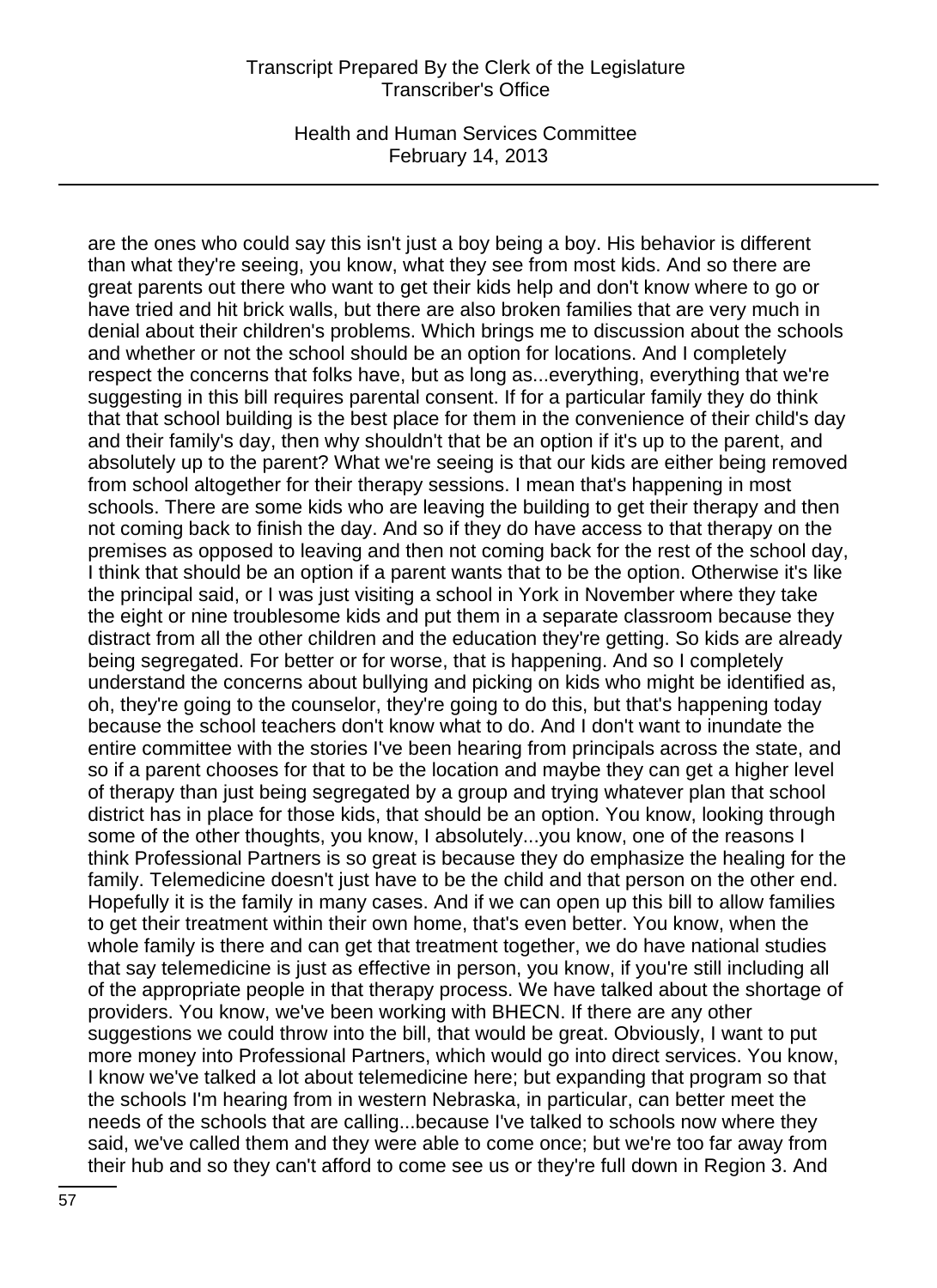Health and Human Services Committee February 14, 2013

so I think that is a direct way that we can start getting more of the services and to start investing and rebuilding the infrastructure for children's services that got a little messed up by child welfare. We saw some providers closing that could have also been filling some of these greater needs. We're working on, you know, if we can pass juvenile justice reform and take some of the monies that are currently in the YRTC and put them back into community-based services, then that builds the infrastructure of child psychologists or opportunities for community-based services that wouldn't just be available for those that have been in traditionally in OJS. But those same people could be there to be helping other children who have not become state wards, have not gotten in with the criminal justice system yet. And showing our willingness to invest in those services I do think is an important piece of this puzzle. And just to clarify, when we're talking about screenings, we're not talking about the primary care doctor diagnosing the problem based on the screening. The screening flags a potential problem that that family could then go to a professional in that field or use telemedicine to consult with them on...the expert on what exactly their child may be dealing with. Mental health issues aren't as easy to fix as physical health issues. You know, you break an arm, you know how to fix it. It does take a lot of time and effort, which is why I think we need to be starting so much earlier and finding ways to get those kids the treatment they need and get them identified. You know, I think that all of us of any age should be getting mental health screenings when we go in for checkups. We all struggle at some point in our lives, and so we also need to teach our kids that it's okay to ask for help and it's okay to identify something and try to work to change the behavior so that we can all be stronger adults and raise our own kids in more productive ways and create productive citizens who aren't going into shopping malls and schools and shooting at people or, I mean, the second leading cause of death for teenagers is suicide. We need to have...we need to create a society where we are willing to ask for help, and we're willing to teach our kids it's okay to ask for help. And I think that being open to screenings is one way of showing people it doesn't mean there's something wrong with you. It means that you just need some help to get on the right track. That's all I have to say. I look forward to working to create some amendments that hopefully we can all feel good about and push forward. And I would take any questions. [LB556]

SENATOR CAMPBELL: Any questions from the senators? Think not. We'll look for the amendment. [LB556]

SENATOR McGILL: Thank you. [LB556]

SENATOR CAMPBELL: (See also Exhibit 21) With that, we conclude the hearing on LB556. If you are leaving, would you please leave very quietly and take all conversations to the hall, because we have one last bill. Can we have a show of hands of people who are planning to testify on LB260? One, two, would you come to the front, please, if you're planning to testify on LB260. All right. We'll open the hearing on LB260, Senator Gloor's bill to change requirements for a data and information system under the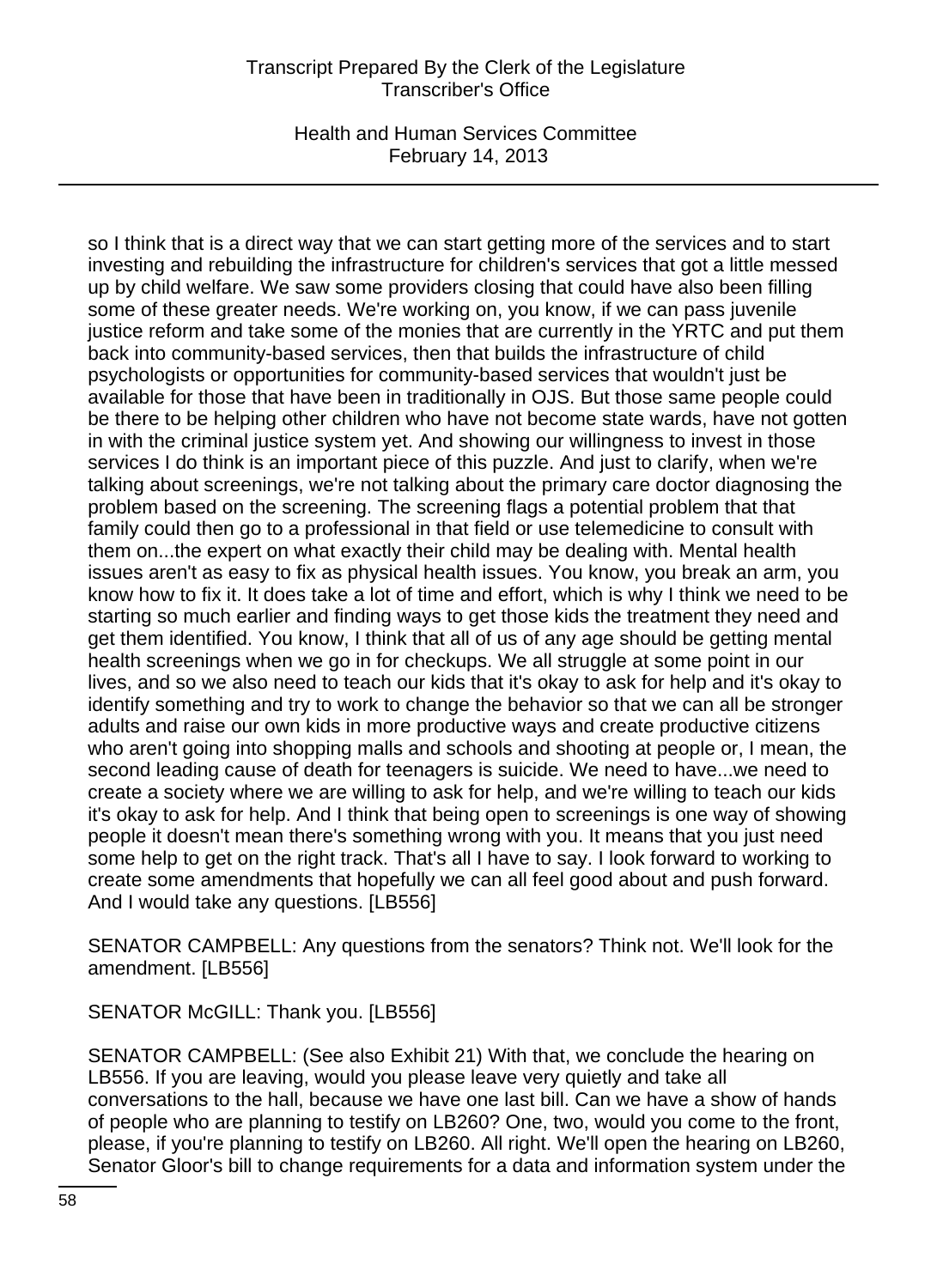Nebraska Behavioral Health Services Act. Senator Gloor. [LB556]

SENATOR GLOOR: Good afternoon, Senator Campbell and fellow committee members. Senator Mike Gloor, G-l-o-o-r. Today I'm introducing LB260. I've introduced this bill on behalf of the Department of Health and Human Services. LB260 changes the Behavioral Health Services' requirements involving the data and information system and reporting. The bill eliminates reporting about persons receiving state-funded behavioral health services. The following requirements for this system are eliminated: number of persons ordered by a mental health board to receive behavioral health services, number of persons ordered by a mental health board to receive inpatient or outpatient treatment and receiving regional center services, number of persons ordered by a mental health board to receive inpatient or outpatient treatment and receiving community-based services, number of persons voluntarily admitted to a regional center and receiving regional center services, number of persons waiting to receive regional center services, number of persons waiting to be transferred from a regional center to community-based services or other regional center services, number of persons discharged from a regional center who are receiving community-based services or other regional center services, and number of persons admitted to behavioral health crisis centers. In addition, the bill eliminates the quarterly reporting requirement of such information. Behavioral health reform has taken place and the need for certain data elements has changed. There are new processes in place in the Division of Behavioral Health to capture the needed services. And I would tell you that you will remember the CCHD bill that's Senator Smith's that we just discussed. My being pretty adamant about the fact that reporting that data for data-reporting purposes that disappear into the giant vault of data collection was a pretty important thing of mine. I feel this bill fits into the same category, that is, pruning some of the dead branches off the tree when it comes to data reporting. I'd be happy to answer questions. However, I'd like to defer the technical questions you may have to testifiers who are behind me. Thank you. [LB260]

SENATOR CAMPBELL: Any questions for Senator Gloor at this time? Senator Crawford. [LB260]

SENATOR CRAWFORD: Thank you, Senator Campbell. Thank you, Senator Gloor. I don't think this is a technical question, but I'll ask it and you can defer it. [LB260]

SENATOR GLOOR: Okay. [LB260]

SENATOR CRAWFORD: If I heard you correctly, were you saying you think that with reforms that we've had, there's other, different data that we're collecting that's more important than this data, or is it the case that you just don't think this kind of data is necessary for us to have? [LB260]

SENATOR GLOOR: No. I think the data is still available, but not necessarily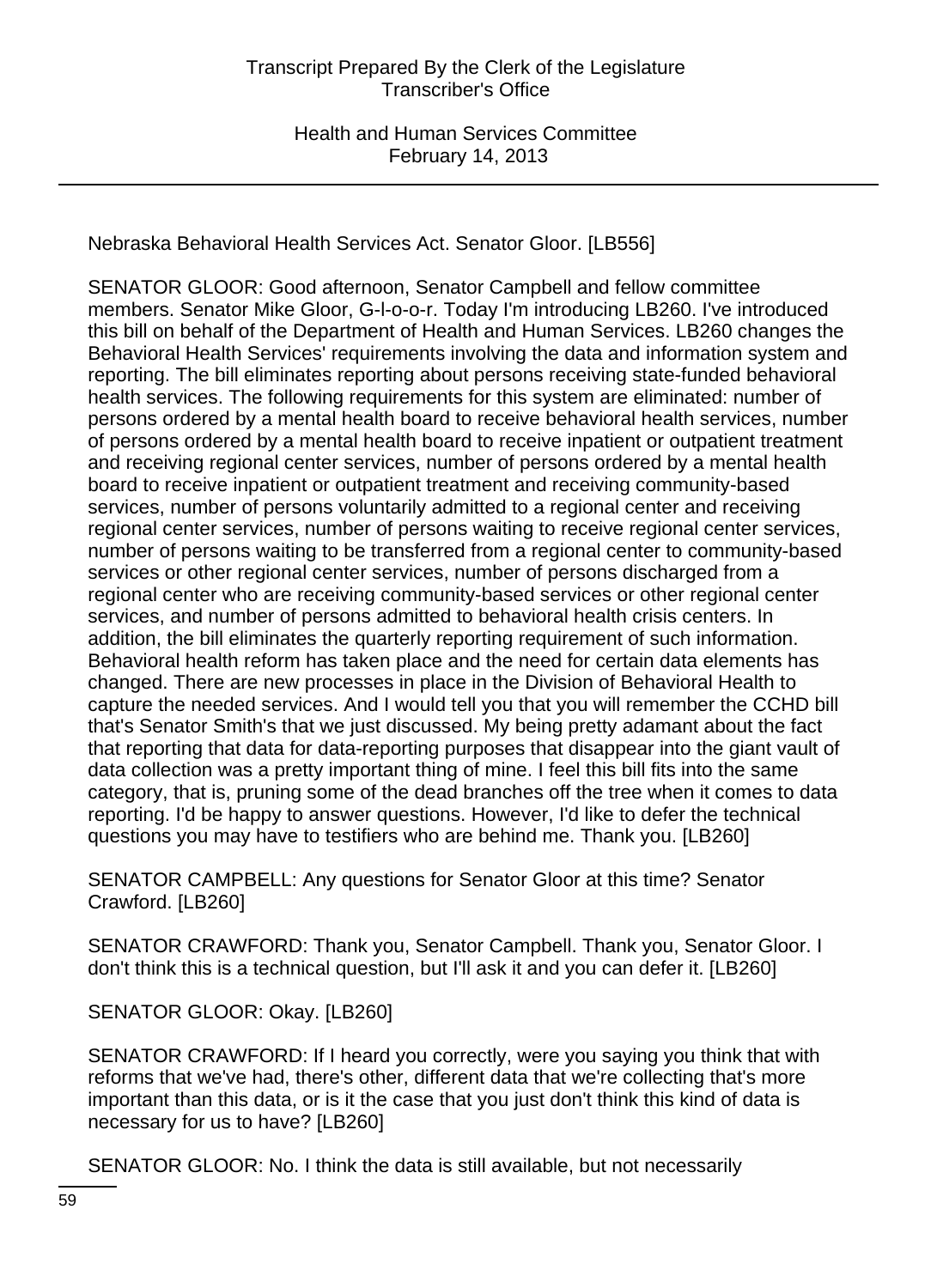response...not needing to be reported in the manner in which it gets reported. It'll still be reported, still be able to be pulled out, I believe. And I think that's some of what you'll hear in testifiers after me. [LB260]

SENATOR CRAWFORD: Okay. Thank you very much. [LB260]

SENATOR CAMPBELL: Any other questions? We know Senator Gloor will be here... [LB260]

SENATOR GLOOR: No place to go. [LB260]

SENATOR CAMPBELL: ...with our first proponent. Good afternoon. [LB260]

SUSAN ADAMS: (Exhibit 22) Good afternoon, Senator Campbell and members of the Health and Human Services Committee. I am Susan Adams, S-u-s-a-n A-d-a-m-s--sorry about that--network services administrator in the Division of Behavioral Health in the Department of Health and Human Services. I am here to testify in support of LB260, and I would like to thank Senator Gloor for introducing this bill on behalf of the department. The Nebraska Behavioral Health Services Act provides for the publicly funded behavioral health system. Section 71-810 of this act was in 2004 originally established to provide direction for the reduction of utilization of regional center behavioral health services and the coordinated transition of consumers to community-based behavioral health services. At the time of this initiative, specific data management and reporting features were required and intended to guide and monitor progress towards this effort. The reporting requirements have since been found to be of limited benefit. LB260 maintains the data reporting requirements from contracted providers for the purpose of system planning and management. The bill eliminates the language specific to the data management and reporting responsibilities that no longer have purpose for today's system. We support the termination of these reporting requirements for the following reasons: our system has transitioned to the next chapter of growth and has established new processes to collect data elements, coordinate care, monitor quality and capacity within the behavioral health system. The usefulness of initial reporting requirements, especially those focused on regional center data points, has expired and has since been replaced with more appropriate data. The reports initially developed have been discontinued and replaced with data reports shared with our regional behavioral health authorities and others. Community-based systems of care require new data strategies to ensure continued success. In closing, the behavioral health reform initiative that included these time-appropriate reports has since ended. The resulting focus on community-based care is ongoing; and the time spent with partners like regional centers, regional behavioral health authorities, consumers and stakeholders is better served in system progress than the development of these historical reports. Thank you for the opportunity to provide testimony regarding LB260. I would be happy to answer any questions you might have. [LB260]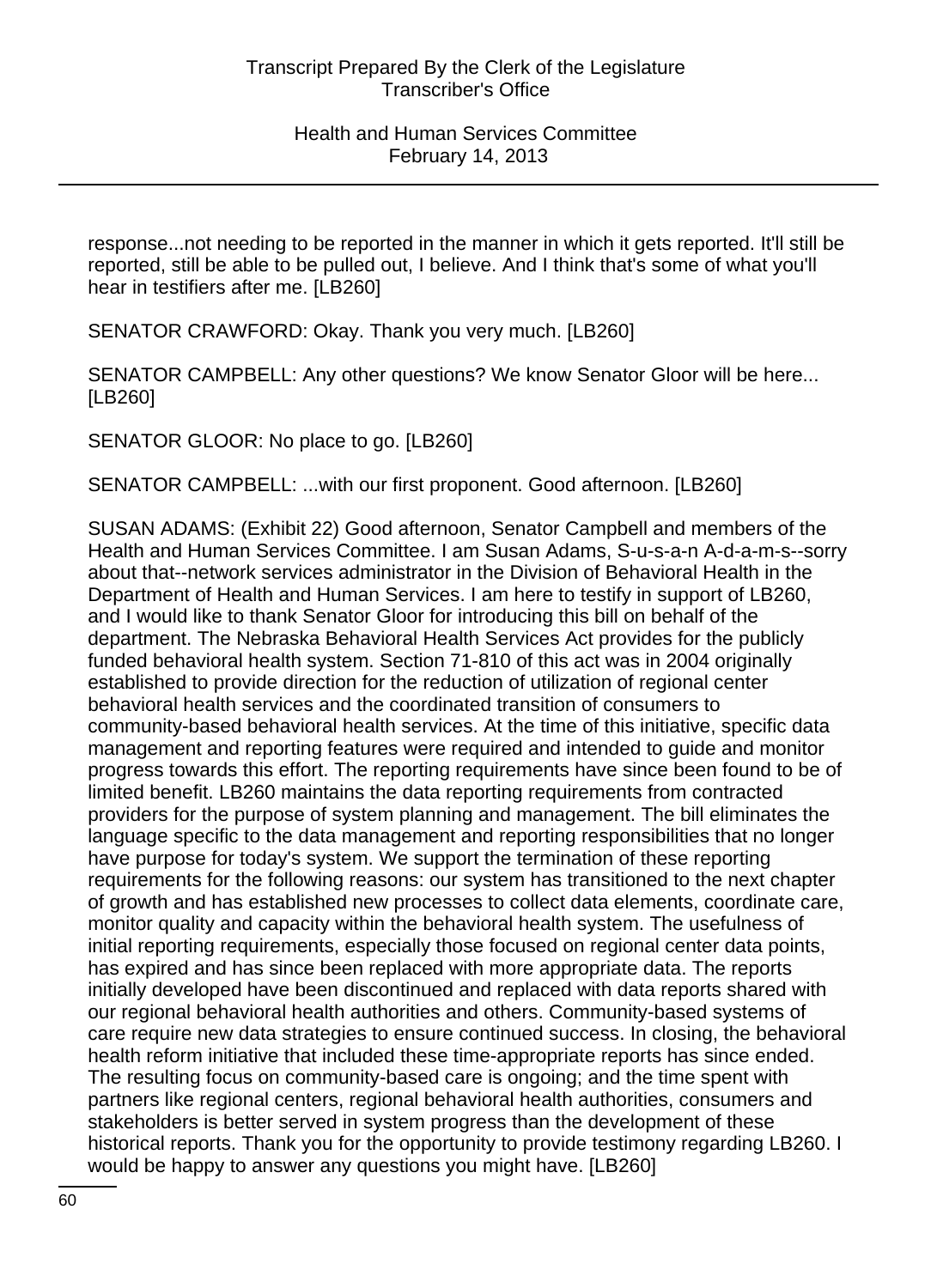SENATOR CAMPBELL: Questions from the senators? Ms. Adams, in the section that you quote here of the act in 2004, do you happen to know what LB number that... [LB260]

SUSAN ADAMS: LB1083. [LB260]

SENATOR CAMPBELL: In LB1083. Now, I'm not going to ask you to answer this question, I'm just going to try to give a little education for my colleagues here. Senator Howard has introduced a bill that has to do with the follow-up on rules and regs. And she gave...she introduced the bill and it was at the Executive Board the other day that we had a hearing on this and we talked about it. And one of the most fascinating things to me is it came out in that hearing that there are a number of bills related to LB1083 in which the rules and regs have never come out. And I have to say, I sat there and went, why? And so we are having some help following that up, and most likely we'll have a discussion with the department and the division on any rules and regs that have not been promulgated to try to figure out where we're at. But I have to say it was too good of an opportunity in your testimony not to mention Senator Howard's bill and for the committee to know that we are pursuing looking at this. So that would be helpful. There are a number of LBs that are all related to behavioral health there. I'm assuming that some of these that Senator Gloor has in his bill were related to those LBs originally. Is that what you're... [LB260]

SUSAN ADAMS: Uh-huh. [LB260]

SENATOR CAMPBELL: ...in other words, the requirements that we're getting rid of these reports were originally in some of these bills. [LB260]

SUSAN ADAMS: Yes. Yes. [LB260]

SENATOR CAMPBELL: Okay. And I would guess...I'm going to encourage my colleagues that we pay much more close attention to bills when they ask for rules and regs because with term limits, I surmise that all the people who were involved in some of these bills are no longer here. So there's no longer an interest or intent of the senators. So we'll probably be seeing some folks from the division in helping us know what happened to all those. Thank you. [LB260]

SUSAN ADAMS: Thanks. [LB260]

SENATOR KRIST: Just to follow-up on that comment because I'm on that Exec, we're saying that a reporting requirement that was tied to a particular requirement that's in statute which has not been promulgated in an appropriate amount of time, that the reporting process is going away. And I guess I need to tie...I need to connect the dots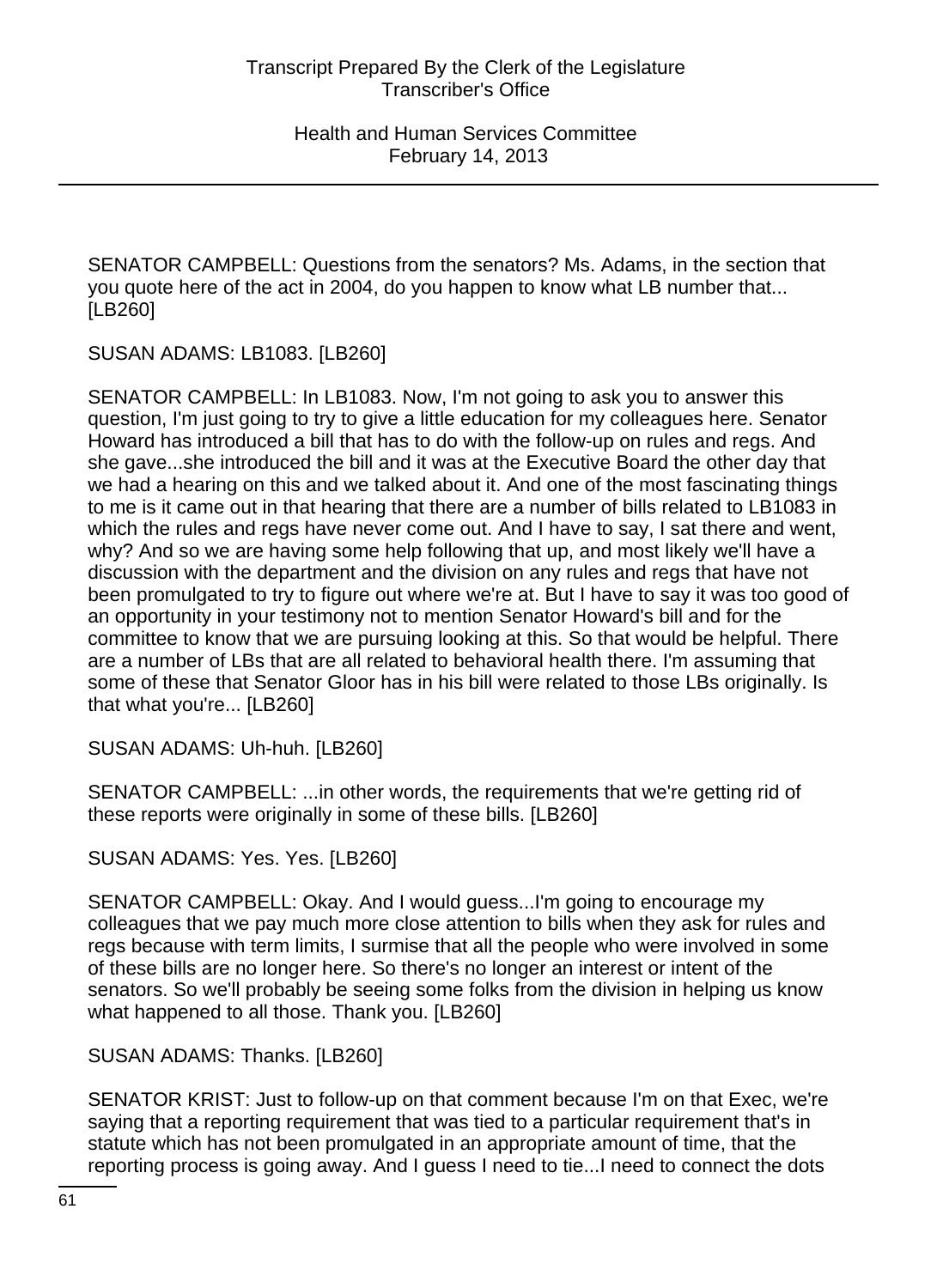on it because if the statute is still in place, and the reporting requirement should be there, and now we're suggesting that we're doing away with the reporting requirement because we never promulgated the rules initially, you see where I'm going? [LB260]

SUSAN ADAMS: Uh-huh. [LB260]

SENATOR KRIST: So I have some questions as well that I think we need to drive in. [LB260]

SENATOR CAMPBELL: But we will be back to the department so don't...you don't have to worry about that, that you need to get back to us. [LB260]

SUSAN ADAMS: Okay. [LB260]

SENATOR CAMPBELL: We have to do some work. [LB260]

SUSAN ADAMS: Okeydoke. Thank you. [LB260]

SENATOR CAMPBELL: All right, thank you. Our next proponent. [LB260]

JOSEPH KOHOUT: (Exhibit 23) Madam Chair, members of the Health and Human Services Committee, Joe Kohout. Once again, K-o-h-o-u-t. [LB260]

SENATOR CAMPBELL: I think you're down to two minutes. [LB260]

JOSEPH KOHOUT: Oh, okay. [LB260]

SENATOR CAMPBELL: I'm kidding. I'm kidding, Come on. [LB260]

JOSEPH KOHOUT: It's so nice being in front of the Revenue--I'm sorry--the Health and Human Services Committee at the late hour. The regional administrators voted unanimously to support LB260. I did provide...again, Mr. Johnson was here; but unfortunately had a commitment and was not able to stay, and asked me that I pass out a copy of the letter. One thing that I would just note in his first paragraph is that just because the reporting is going away doesn't mean that some of the regional behavioral health administrators aren't going to monitor the data that's coming forward. So with that, we appear in support, and I would try and answer any questions. But again, I'm not the expert that Mr. Johnson is. So... [LB260]

SENATOR CAMPBELL: I think that was two minutes, that's excellent. Questions from the senators? We'll take a look at this and we certainly will call you if we have any questions. [LB260]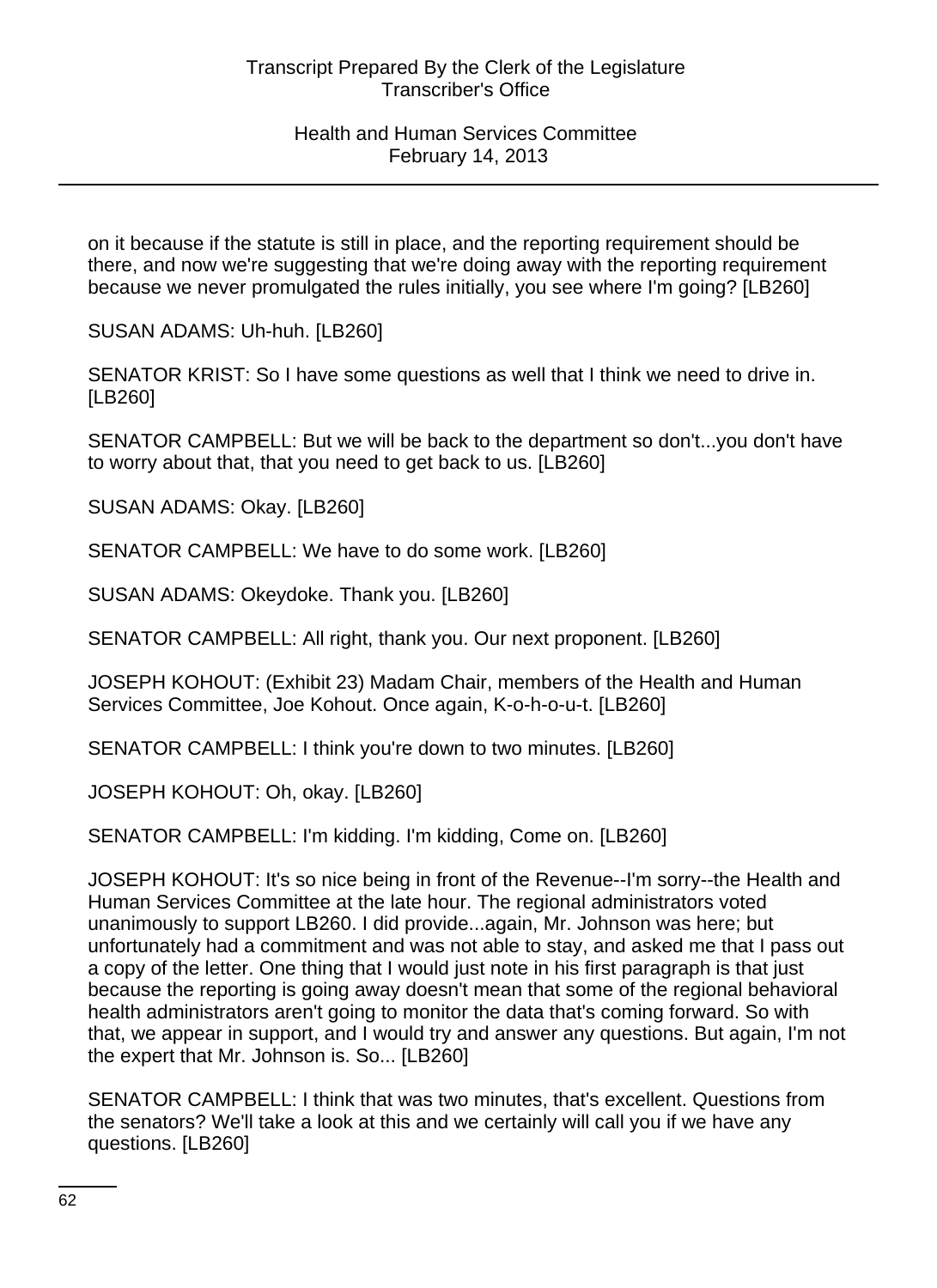# JOSEPH KOHOUT: Perfect. Thank you. [LB260]

SENATOR CAMPBELL: Thank you. Our next proponent? Anyone else in the hearing room? Those who wish to testify opposed to the bill? Good afternoon. [LB260]

BRAD MEURRENS: (Exhibit 24) Good afternoon, Senator Campbell and members of the Health and Human Services Committee. For the record, my name is Brad Meurrens, B-r-a-d M-e-u-r-r-e-n-s, and I'm the public policy specialist for Disability Rights Nebraska, the federally authorized protection and advocacy system for Nebraska. Although I am here today to testify in opposition to LB260 as written, we see this legislation as an opening, an invitation to begin a discussion as to what extent the existing data requirements continues to be useful and what new data requirements would be helpful to the Legislature in fulfilling its oversight responsibility. At this time, we request that the committee withhold any action on LB260 and instead authorize an interim-study resolution to provide a forum for the discussion of what data, outcome measures, and other metrics the Division of Behavioral Health and the Regional Behavioral Health Authorities should provide to the Legislature. The Behavioral Health Services Act of 2004, LB1083, constituted a major reform of Nebraska's behavioral health service system, and the existing data requirements were established to provide the Legislature with information so that it could provide meaningful oversight of the implementation of said act. The data requirements are what the Legislature decided itself that it must have in order to discharge effectively it's oversight responsibilities. Just because the implementation of the Behavioral Health Services Act is well underway, it does not follow that the Legislature's oversight responsibilities should be diminished. We are also uneasy about simply turning over the entire operation of developing a system of data reporting to the Division of Behavioral Health and the Regional Behavioral Health Authorities. Part of our uneasiness stems from the repeated failure of the Department of Health and Human Services to be inclusive, open, and transparent. For the purpose of starting our conversation, we have identified a number of data elements or outcome measures that seem to warrant consideration. I've included those at the back of my written testimony this afternoon. Unfortunately, we do not share their optimism regarding the behavioral health system's successful transition to "the next phase of growth." While the system no longer relies almost exclusively on outdated, overly expensive, sprawling institutions to provide care for persons with mental illness, many lingering problems exist within the community-based system of care ushered in by the Behavioral Health Services Act. For example, one must ask if the "community-based" living conditions at the Hotel Pawnee in North Platte, the subject of a recent licensure hearing, are meeting the intent and spirit of the Behavioral Health Services Act. The Hotel Pawnee is a congregational-living setting serving approximately 37 individuals, which is basically nothing more than a mini-institution set in a smaller town further out west. The squalid living conditions and lack of treatment services provided to the residents of the Hotel Pawnee do not or should not give one a sense of quality improvement, nor is the Hotel Pawnee situation a singular example of the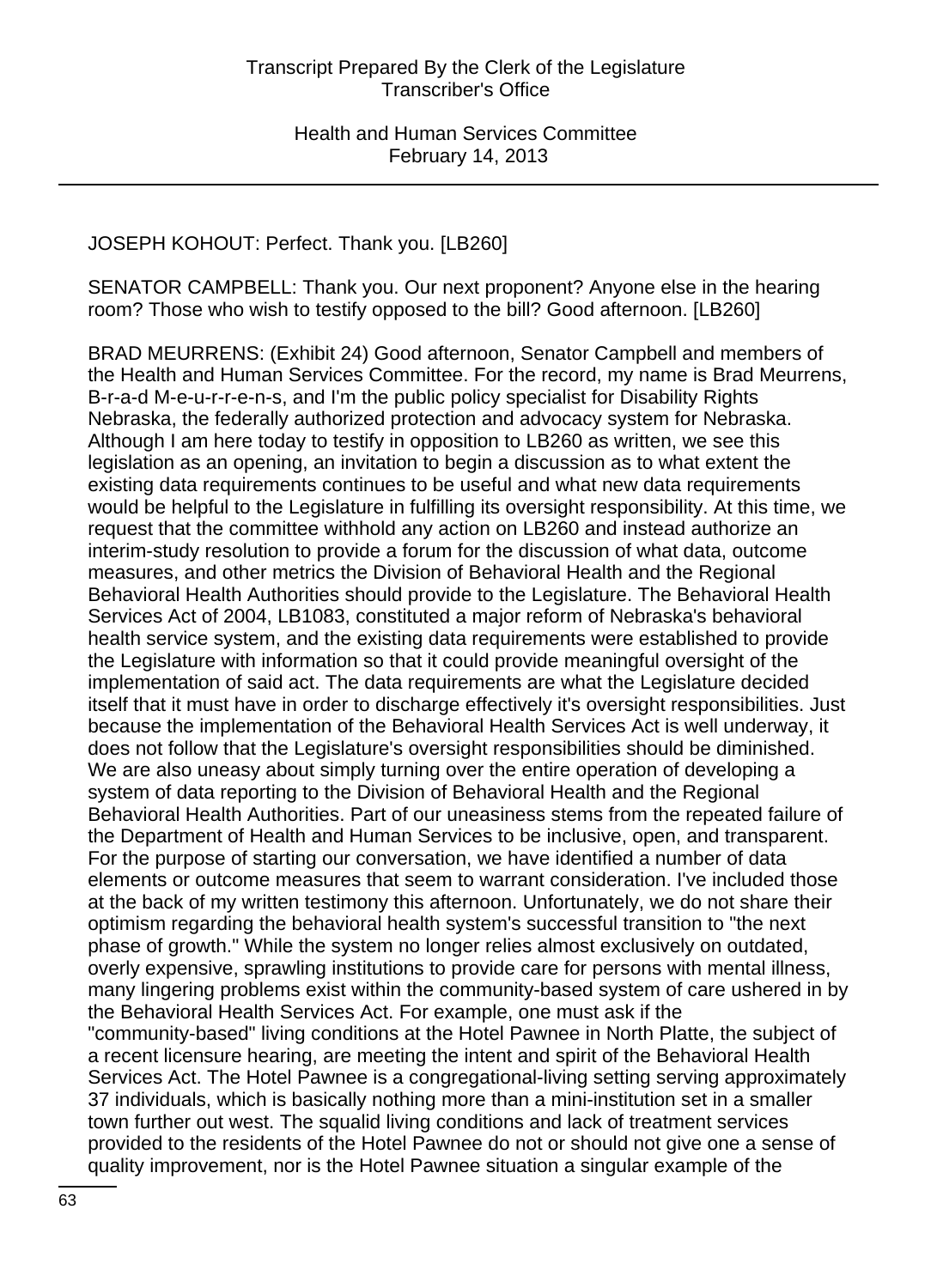## Health and Human Services Committee February 14, 2013

continued segregation and isolation for persons with mental illness within the behavioral health system. Numerous other facilities such as Spring Creek in Inavale, Lifequest in both Palmer and in Blue Hill, these project problems of a more systemic nature. Moreover, the continued licensing of Hotel Pawnee, despite a wealth of obvious deficiencies, should not give anyone confidence that the Division of Behavioral Health has turned the corner on this next phase of growth. Consequently, we are seeking alternatives to remedy the situation such as were present at Hotel Pawnee and other facilities. The oversight capacity of the Legislature is, therefore, crucial in achieving a truly successful system transition, and data collection is the lynchpin. I'd be happy to answer any questions the committee may have. [LB260]

SENATOR CAMPBELL: Questions? You have also provided those data elements. Is that what the attachments are? I just want to be clear. [LB260]

BRAD MEURRENS: Yes, that is correct. [LB260]

SENATOR CAMPBELL: I'm flipping through them real quickly here. Could you tell me, Mr. Meurrens, when the hearing was held on Hotel Pawnee? [LB260]

BRAD MEURRENS: I do believe it was about a week or two ago. [LB260]

SENATOR CAMPBELL: Okay. [LB260]

BRAD MEURRENS: I don't have the date off the top of my head. I can get that for you, if you'd like. [LB260]

SENATOR CAMPBELL: That's all right, we can check on it. We have received a letter in our office and I didn't...you know, the letter did not provide any background in the sense of knowing what it was. [LB260]

BRAD MEURRENS: Uh-huh. [LB260]

SENATOR CAMPBELL: And so my legislative aide began doing a little work on it. And I think we turned most of that information over to Senator Hansen, obviously because of North Platte. [LB260]

BRAD MEURRENS: Sure. [LB260]

SENATOR CAMPBELL: But I didn't realize that there had been a hearing on the...and the... [LB260]

BRAD MEURRENS: Yes. And like I said, I think...I want to say off the top of my head it was about maybe a week to two weeks ago. [LB260]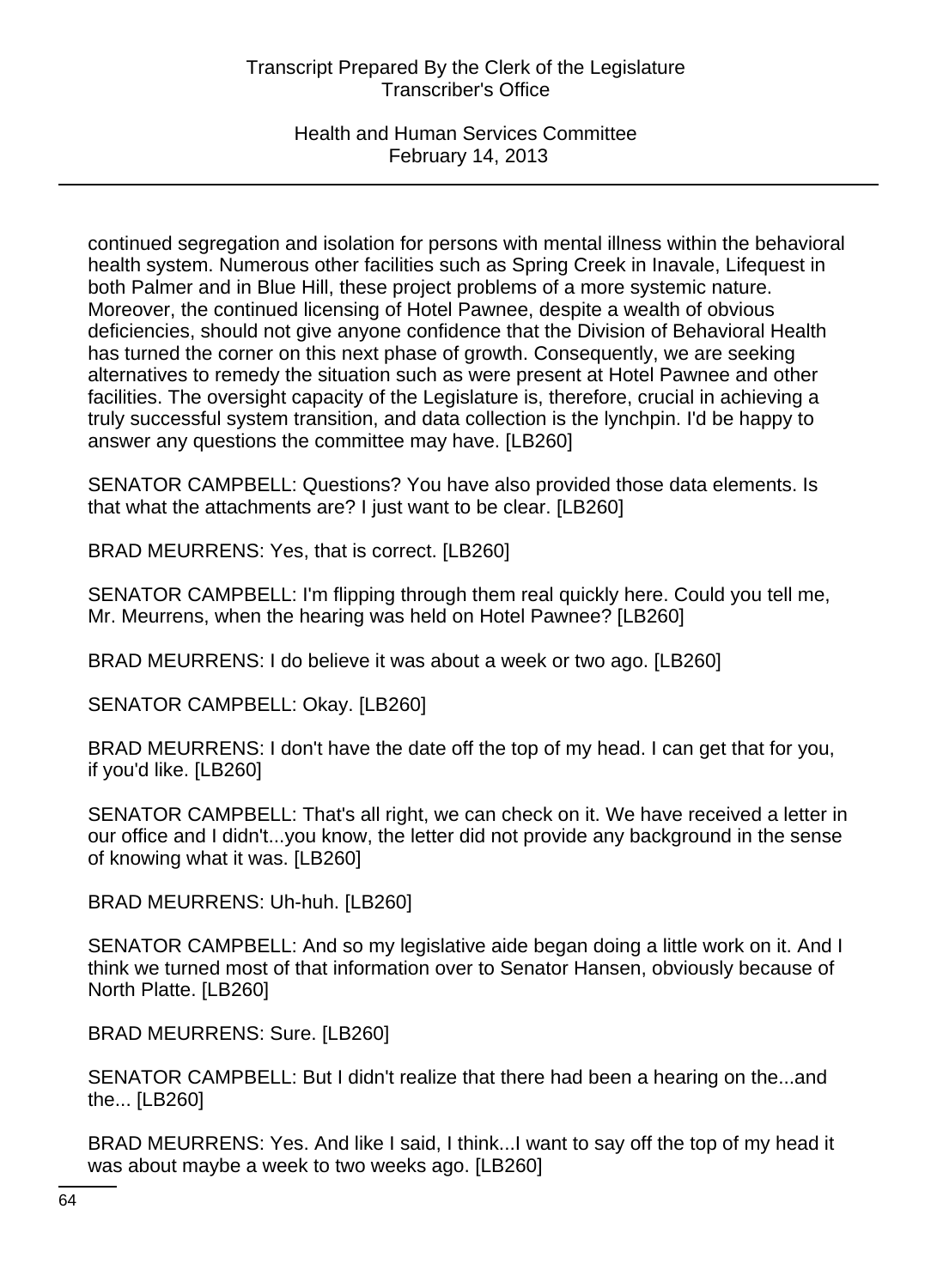SENATOR CAMPBELL: Okay. [LB260]

BRAD MEURRENS: But like I said, I can get that for you. We were involved in that hearing at some level. And our legal staff would have more... [LB260]

SENATOR CAMPBELL: Okay. [LB260]

BRAD MEURRENS: ...discrete and pertinent information on that issue if you would like it. I'd be happy to put you in contact with them. [LB260]

SENATOR CAMPBELL: It's sort of like Senator Krist saying you see one point, and then all of a sudden somebody comes and testifies and you're going, aah. The light bulb goes off and there's a connection there. [LB260]

BRAD MEURRENS: That's right. [LB260]

SENATOR CAMPBELL: But yes, that would be helpful. And you can just give that information to Claudia in my office. [LB260]

BRAD MEURRENS: Sure. Sure. [LB260]

SENATOR CAMPBELL: We're just double-checking on it, we didn't really know what it referred to. [LB260]

BRAD MEURRENS: Sure. I can...I will put our staff who has been working on that issue in contact with your office, and hopefully we can get the answers that you're looking for. Sure. [LB260]

SENATOR CAMPBELL: Okay, thank you. Any other questions? Thanks for coming today. [LB260]

BRAD MEURRENS: You're welcome. [LB260]

SENATOR CAMPBELL: Anyone else in the hearing room who wishes to oppose the bill? Anyone in a neutral position? Senator Gloor, would you like to close on your bill? [LB260]

SENATOR GLOOR: I'll try to be brief if I can gather my thoughts on this. But the bill's intention is, as I said, to prune dead branches off of a data system whose processes have been, I think, replaced by a more modern approach towards this. And although I'm empathetic with the testimony that there are a number of issues that remain to be taken a look at within our behavioral health system, that this bill was never to serve to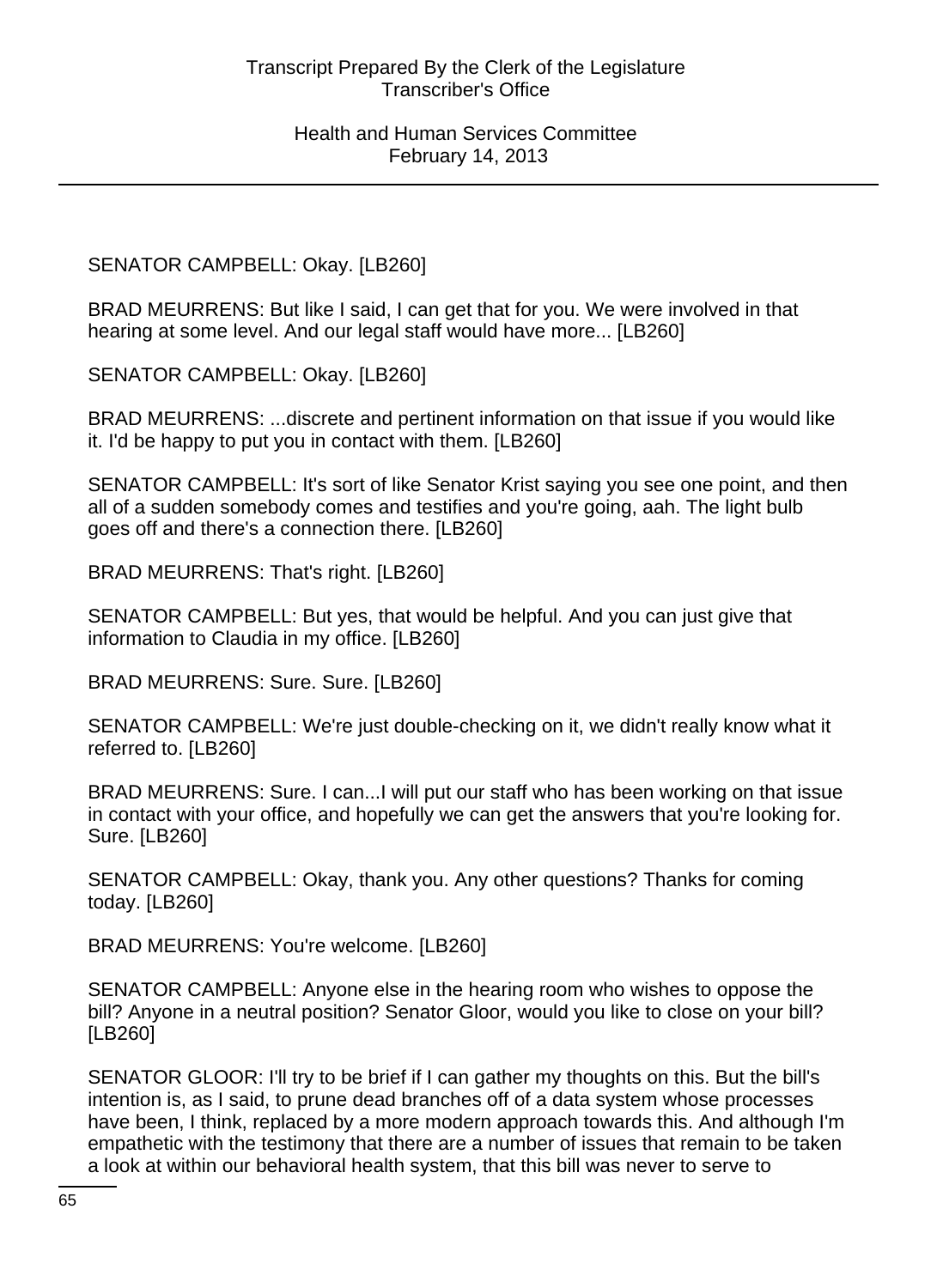rejuvenate that dialogue or serve as a basis for an interim study. And I would not allow that bill to be used for this, frankly. So I think we may have some discussions to have about what the committee's interests are in this bill. And perhaps an interim study is appropriate, but not on the basis of what we're trying to do with a bill that is far simpler than that. [LB260]

SENATOR CAMPBELL: Okay. Senator Krist. [LB260]

SENATOR KRIST: Just to end the public conversation on it, our concern from the other day was that there are literally a half a dozen bills that were passed and have not...rules have not been put in place or promulgated by the department for up to six years. And if they've not been...if rules have not been promulgated and they haven't been doing what they should have been doing here, then we have fiscal notes that were attached to that, we have services that may have been provided for that, and all I want to see is that what we're doing here is not eliminating a requirement that gives us a telltale...the information that we need on the programs. [LB260]

SENATOR GLOOR: Sure. Yeah. [LB260]

SENATOR KRIST: And I didn't mean to challenge your bill. [LB260]

SENATOR GLOOR: No, no, no, no. I didn't take it that way. [LB260]

SENATOR KRIST: Okay. [LB260]

SENATOR GLOOR: Not at all. Don't...not the issue. [LB260]

SENATOR CAMPBELL: No, and it's not a reflection of what you have here. I think it's just that, aha...you know, again, it's like the connection point. There are six agencies, one of which is the Department of Health and Human Services, and under there I think there are six or eight. And there are lot of bills. There's more than six bills. I mean, there's a lot of bills contained in those. [LB260]

SENATOR KRIST: Yeah, I was just talking about the health... [LB260]

SENATOR CAMPBELL: So we're just trying to make sure. And I think this is a follow-up for the continuing senators. Senator Mello had a bill that started a point on rules and regs and following those. And Senator Howard is sort of continuing that effort to look at it. But that caused us to look backwards, and the Performance Audit people did that research. And you probably... [LB260]

SENATOR GLOOR: Yeah. And although I'm not as aware of it, obviously as you are sitting on the Exec Committee, I know that's an issue. I've been hearing discussions